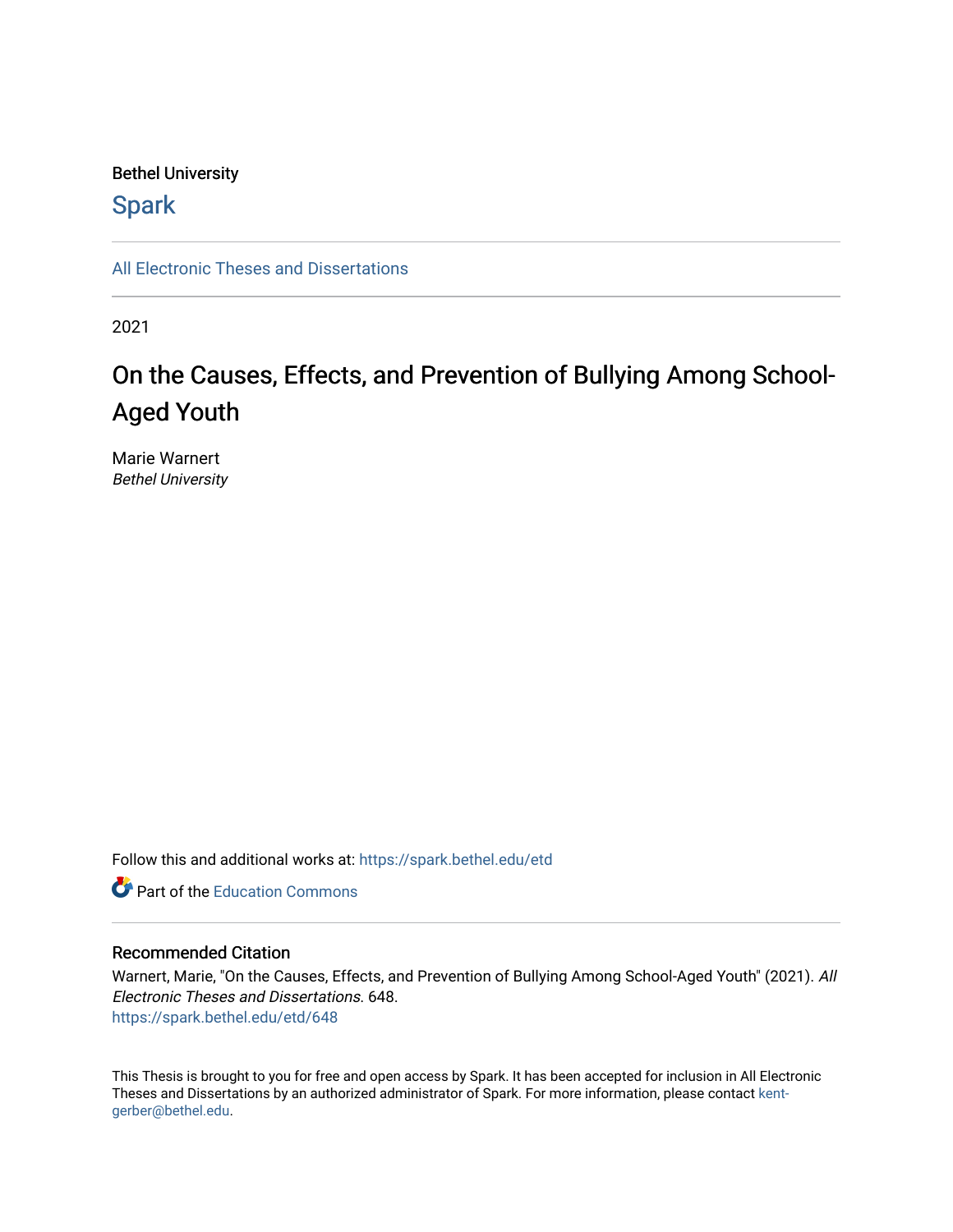# ON THE CAUSES, EFFECTS, AND PREVENTION OF BULLYING AMONG SCHOOL-AGED

YOUTH

# A MASTER'S THESIS

# SUBMITTED TO THE FACULTY

# OF BETHEL UNIVERSITY

BY

MARIE WARNERT

IN PARTIAL FULFILLMENT OF THE REQUIREMENTS

FOR THE DEGREE OF

MASTER OF ARTS IN EDUCATION

APRIL 2021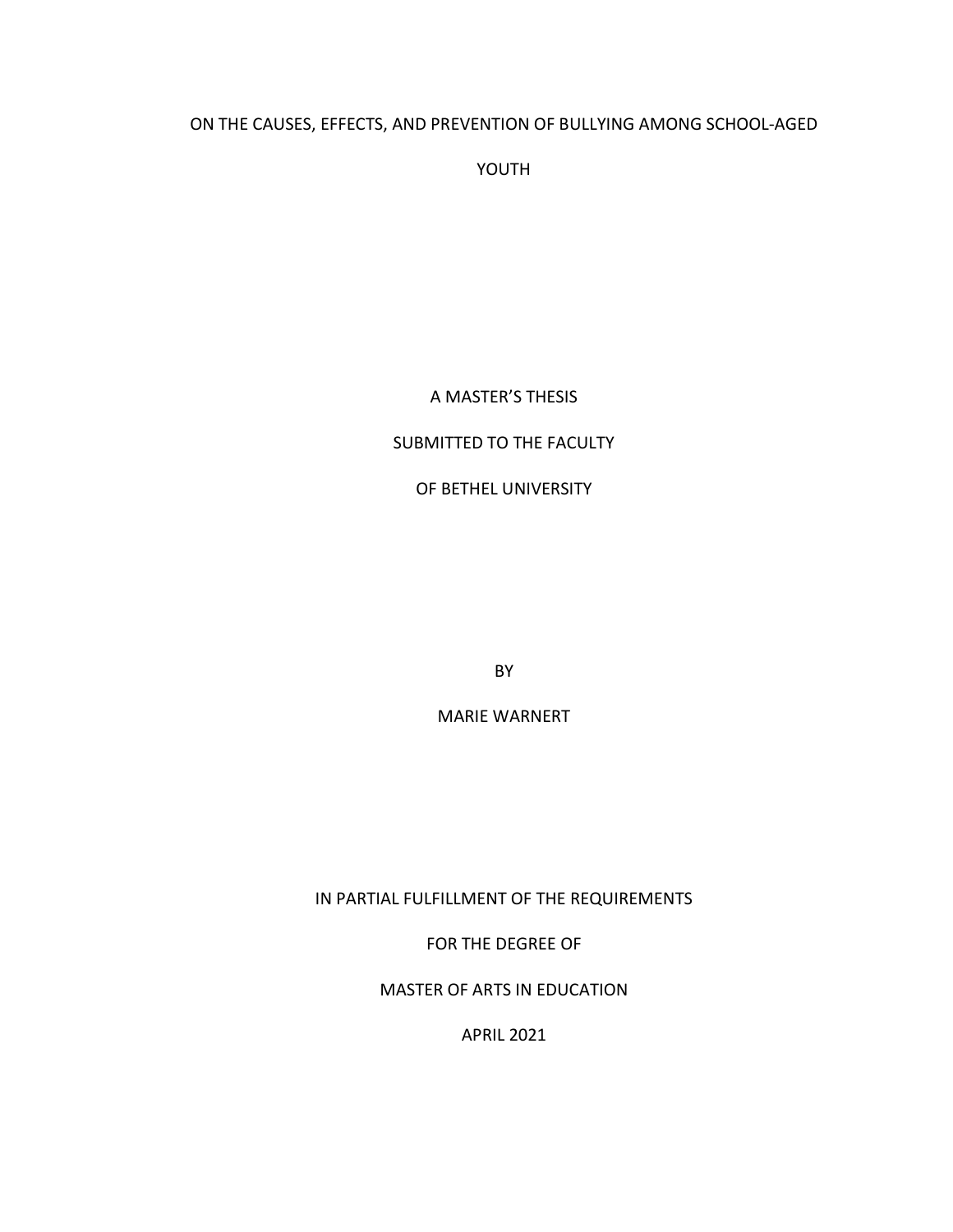# BETHEL UNIVERSITY

# ON THE CAUSES, EFFECTS, AND PREVENTION OF BULLYING AMONG SCHOOL-AGED

YOUTH

Marie Warnert

April 2021

APPROVED

Thesis Advisor: Nathan Elliott, M.A.

Program Director: Lisa Silmser, Ed.D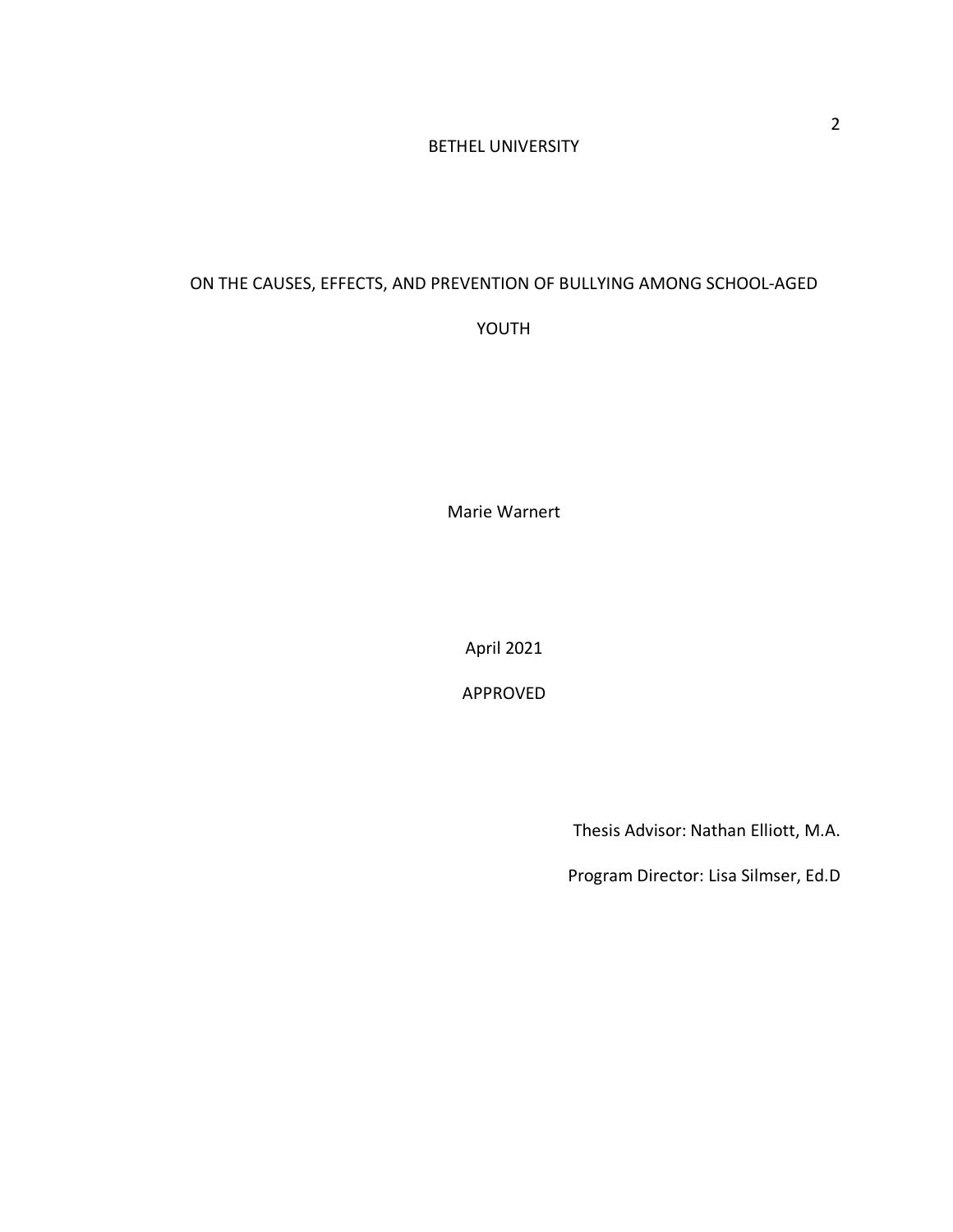# Acknowledgements

To my husband, Andrew – thank you for believing in me and guiding me every step of the way. Thank you for supporting me, inspiring me, and for continually challenging me to step out of my comfort zone. Thank you to my parents for encouraging me to complete my masters and for the endless support along the way. Finally, I would like to thank Bethel University for providing wonderful support staff to help me through this process.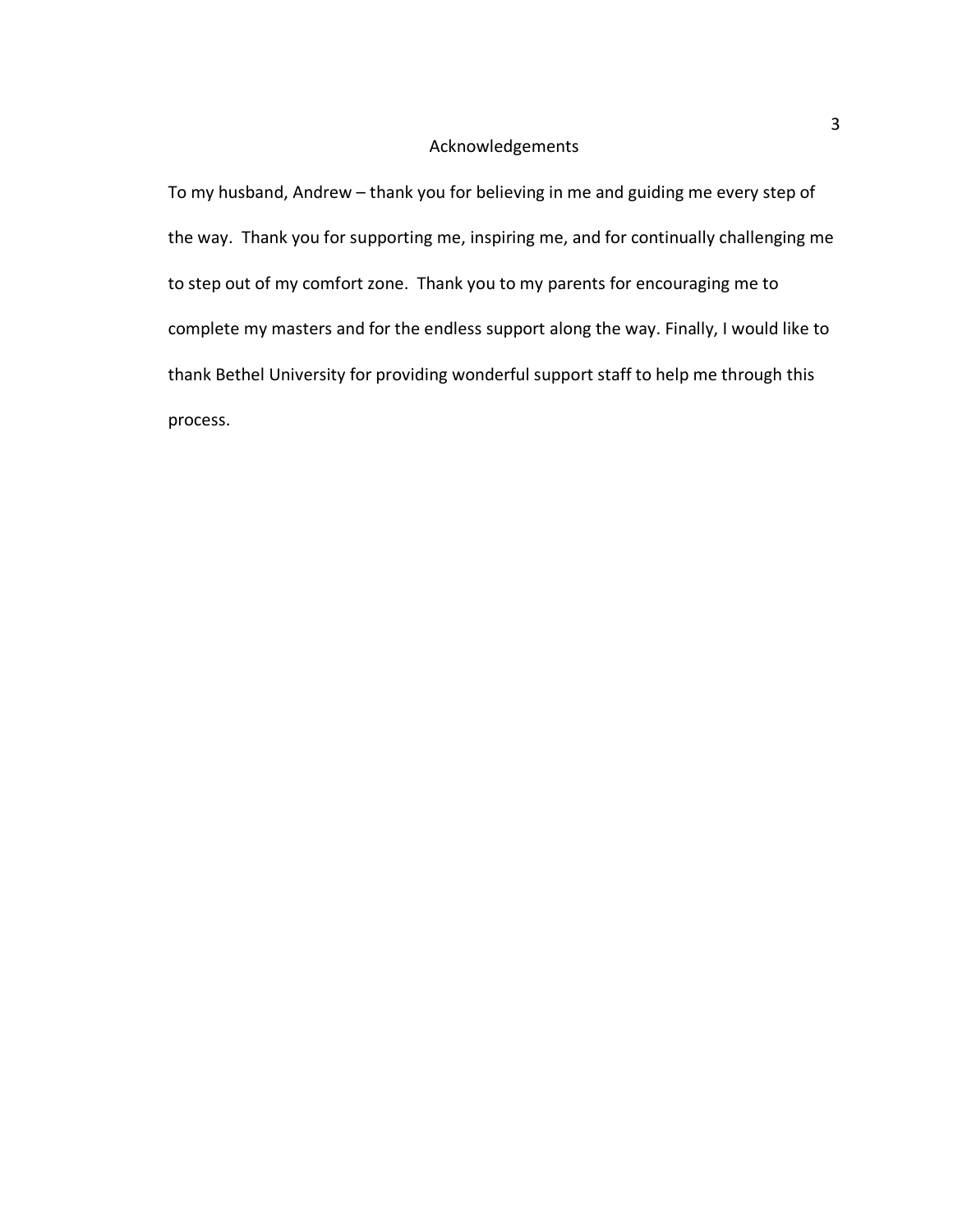#### Abstract

This literature review provides a comprehensive overview on the topic of bullying. It explores the various definitions of bullying and how bullying might manifest itself among school aged youth. The common ways that bullying are measured in academic studies is explored. Prevalence data from around the world and over time is analyzed to understand how pervasive bullying is. The effects that bullying has on school aged youth is explored across a large scale down to the molecular biological level and up to the societal level. The many causes of bullying and risk factors shared by all stakeholders that are involved in acts of bullying are explored. It recognizes the role clinicians, educators, and parents can play in identifying these risk factors. The association between bullying and psychosomatic symptoms, long-lasting effects such as depression, anxiety, and suicide are shown to be profound. Bullying is caused by numerous factors including personality traits of the bully and victim, school and home environment, parental involvement and style, etc. Through parent, clinical, district, and educator awareness and early intervention/prevention, adolescents may be dissuaded from affiliation with bullying, not only changing their lives but possibly future lives as well.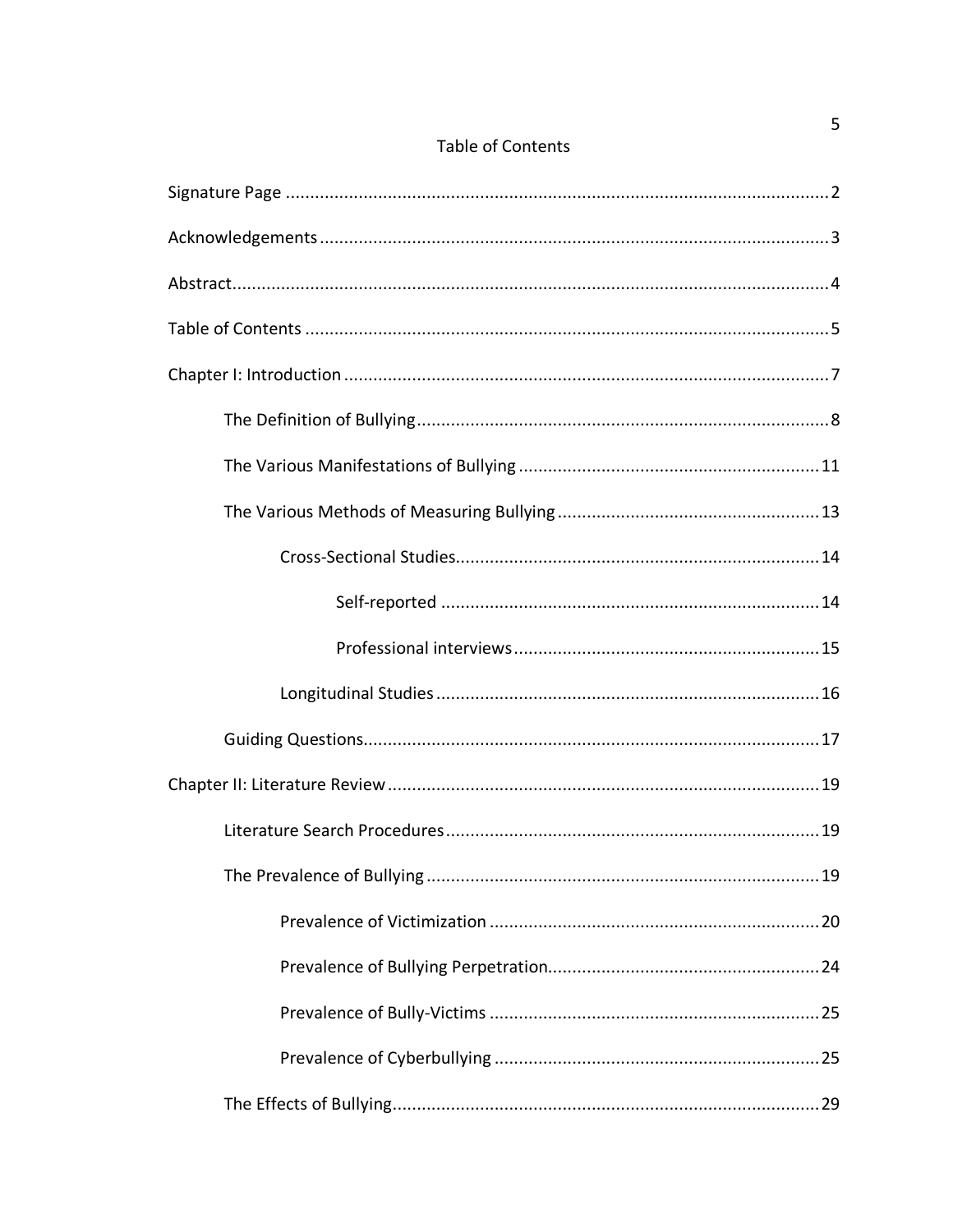| 6 |
|---|
|   |
|   |
|   |
|   |
|   |
|   |
|   |
|   |
|   |
|   |
|   |
|   |
|   |
|   |
|   |
|   |
|   |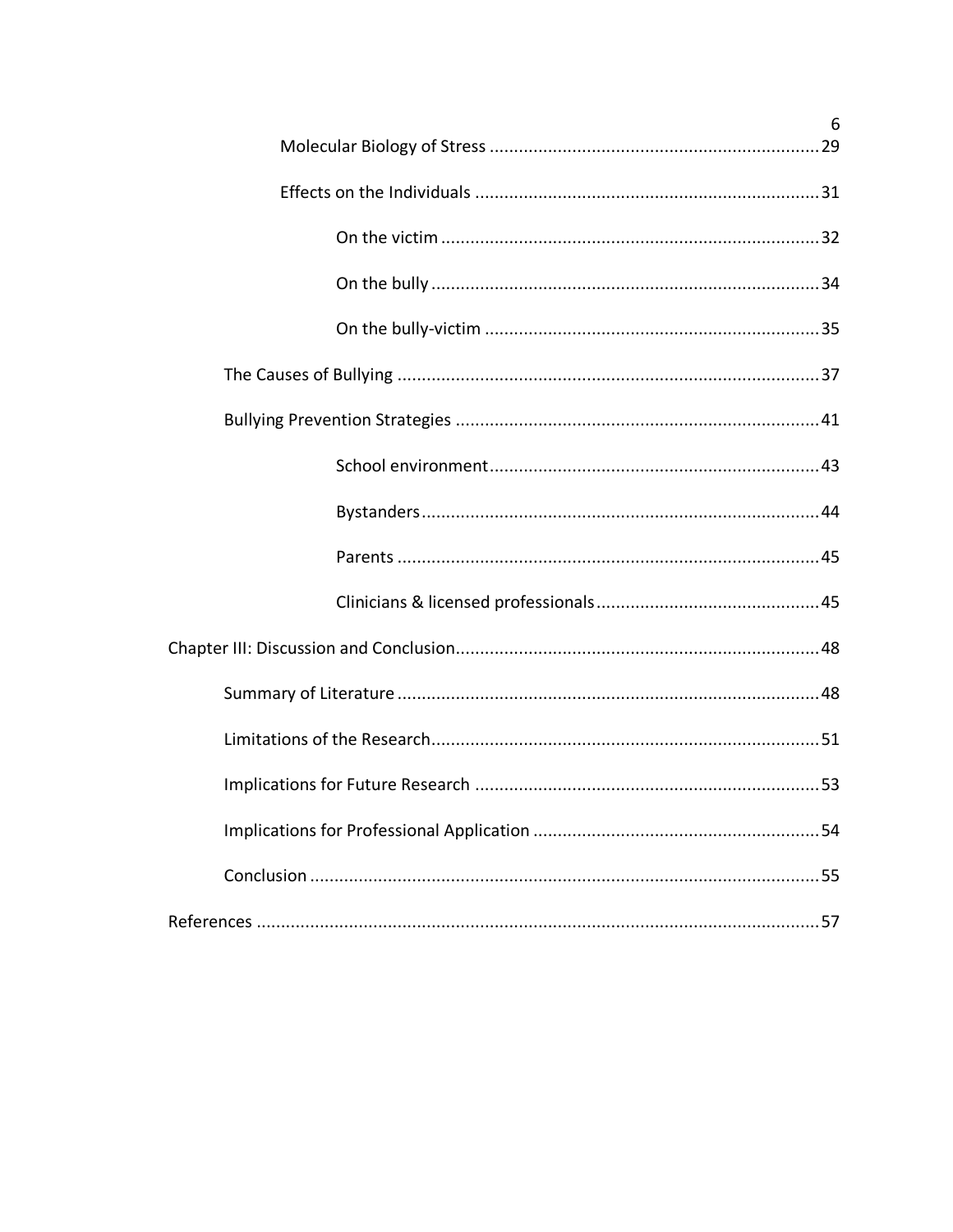#### **CHAPTER I: INTRODUCTION**

The research for this review began in November of 2020, eight months after the Sars-COV-2 pandemic initiated global lockdowns. Across the United States, school districts were forced to make a pivotal decision about how to maximize both the health and safety of their students and the effectiveness of their education. The predominant choice has come to be known as "distance learning." This is a form of education that is conducted primarily through and with the use of technology. Previously, online learning was mainly utilized at the university level and only sparsely through the elementary, junior, and senior high school (and equivalent education structures outside of the USA) settings. A sudden change to the nature of the school environment calls into question how traditional dynamics of a school setting might change. One dynamic of growing importance is the universal behavior of bullying in school aged youth.

This literature review attempts to address the contribution of bullying towards a toxic, hostile, and ineffective educational environment that adversely affects a large minority (possibly even the majority) of the students (Forero et al., 1999). It attempts to address a negative feedback loop that perpetuates a cycle of violence and aggressive behavior in school aged youth. It attempts to account for the impacts to society that school-aged bullying has in terms of medical costs associated with mental health disorders and psychosomatic disorders that arise from involvement in bullying. It attempts to address the impacts to society that involvement in school-aged bullying has in the form of administrative costs concerning increased rates of delinquency and increased probabilities of being involved with criminal behavior. Finally, it attempts to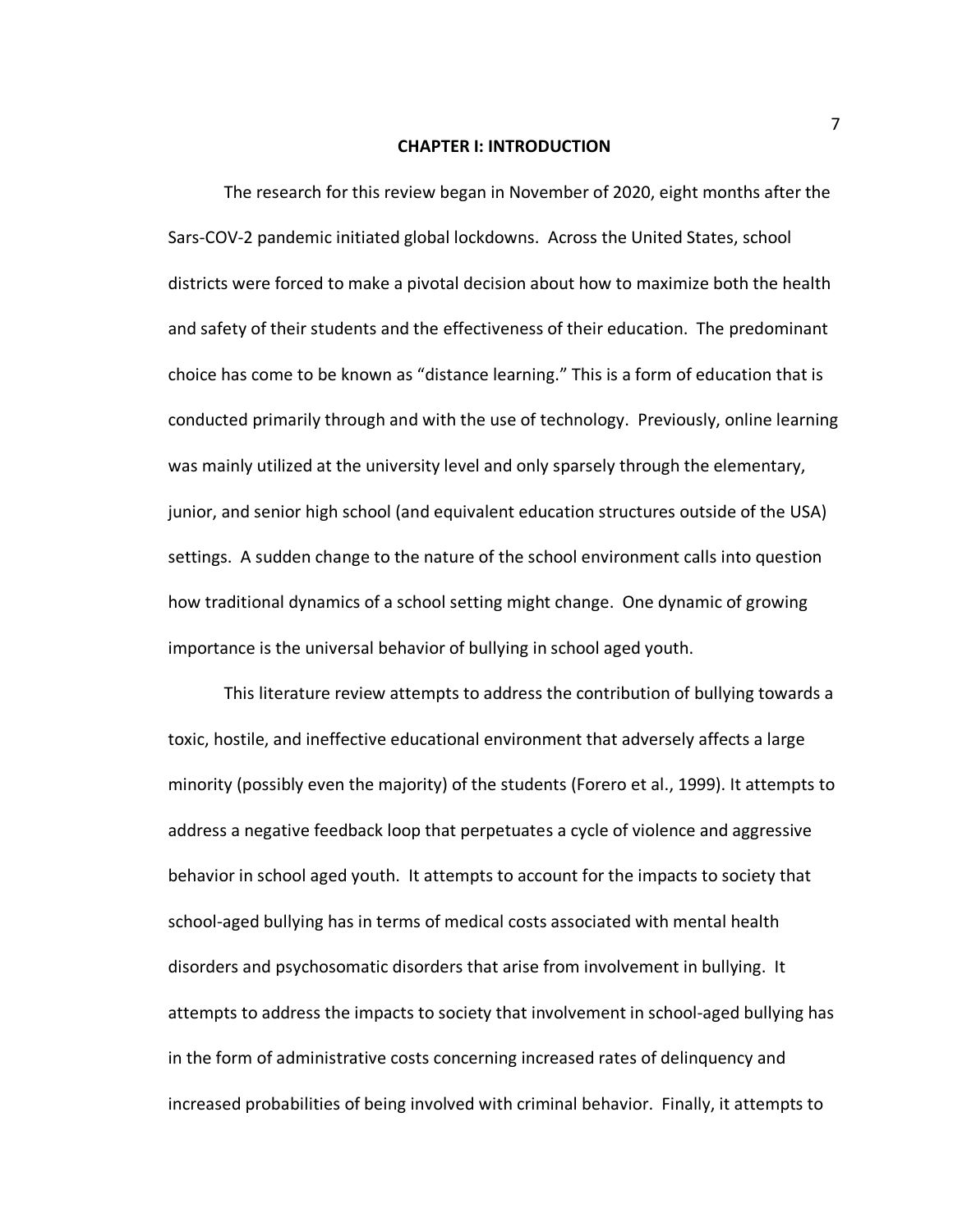address how the dynamics, prevalence, and effects of bullying change as the school environment evolves.

This topic is of paramount importance because bullying is a universal phenomenon that has real implications on the physical and mental wellbeing of those involved. Bullying is traumatic and induces stress on those involved. Inducing stress and trauma on developing brains has serious implications for proper brain development and maturation (Lupien et al., 2009). This topic matters because the nature of the school environment is changing from a purely physical nature to one of increasing digitization. The tools and tricks that administration, parents, clinicians, and all other stakeholders historically employed to root out bullying from their gardens may not be effective as society moves further and further into the  $21<sup>st</sup>$  century. Increasing levels of anonymity, the susceptibility of content to "go viral," and the explosive nature of the Internet has the potential to dramatically alter the properties of bullying as we know it (Lu et al., 2019).

#### **The Definition of Bullying**

To understand the effects of bullying, the causes of bullying, and how to prevent bullying, it is paramount we ask ourselves and are able to answer the question, "What is Bullying?" To answer this question, we turn to Dan Olweus first. Olweus is one of the most published and prolific scholars on the subject of bullying. One of the earliest and most widely cited definitions of bullying dates back to 1974, when a keen interest in the topic of peer victimization began in Scandinavia. Olweus (1999) describes bullying as "a specific type of aggression in which (1) the behavior is intended to harm or disturb, (2)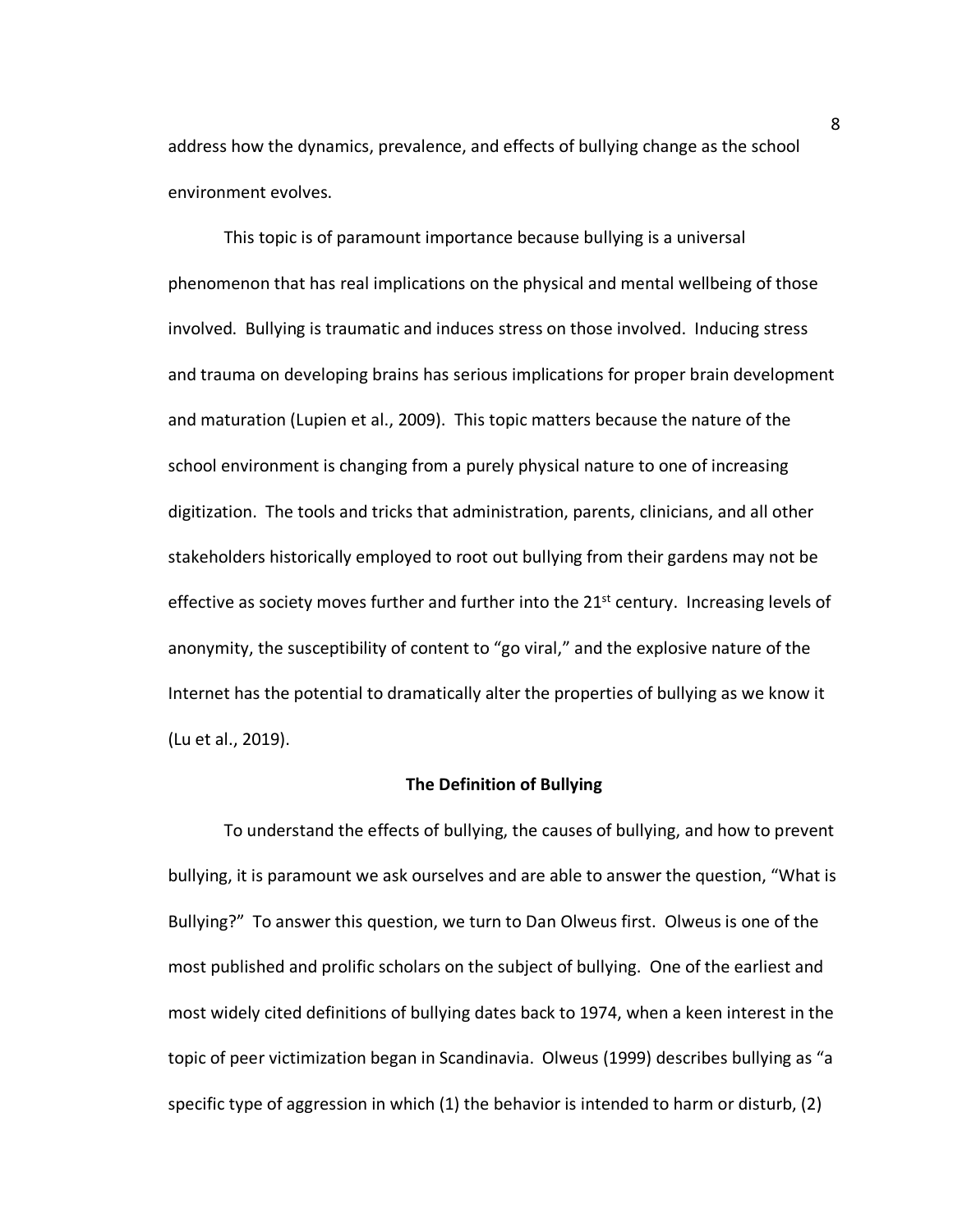the behavior occurs repeatedly over time, and (3) there is an imbalance of power, with a more powerful person or group attacking a less powerful one" (p.2). From Olweus's definition, we can see that the concept of bullying is derived from aggression and is made up of many different components. Because aggression can manifest itself in numerous ways, competing definitions of bullying are common. For example, Forero et al. (1999) state that "Bullying is when another student, or group of students, says or does nasty and unpleasant things to him or her. It is also bullying when a student is teased repeatedly in a way he or she doesn't like. But it is not bullying when two students about the same strength quarrel or fight" (p. 2). Carney and Merrell (2001) state that:

Bullying can be defined as…repeatedly (not just once or twice) harming others. This can be done by physical attack or by hurting others' feelings through words, actions, or social exclusion. Bullying may be done by one person or by a group. It is an unfair match since the bully is either physically, verbally, and/or socially stronger than the victim (p. 2).

Furthermore, the CDC (2014) states that "Bullying is unwanted, aggressive behavior among school-aged children that involves a real or perceived power imbalance" (p. 2). Over time, the conduct is replicated or has the ability to be repeated. Making threats, spreading lies, physically or verbally assaulting others, and purposefully excluding others from a group are all examples of bullying. Bullying can take place in person or online.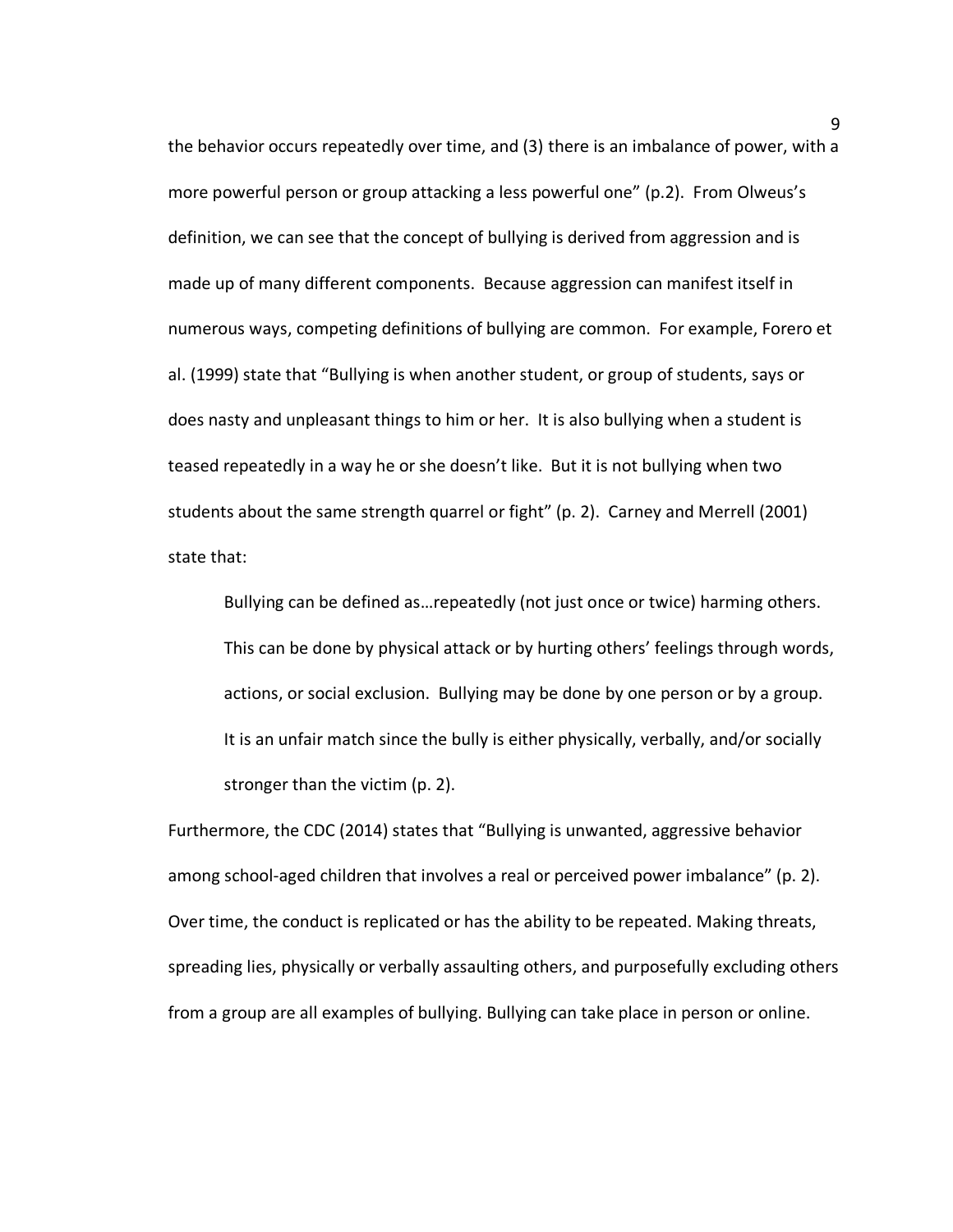Although there are important nuances in the various definitions of bullying and aggression and some ambiguity around the frequency of the aggressive act, there appears to be widespread consensus that a power imbalance between the victim and the perpetrator must exist to classify the act as one of bullying. Nansel et al. (2001) elaborated on this power imbalance further by stating that the power imbalance can be physical or psychological, and abusive actions can be verbal (e.g., name-calling, threats), physical (e.g., hitting), or psychological (e.g., threatening) (e.g., rumors, shunning, exclusion). Similarly, according to Carney and Merrell (2001), every instance of bullying involves an individual or group devaluing another in order to appear superior. Karatzias et al. (2001) observed that bullying is commonly characterized by an asymmetrical power relationship (physical or psychological) between the bully and the victim, and it can be perpetrated by a single person or a group. This implies a balance of power can exist, not only between two individuals but between an individual and a group. It is unclear if the act of bullying can exist between two groups. Interestingly, there have been reports of bullying experiences against/from teachers and other school staff (Karatzias et al., 2001). This would imply that the imbalance of power is not limited to peer-to-peer dynamics. It is abundantly clear from the literature that any definition of bullying must include an element of a power imbalance between a bully and a victim. Furthermore, most definitions within the literature contain references to elements of aggression being displayed with a certain frequency and intentionality.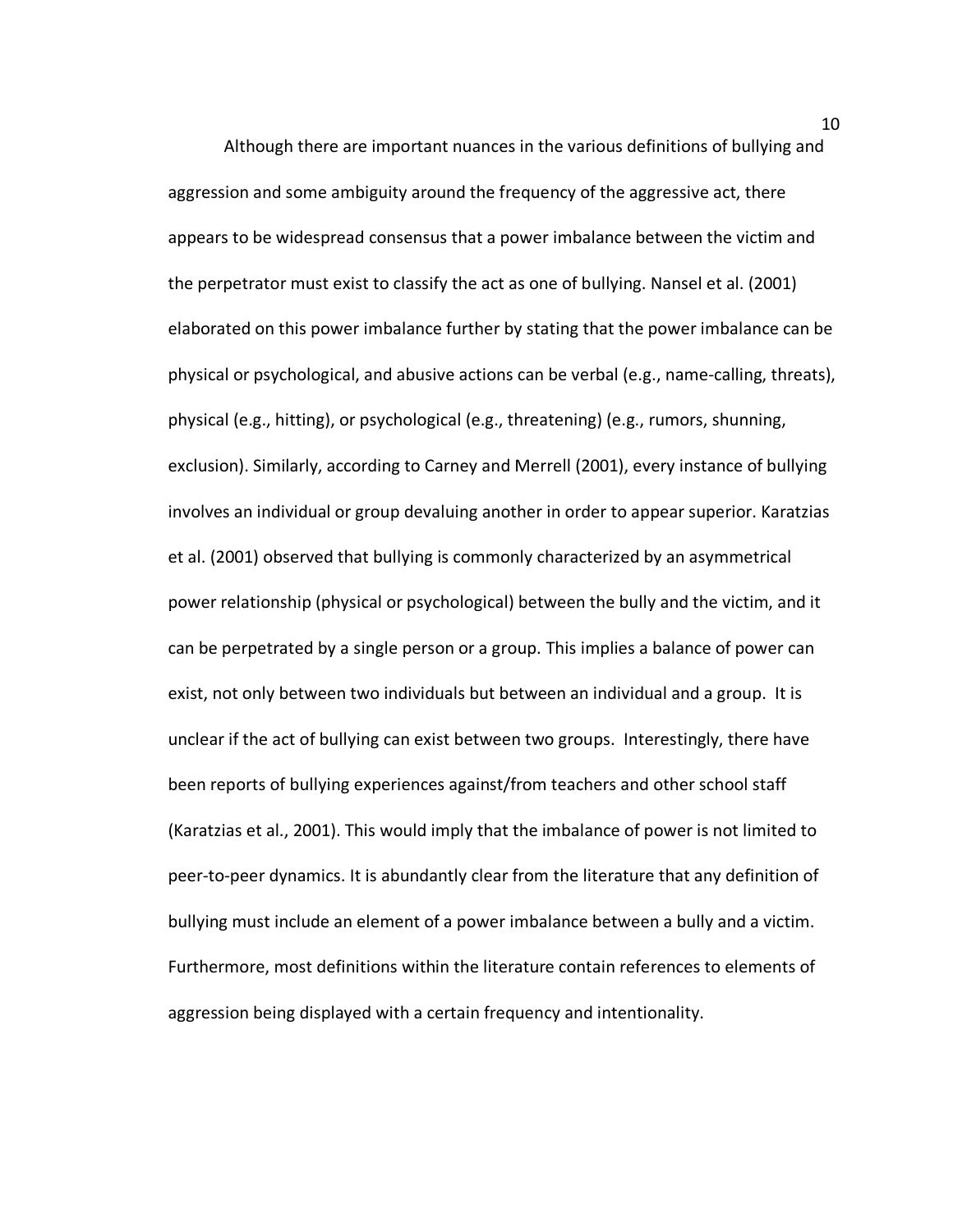There is a modern form of bullying that has fundamental differences when compared to traditional bullying. Therefore, this form of bullying warrants a brief description of its own. The term cyberbullying has been used since at least the early 1990's to describe bullying with the use of electronic communication technology. Sticca and Parren (2012) define cyberbullying as an offensive conduct perpetrated against a defenseless victim using electronic means of communication on a regular and deliberate basis (e.g., cell phones, the Internet, and social media). Cell phones, the Internet, and social media can be used repeatedly and intentionally to channel aggressive behavior against a defenseless victim in the form of e-mails, instant messaging, messages in chat rooms, or through non-text communications such as photographs and videos (Kowalski & Limber, 2017).Unlike traditional school-yard bullying which much of the literature on the bullying chronicles, cyberbullying is often characterized by a certain degree of anonymity between the bully and the victim (Sticca & Parren, 2012).

#### **The Various Manifestations of Bullying**

In order to measure, quantify, and ultimately analyze bullying related data, it is necessary to be able to observe the manifestation of bullying. According to de Oliveira et al. (2015), bullying may take several forms, including physical (hitting, spitting), verbal (derogatory nicknames, intimidation, insults, gossip), cyberbullying (using social, electronic, or communication media – internet, phone), and indirect (where there is no direct conflict between those involved) (social exclusion, gossip). It is also manifested in interpersonal relationships among students across various signs, attitudes, and prejudice. Encouragingly, bullying expressed as verbal and negative remarks regarding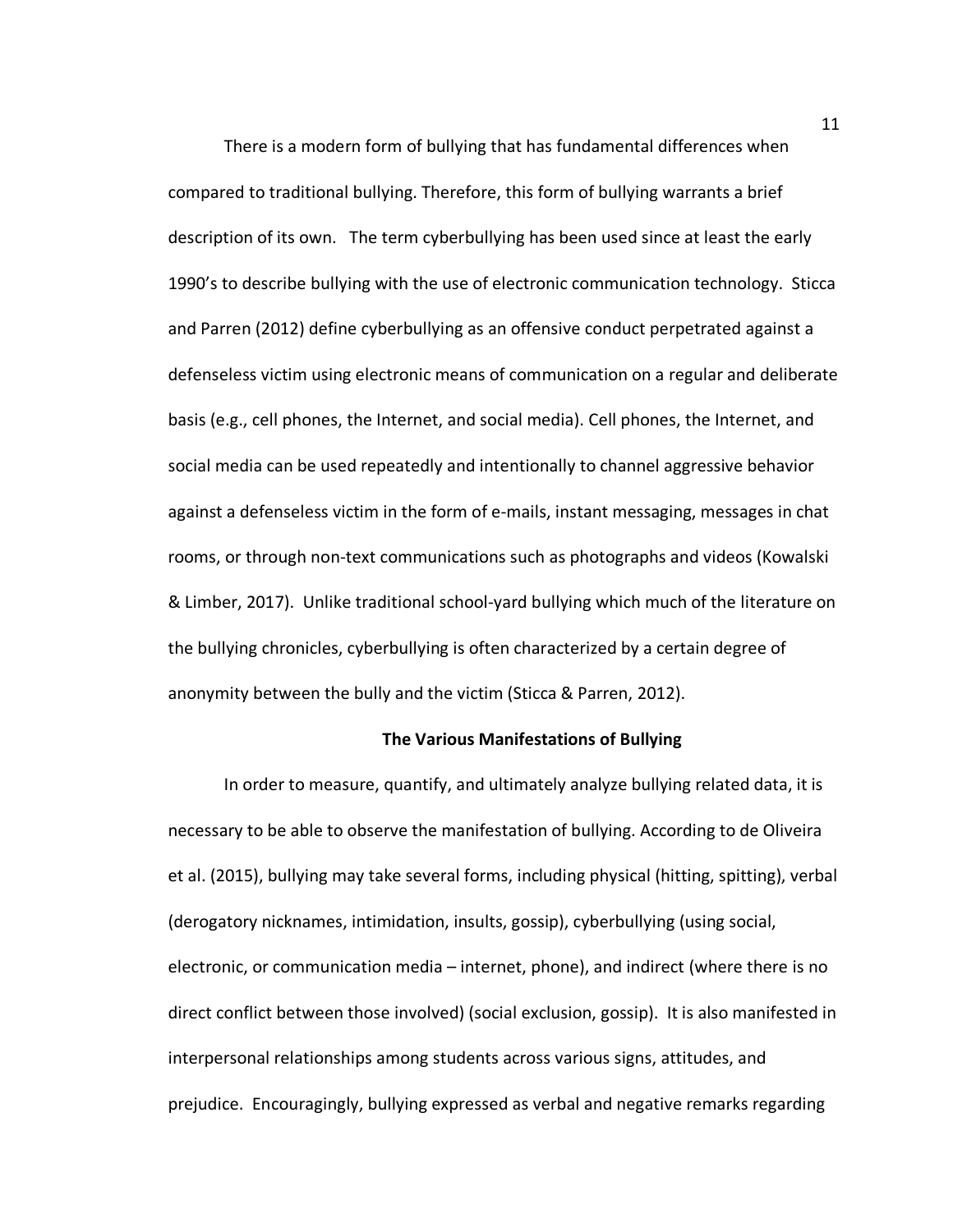one's faith or race (i.e., openly prejudice) has been reported to occur infrequently among adolescents of both sexes. This finding may reflect stronger social norms among adolescents against such manifestations of bullying (Nansel et al., 2001). Nonetheless, de Oliveria et al. (2015) seem to echo earlier remarks from Fu et al. (2012) who said:

Bullying can be in the forms of physical attacks, name-calling and more subtle ways such as social isolation, direct bullying involving open attacks and threats on a victim features the imbalance of power and aggressive nature of school bullying, which may lead to more detrimental outcomes (p. 3). Bullying is often manifested using technology in the form of cyberbullying.

Kowalski and Limber (2007) observed that while analogies to conventional bullying seem logical, electronic bullying has its own set of specific and especially troubling characteristics. Electronic bullying, unlike conventional bullying, can happen at any time. Electronic bullying content can be distributed more quickly and to a wider audience. This implies that cyberbullying has the potential to manifest itself with greater spontaneity, rapidity, and publicity.

Another distinct feature of bullying manifesting itself in the form of cyberbullying, as opposed to traditional schoolyard bullying, is that the bully is often able to conduct the aggressive bullying act with a potentially high degree of anonymity. This is an important distinction as it has been noted that anonymous cyberbullying increased levels of experienced fear and increased levels of frustration, insecurity, and powerlessness within the victim (Sticcca & Parren, 2012). The fact that people cannot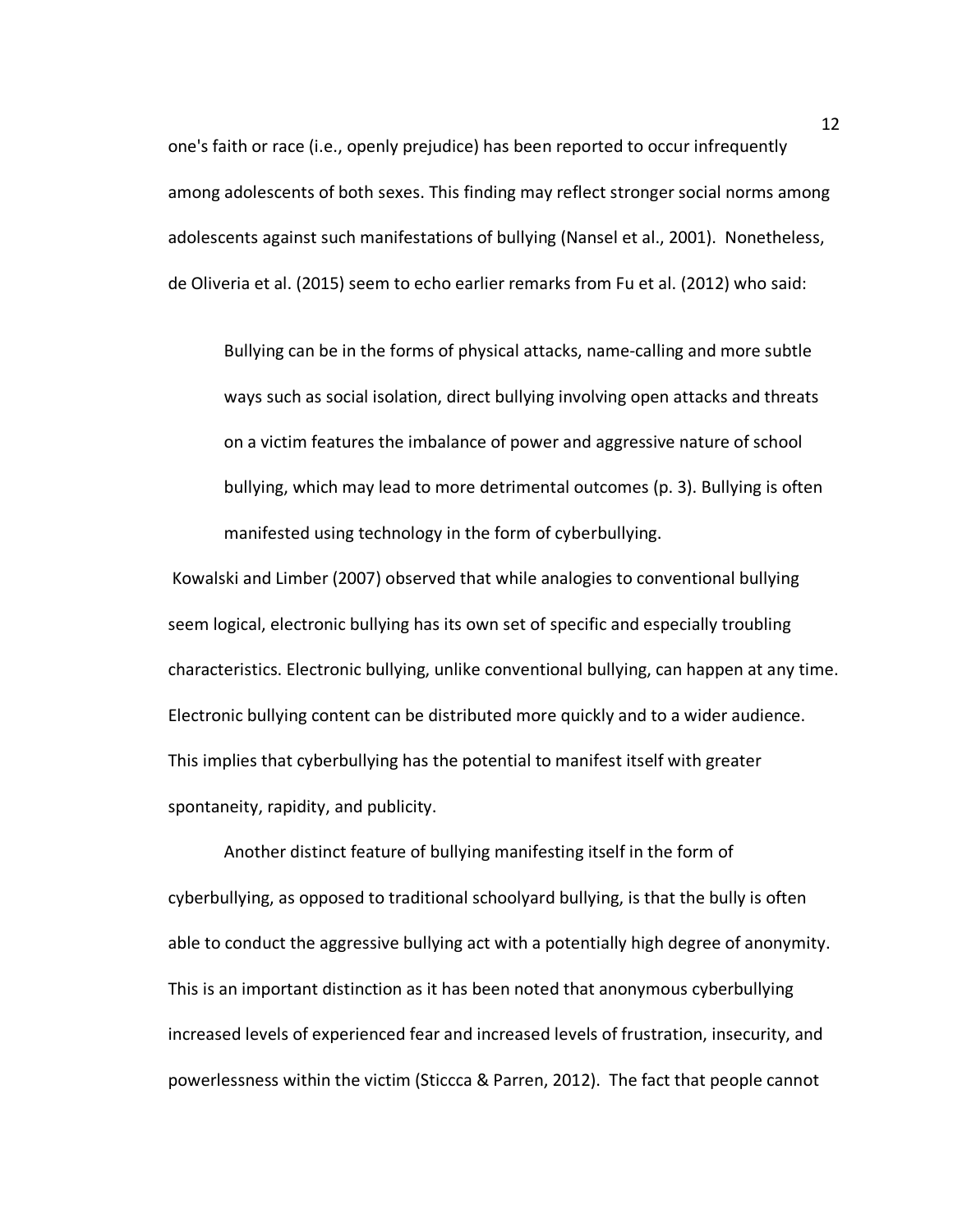see the target's emotional reactions adds to the possible danger of anonymity offered by the Internet. As a result, emotional responses like crying, which may cause people to realize their words were misinterpreted or taken too far, are no longer apparent. (Kowalski & Limber, 2007).

In summary, bullying can manifest itself in a multiplicity of ways. Bullying can manifest itself physically, emotionally, and socially. It can be verbal and/or non-verbal. With the advent of the Internet and electronic communication technology, bullying can manifest itself digitally, anonymously and/or publicly, and rapidly to an incredibly wide audience. This could be problematic when trying to objectively measure bullying in general. Thus, before one can understand the causes and effects of bullying, one must first understand how bullying is measured.

#### **The Various Methods of Measuring Bullying**

The most commonly used method of measuring bullying was a cross-sectional study, in the form of a self-reported questionnaire. Occasionally, multiple crosssectional studies were performed over a period of time in the form of a longitudinal study. Furthermore, multiple cross-sectional studies were performed at the same moment in time but at a multi-national level; not often were these multi-national studies longitudinal. Rarely, cross-sectional studies in the form of professional interviews (e.g., licensed counselors, physicians, clinicians, etc.) were conducted. A variety of methods of statistical analysis were often used to understand similar bullying related data points. The statistical analysis seemed to become more sophisticated over time.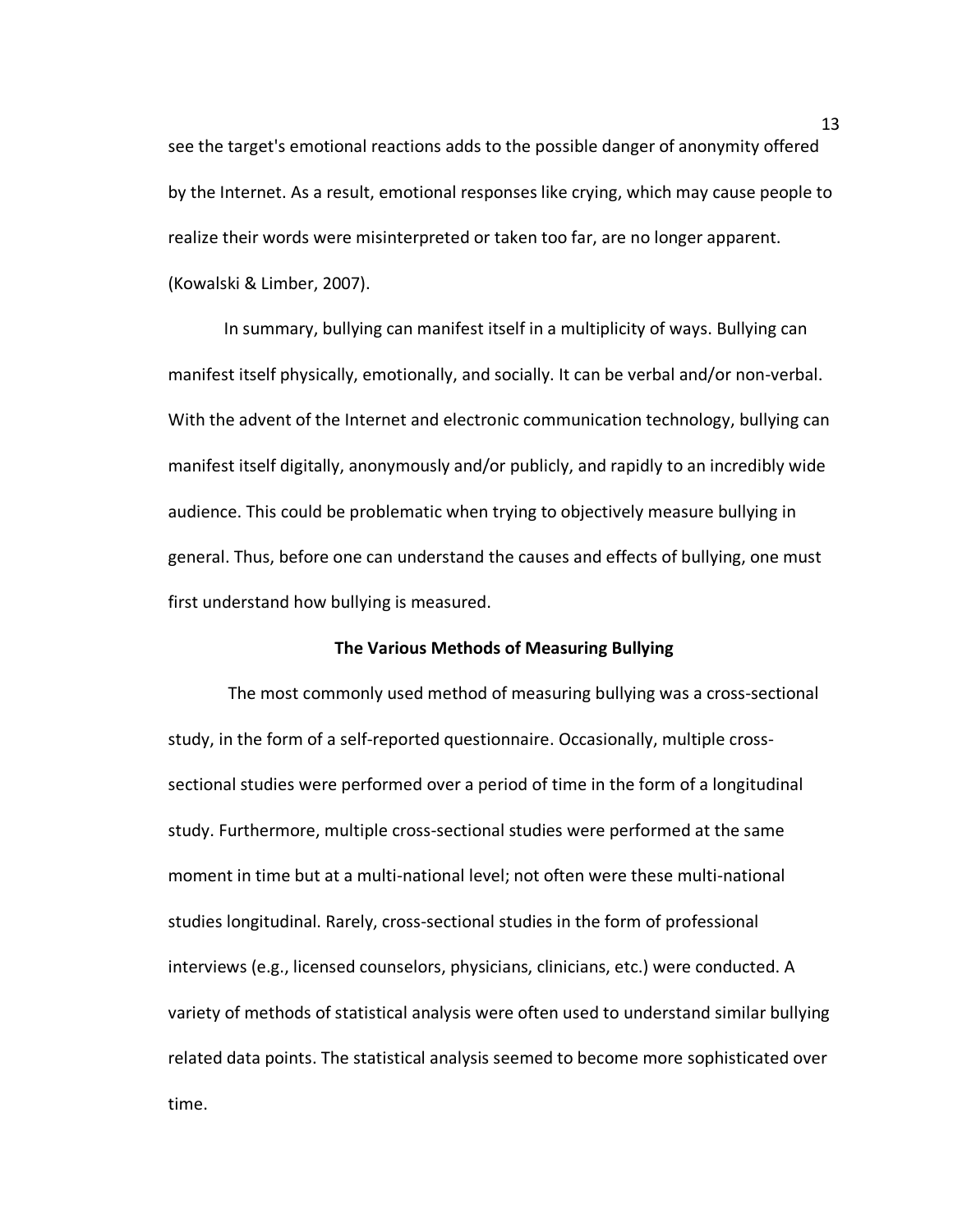### **Cross-Sectional Studies**

A cross-sectional study is a type of observational study that analyzes data from a population, or a representative subset, at a specific point in time. There are many forms of cross-sectional studies, and a few of these are more commonly used when measuring bullying.

**Self-Reported.** By 1991, the basic method of data collection on bullying in Norway and Sweden (where the academic study of bullying was flourishing) was a selfreported questionnaire developed by Olweus in connection with the nationwide campaign against bullying. All schools in Norway were invited to partake in the questionnaires. Selected representative samples were sometimes taken for closer analyses. Estimates were made of the prevalence of bully/victim problems in various school types, grades, and boys versus girls, among other factors. In addition, data on disparities between schools as they relate to the characteristics of the schools and the surrounding communities in terms of population density, degree of poverty, and other factors were given (Olweus, 1991).

Self-reported questionnaires seemed to be the most dominant form of data collection, not only in the flourishing epicenter of bullying research (i.e., Norway) but elsewhere around the globe. In neighboring Finland and Sweden, self-reported questionnaires were used by Kumpulanien and Räsänen (2000) and Nansel et al. (2004), respectively to assess the prevalence of bullying. Across the Baltic Sea, self-reported questionnaires were utilized by Karatzias et al. (2001) which included self-rated scales in secondary schools from two schools in Scotland. The reports were used to measure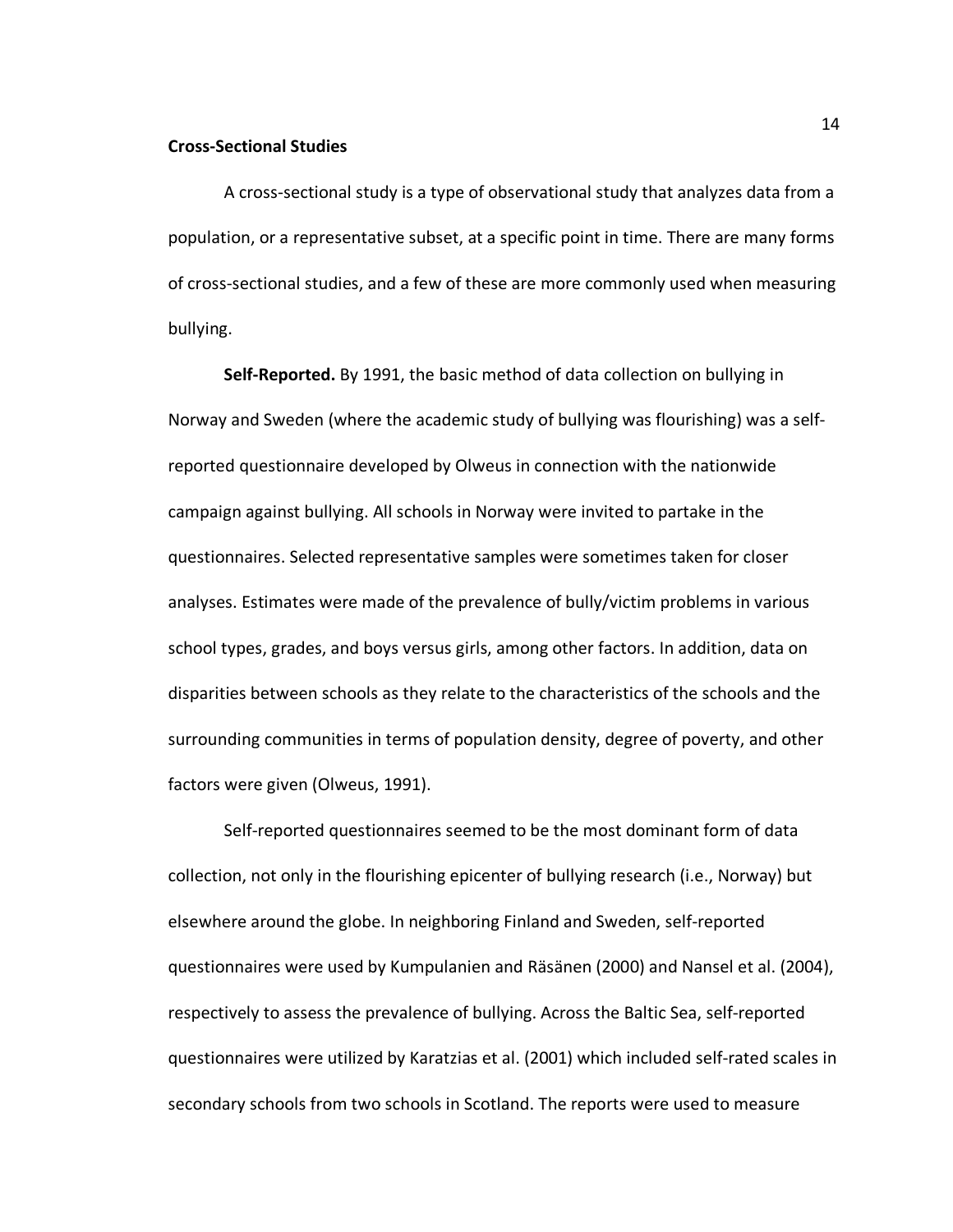bullying behavior. In New South Wales Australia, Ferro et al. (1999) used self-reported questionnaires to study the prevalence and association of psychosomatic health in both public and private schools. Also in Australia Bond et al. (2001) used self-reported questionnaires to study the prevalence of victimization and its association to selfreported symptoms of anxiety and depression.

**Professional interviews.** An alternative to self-reported cross-sectional studies is a cross-sectional study conducted by a professional interviewer. These types of interviews appear to have their own advantages and disadvantages. A team of professional researchers from Duke University's Departments of Psychology and Neuroscience and Psychiatry and Behavioral Sciences collaborated with Duke University's Institute for Genome Sciences to carry out an intricate study that associated exposure to violence (i.e., frequent bullying victimization) to biological changes at the molecular level. Two professional cross-sectional interviews to assess childhood adversity were conducted at ages five and ten with both the child and their mothers/caregivers. Buccal swabs were collected during these interviews to obtain DNA samples (Shalev et al., 2013). This level of detail when measuring the effects of bullying simply cannot be done through standard self-reported cross-sectional studies. Thus, although not all cross-sectional studies conducted via professional interviews are this detailed, a benefit of professional interviews is the level of detailed data able to be collected and analyzed. A possible drawback to professional assessments of bullying is that there is, inherently, a larger barrier to entry for the participants. This would naturally limit the sample sizes of the population from which the data is collected.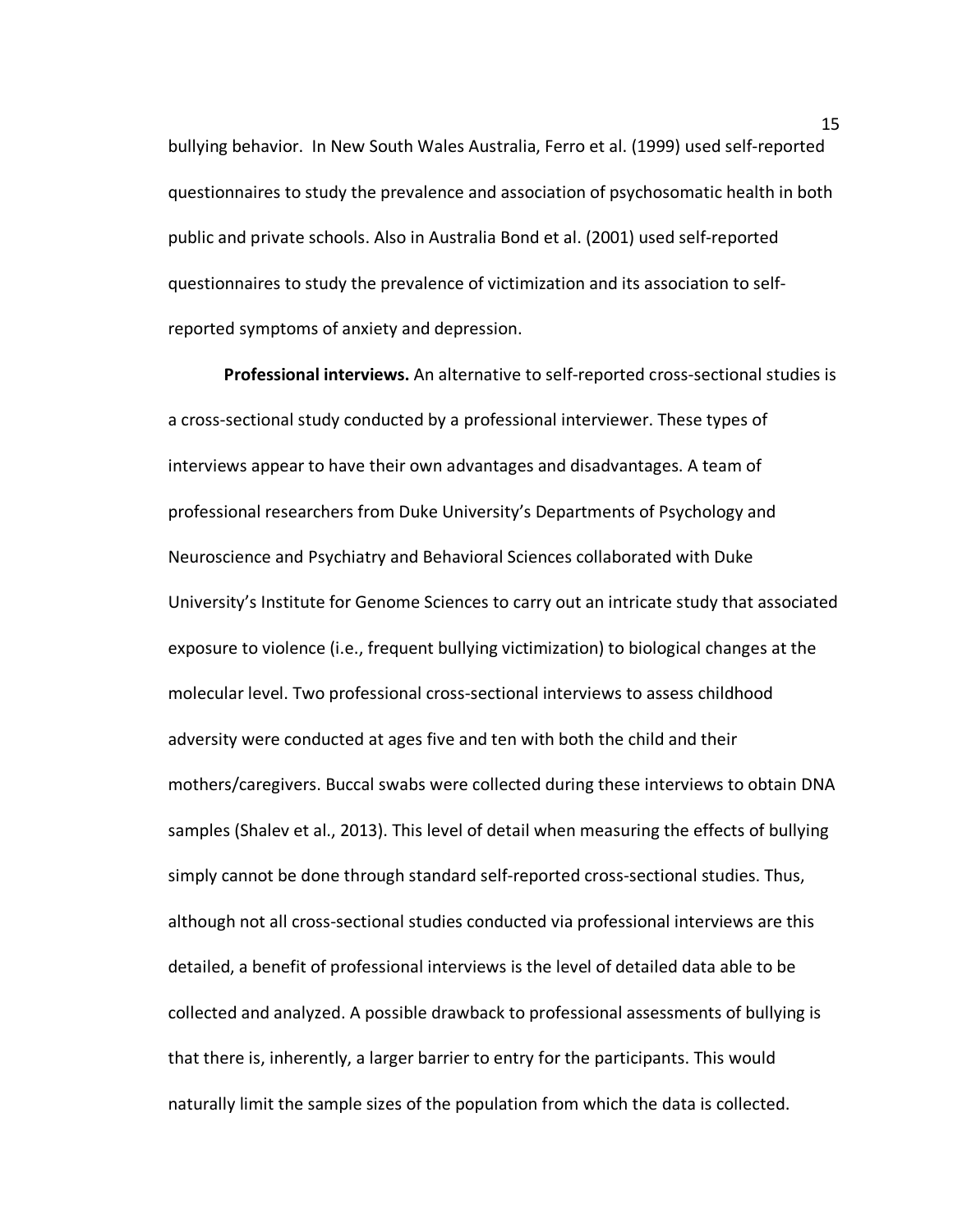Similar sample sizes (around 2,000 participants) are seen in Fu et al. (2012) and Sugden et al. (2010). It is unclear if this sample size for professionally conducted cross-sectional studies represents a natural upper limit or if this number is sufficient to drive statistically significant conclusions. Rarely do these studies reach the same quantity of participants when compared to cross-sectional studies in the form of a simple selfreported questionnaire.

### **Longitudinal Studies**

Multiple cross-sectional studies can be conducted over time to form a longitudinal study. Longitudinal studies have the benefit of being able to monitor key metrics over time. However, because they are still cross-sectional in nature, it is difficult, if not impossible, to establish causal relationships between variables. One potentially problematic aspect of longitudinal studies would be a high rate of participant drop out. It is imperative and fundamental to the integrity of the longitudinal study that all or most of the participants continue to be measured over time. High dropout rates would question the integrity of any conclusions from a longitudinal study. Not all longitudinal studies capture or report on the attrition rate of studied participants. Some of the studies that did report his figure showed encouraging data. Copeland et al. (2013), during The Great Smoky Mountain Study of 1993 in Western North Carolina, completed annual assessments of three cohorts of children (almost 1,500 study participants age 9, 11, and 13) and their primary caregiver over a ten-year period, and remarkably completed 83% of possible interviews overall. Undheim and Sund (2010) reported an 88% response rate, noting only 11% of adolescents omitted a substantial number of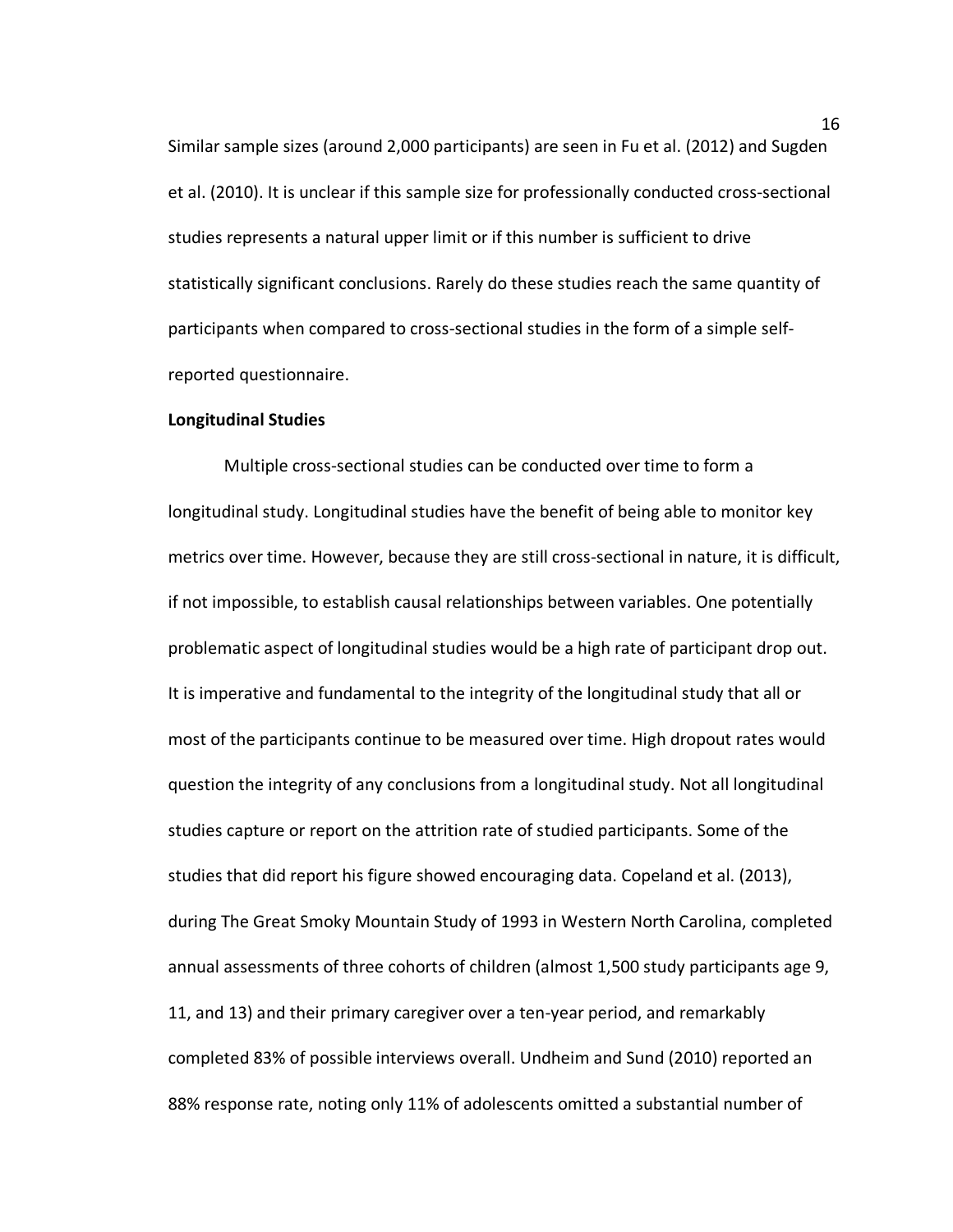items and were excluded from analysis. In summary, longitudinal studies are a key method of studying bullying prevalence and effects.

Overall, bullying in general is predominantly measured cross-sectionally through the application of a self-reported questionnaire. These have the benefit of being widely distributable, standardizable, and repeatable, enabling longitudinal and multi-national studies. These studies are often used to assess prevalence related data points. Crosssectional studies are good for establishing associative relationships but struggle to establish causal relationships. This is an important nuance to consider moving forward. Furthermore, as the academic study of bullying has evolved alongside other fields such as neurobiology over the last 50 years, more sophisticated associative (and sometimes causal) relationships have been explored.

#### **Guiding Questions**

The guiding questions of this literature review are: "What is bullying?", "How does bullying manifest itself?", "How is bullying measured?", "How prevalent is bullying?", "What are the effects on those involved in bullying?", "What are the causes of bullying?", and "How can bullying be prevented?". The guiding questions serve to provide a broad but deep understanding of the topic of bullying to inform teachers, administration, parents, clinicians, and society how best to diagnose, treat, and prevent bullying as we move into uncharted territory in a post-COVID and increasingly digital world. The first three guiding questions are intended to provide a theoretical framework for understanding of the subject matter and a definition of key terms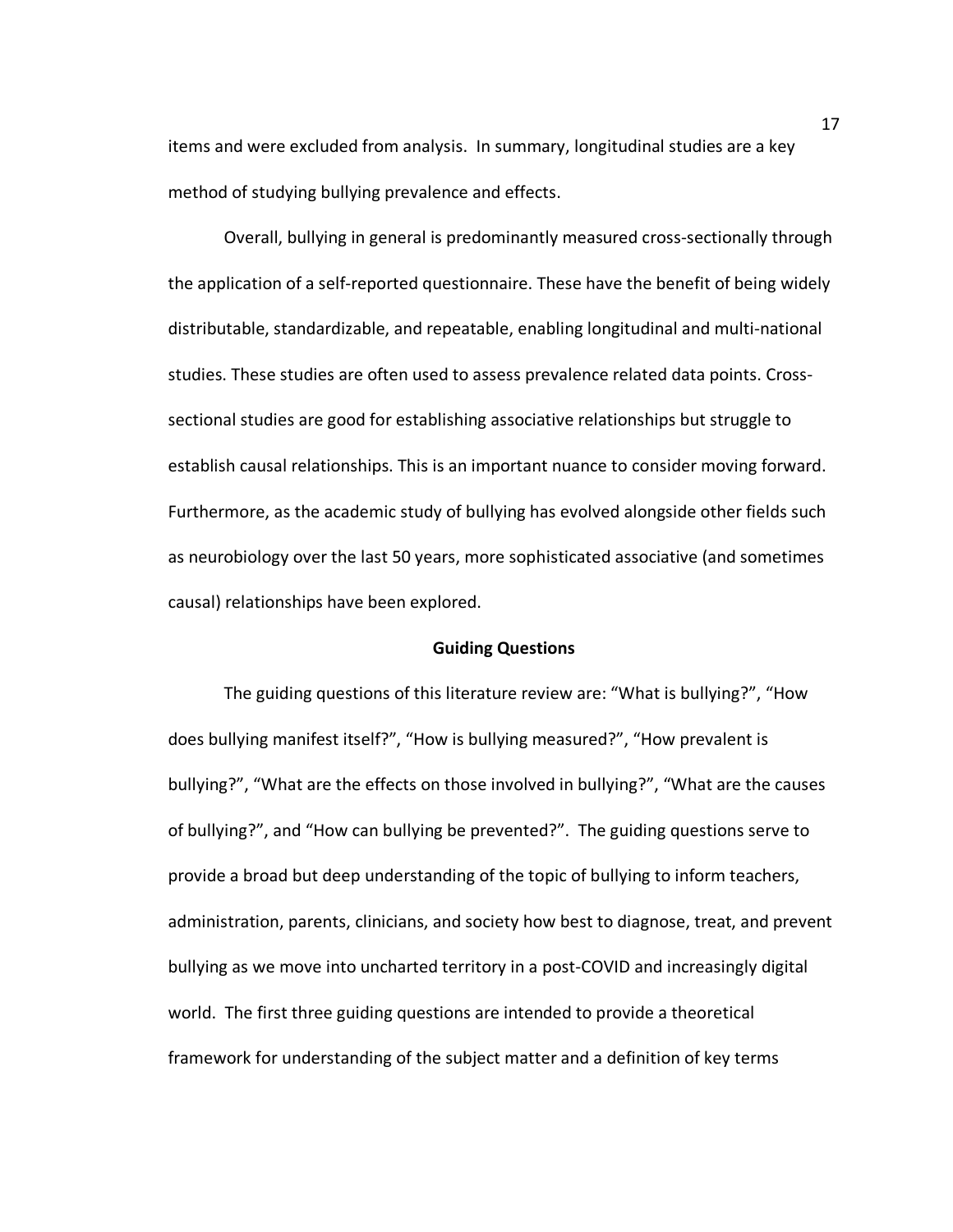necessary for the comprehension of the subject matter. The last four guiding questions of this literature review serve to understand the totality of bullying from inception.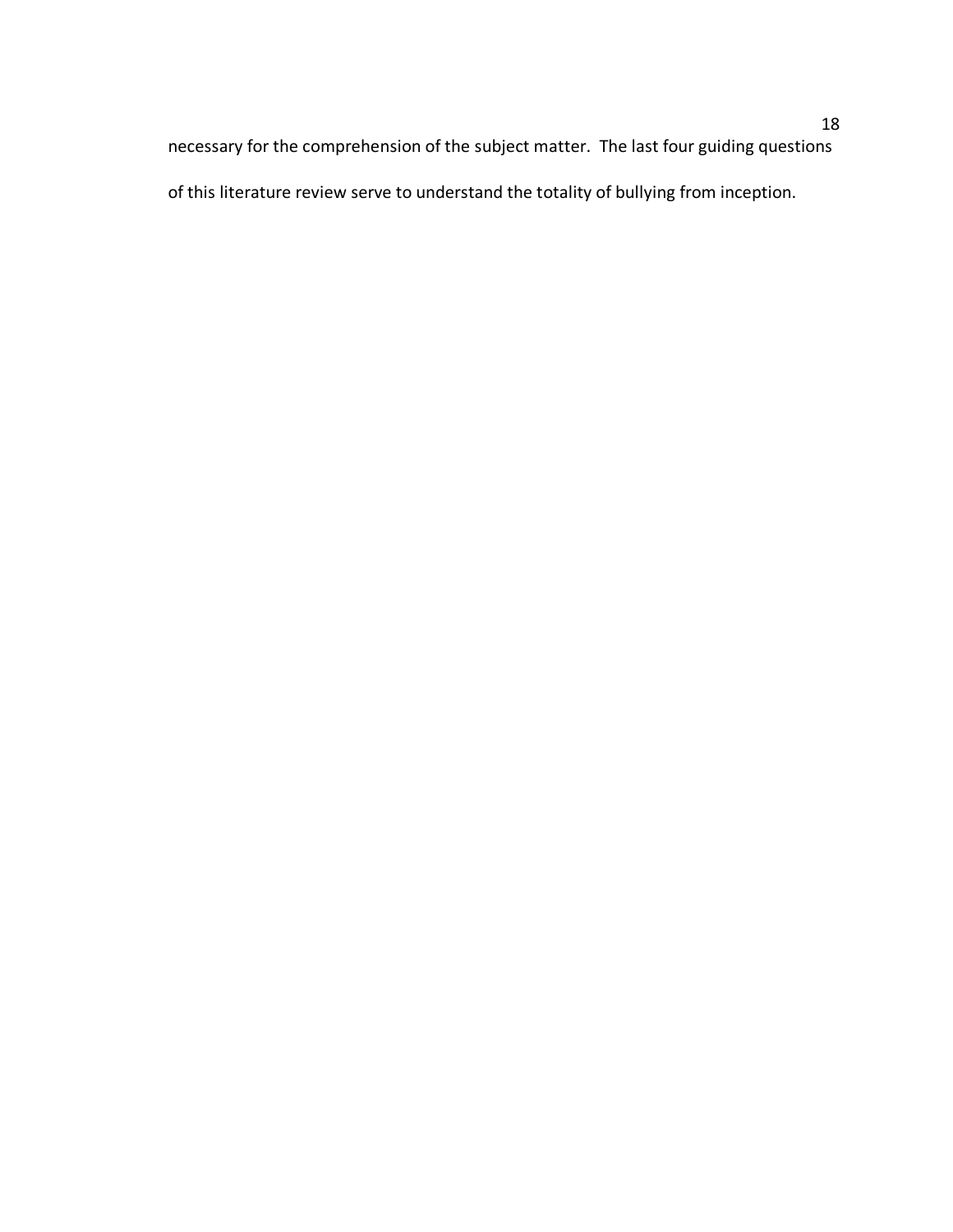#### **CHAPTER II: LITERATURE REVIEW**

#### **Literature Search Procedures**

To locate the literature for this thesis, searches of Educator's Reference Complete, CLICsearch, NCBI, Google Scholar, Academic Search Premier, and ProQuest Database were conducted for publications from 1990-2020. This list was narrowed by reviewing published empirical studies from peer-reviewed journals that focused on the causes, effects, and prevention of bullying and that addressed the guiding questions. The key words that were used in these searches included "bullying", "bullying manifestation," "prevalence of bullying," "effects/causes of bullying," and "prevention." The structure of this chapter is to review the literature on the causes, effects, and prevention of bullying among school-aged youth in seven sections in this order: The Definition of Bullying; The Various Manifestations of Bullying; The Various Methods of Measuring Bullying; The Prevalence of Bullying; The Effects of Bullying; The Causes of Bullying; and Bullying Prevention Strategies.

#### **The Prevalence of Bullying**

The prevalence of bullying is commonly segmented in the literature two ways: the prevalence of being a victim of bullying and the prevalence of being the bully. A third metric is often referred to as a bully-victim and defined as a person who has been both a perpetrator of bullying and a victim of bullying. The data is commonly segmented demographically. Trends are identified most commonly in relation to age and sex. Data disaggregated by gender identity and race appeared far less often.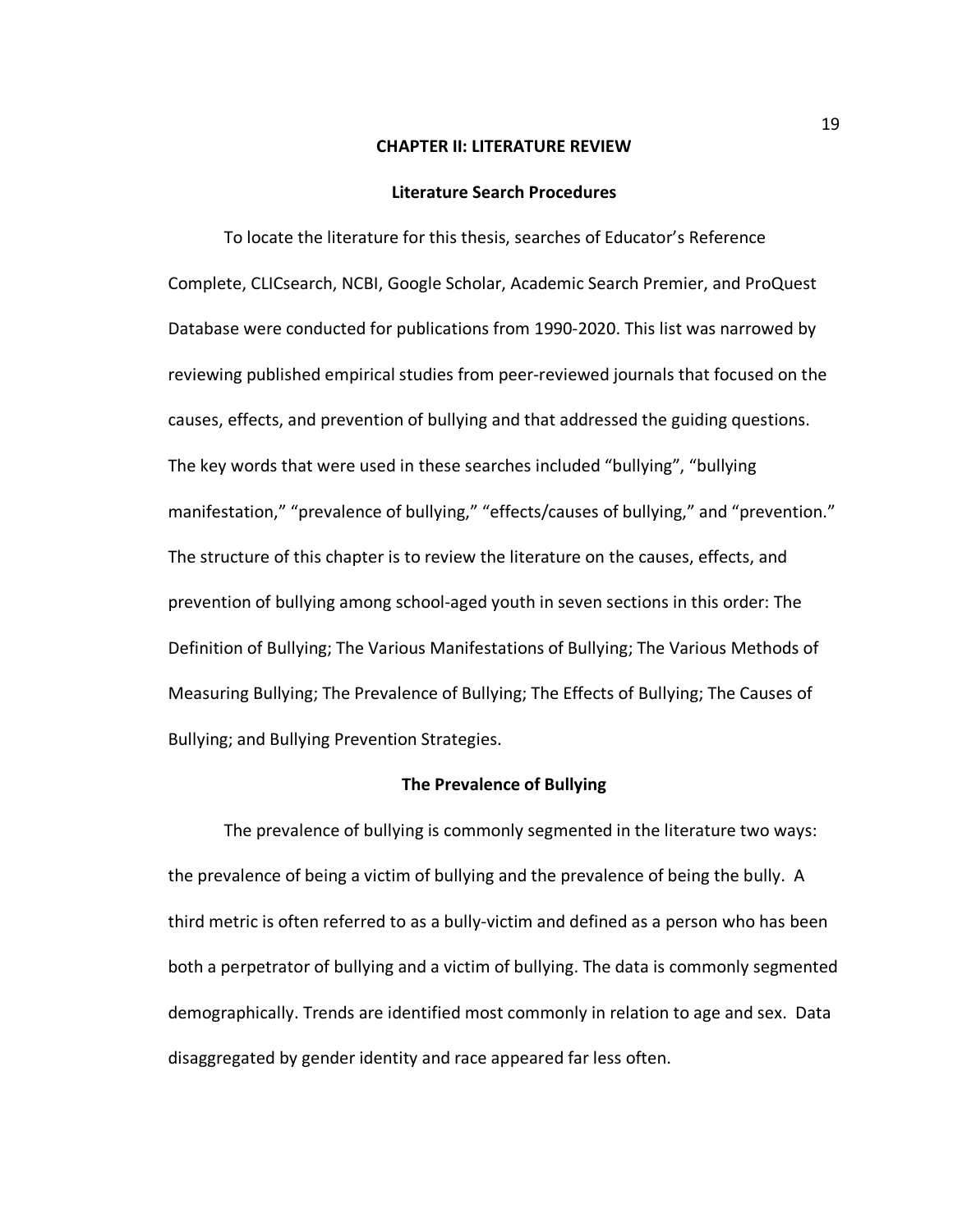Because modern cyberbullying is a relatively recent phenomenon when compared to the entirety of the bullying academic landscape spanning the last fifty years, special attention is warranted (and paid) towards its prevalence at the end of this section.

### **Prevalence of Victimization**

One of the most comprehensive studies that assessed involvement in bullying, and thus the prevalence of victimization among the items listed below, was a 2004 study by Nansel and colleagues. This study was done using standard tests and approaches to see if the association between bullying and psychosocial change is consistent across countries. A self-reported questionnaire with 84 core questions and additional country-specific items was used to collect data for this analysis. Nationally representative groups of students in 25 countries were used to conduct cross-sectional self-report surveys. Bullying involvement was evaluated as a bully, perpetrator, or both bully and victim. In each of the participating countries, surveys were conducted at public and private schools**.** Consenting students in sampled classrooms were included in the study, totaling 113,200 students aged 11.5, 13.5, and 15.5 years. Bullying involvement ranged widely across continents, ranging from 9% to 54% of young people. The percentage of children identified as victims ranged from 5% in Sweden to 20% in Lithuania, with an overall average of 11%.

Karatzias and colleagues (2001) used self-rating scales from two secondary schools in Scotland in an attempt to associate bullying with other indicators such as quality of school life (QSL), student stress, general well-being, personality (self-esteem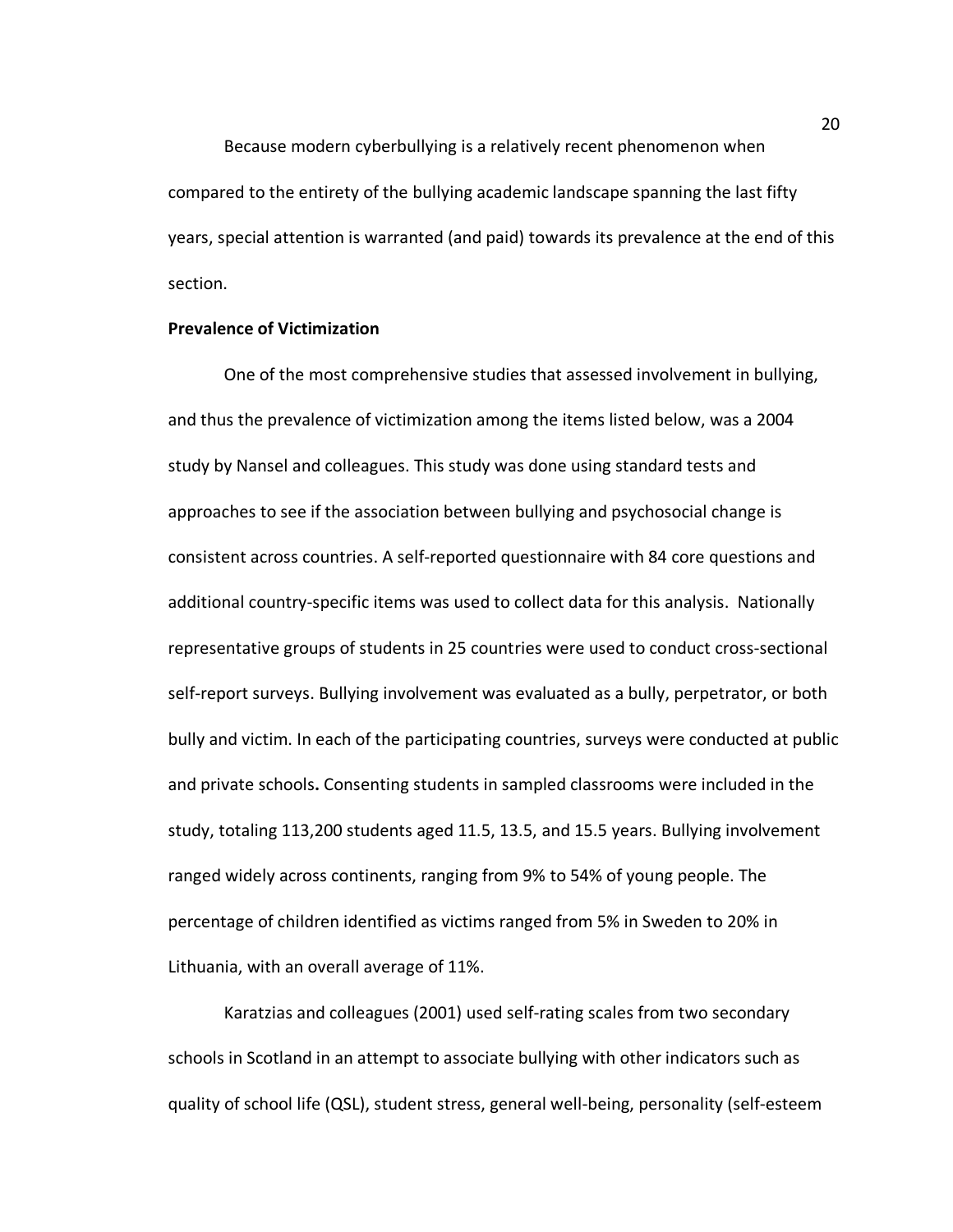scale), locus of control, and positive/negative affect. They found that 16% of the sample (425 pupils, 44% male/56% female) reported having experienced bullying. Verbal bullying was the most widely experienced bullying type (91%) followed by behavioral bullying (56%) and physical bullying (44%).

Kumpulanien and Räsänen (2000) conducted a longitudinal study from 1989 to 1996 in Eastern Finland. They investigated psychiatric symptoms and deviance among children involved in bullying at the age of 8 years or 12 years; they found that 11% and 5%, respectively, could be categorized as victims of bullying. This apparent diminution in the prevalence of bullying victimization with increasing age is investigated in further detail later. Also in Finland, annual surveys were conducted in 1995 and 1997 to assess a variety of bullying related metrics. A total of 58 and 75 schools, respectively, participated. Eighth and ninth grade students (8,787 in 1995 and 17,643 in 1997, boys and girls were equally represented) were asked to complete self-reported surveys on Bullying, depressive symptoms, anxiety, psychosomatic symptoms, binge drinking, drug abuse, eating disorders, and various mental health issues. The studies showed that 5% of girls and 6% of boys reported being victims of bullying (Kaltiala-Heino et al., 2000).

At two time points, a longitudinal study looked at the mental health of 12-15 year-old teenagers in two counties in central Norway (1 year apart, between 1998 and 2000). In a survey of 2,464 teenagers, 51 percent of whom were girls with an average age of 13.7 (and an 88.3 percent response rate), 10% (n= 240) said they were harassed once a week or more frequently; 8% said they were mocked, 4% reported being excluded, and 2% reported physical assault in the same period. Some reported having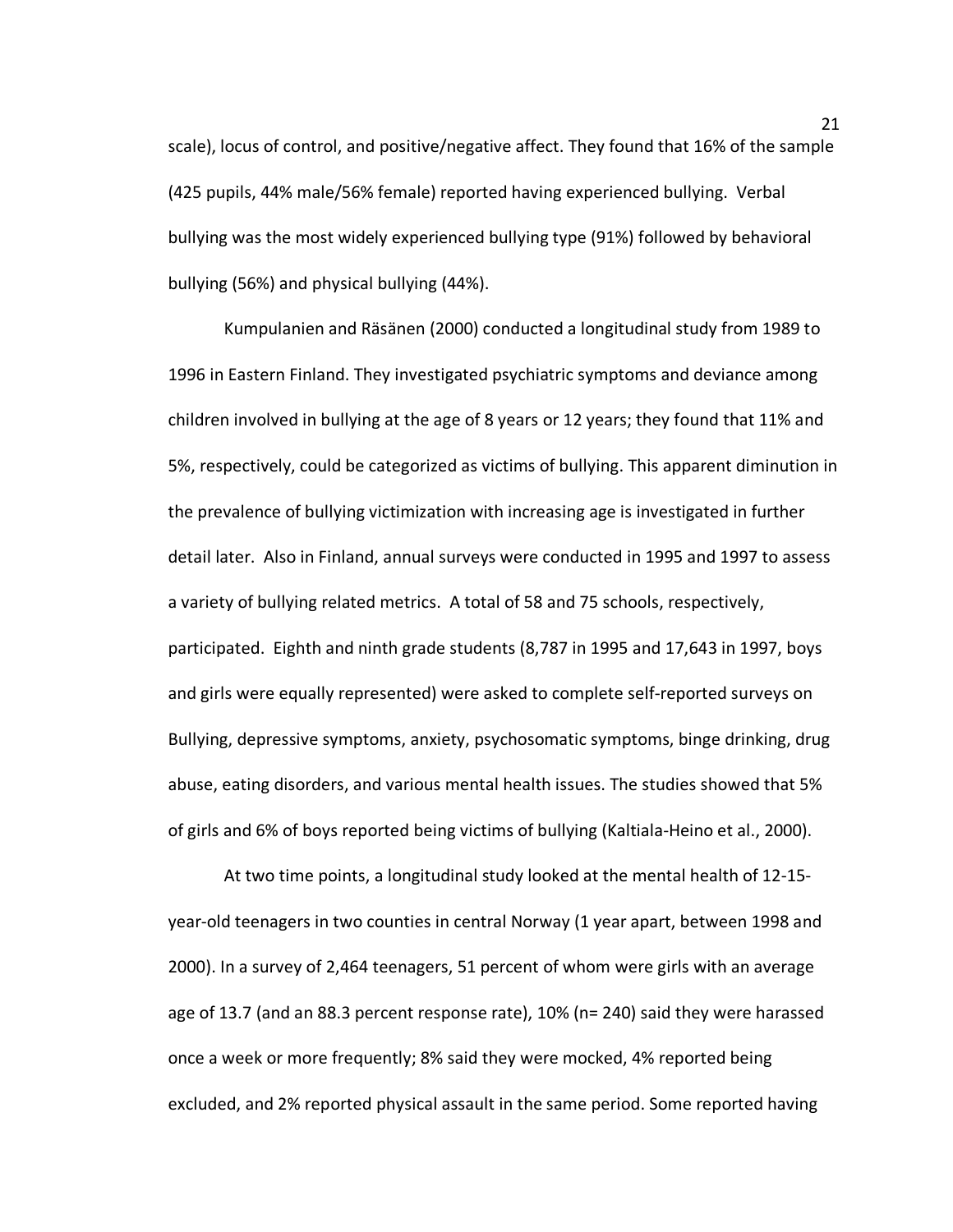been exposed to more than one type of behavior. Significantly more boys than girls reported experiencing physical assault once a week or more frequently (Undheim & Sund, 2010).

In the Great Smoky Mountain study of 1993, annual evaluations were completed with the child and the primary caregiver until the child was 16 years old; individual evaluations were included with the participant again at ages 19, 21, and 24–26 years (completed in 2010) (Copeland et al., 2013). A total of 6,674 evaluations were completed on 1,420 subjects in childhood (ages 9 to 16), and 3,184 assessments with people in young adulthood (ages 19, 21, and 24–26). Approximately 26% said they had been bullied at least once, and 9% said they had been bullied several times. In contrast to previous research, rates were not higher among boys. Being bullied was twice as common in childhood (24% during ages 9-13) than in adolescence (10% during ages 14- 16) (Copeland et al., 2013). This inverse relationship between prevalence rate and age appears common across the literature.

Thus far, the prevalence range of bullying victimization falls between 5 and 20% of the student population, which represents a substantial minority of students. Troublingly, other reports have indicated significantly higher prevalence rates, and some research had found that rates of bullying have increased over time. For example, Bond et al. (2001) wanted to see whether there was a connection between chronic peer victimization and the onset of self-reported anxiety or depression symptoms in early adolescence. A total of 3,623 students from secondary schools in Victoria, Australia were surveyed in a randomized controlled experiment, children were polled twice, once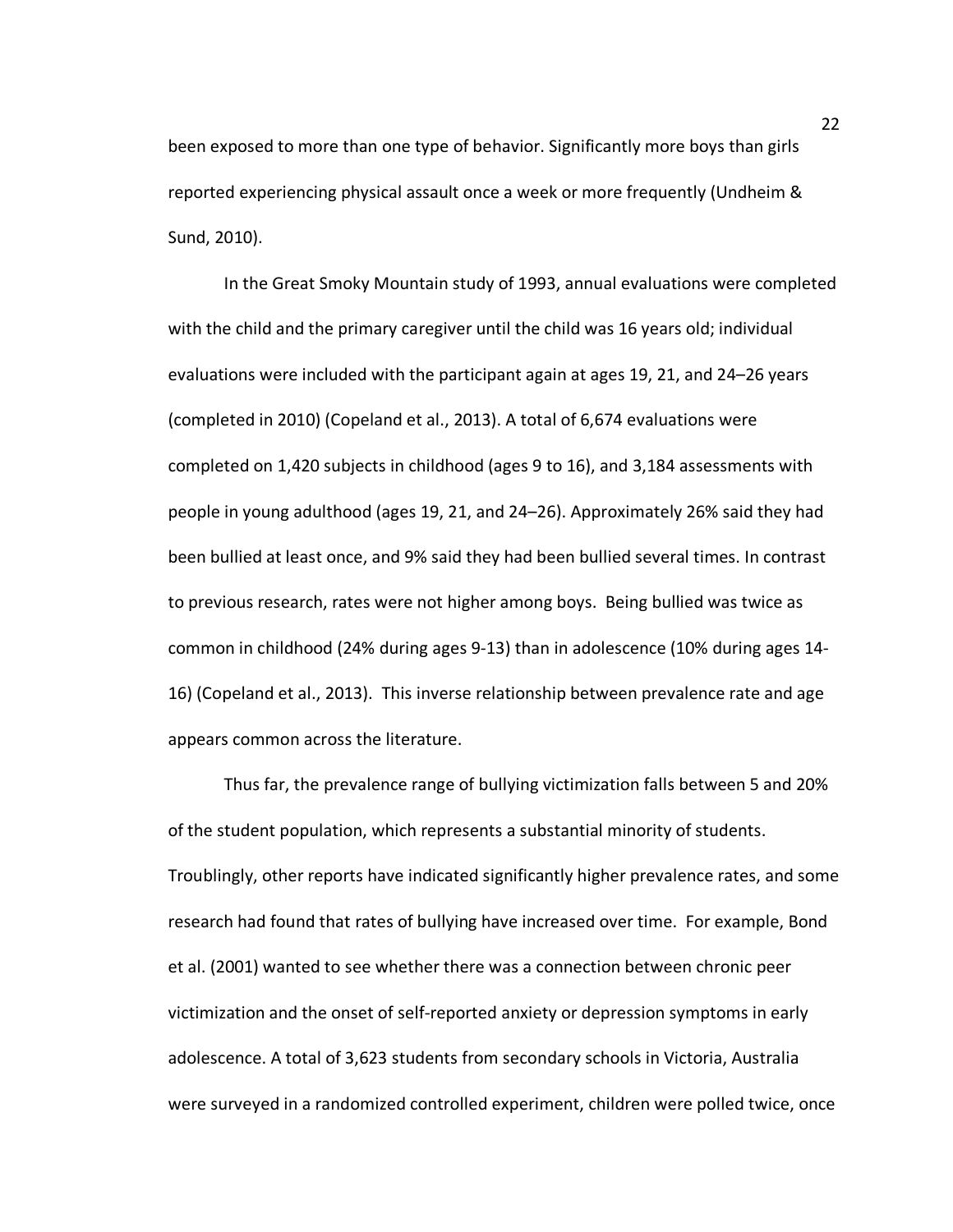at the age of 13 and once at the age of 14. Participants were labeled as "victimized" if they responded "yes" to questions about being teased, getting rumors spread about them, being purposefully removed, or having physical threats or abuse directed at them. The prevalence of victimization at each of the three survey periods was 49%, 51%, and 49%, respectively. A total of 33% of respondents were defined as having experienced "continual victimization," with 63% of those who were repeatedly victimized at the original time point also reporting repeated victimization in the following year's assessment.

While the bulk of the aforementioned studies are international, the same phenomenon exists in the United States. For example, Borowsky and colleagues (2013) used data from the 2010 Minnesota Student Survey, a population-based, cross-sectional survey administered every three years to students in grades 6, 9, and 12 who attend public, charter, and tribal schools, to (1) identify environmental risk factors and risk behaviors associated with suicidal ideation and attempt among youth involved in bullying; and (2) identify protective factors against suicidal ideation and attempt among youth involved in bullying. In this study, Borowsky et al. (2013) reported that 9.6% of the student body reported frequent victimization; the population consisted of 65,160 boys (49.8%) and 65,748 girls (50.2%) and the race/ethnicity was white (73 %), African/African American (6%), Asian/Pacific Islander (5%), Hispanic (4%), American Indian (2%), mixed race (7%).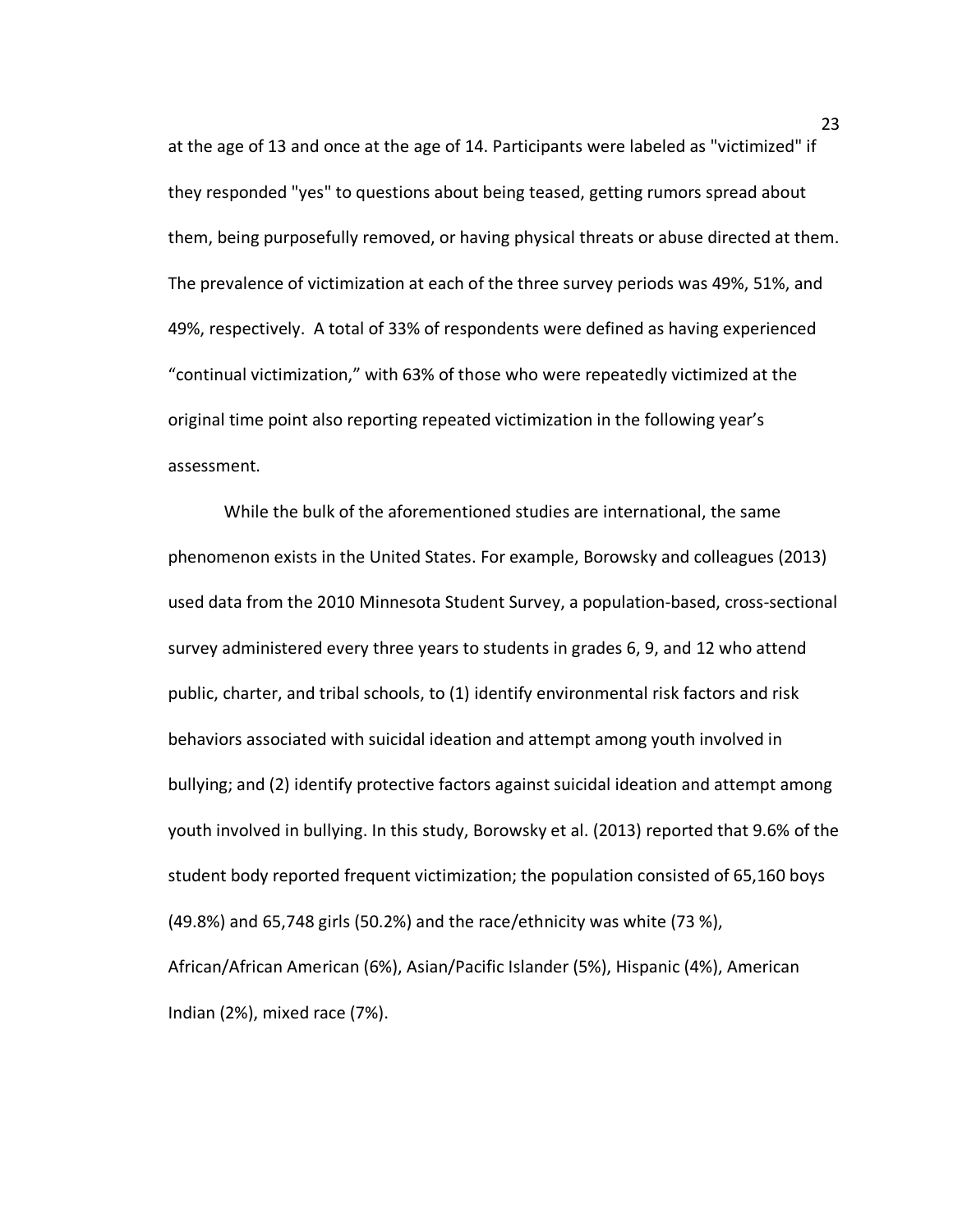### **Prevalence of Bullying Perpetration**

Nansel and colleagues (2001) studied sixth to tenth grade American students (in public, Catholic, and other private schools) during the spring of 1998. With an 83% participation rate, they administered self-reported questionnaires to study bullying with a variety of metrics. Almost 9% of the sample confessed to bullying people once a week or more (frequent bullying). Of the total sample, 30% (an estimated 5,736,417 youth) reported some type of involvement in moderate or frequent bullying, as a bully (13%), a target of bullying (11%), or both (6%). This suggests that prevalence rates are higher when the bullying is described as "moderate" versus "frequent." Nonetheless, 8-13% of a student population perpetrating bullying is an alarmingly high number. Kumpulainen and Räsänen (2000) showed in a longitudinal study that between 8% and 8% of students were categorized as bullies. Borowsky et al. (2013) further corroborates these findings when they measured the frequency of bullying perpetration to be 10%. Other studies have suggested that prevalence rates of bullying perpetration in the range of 7-13% might be low estimates. Forero et al. (1999) distributed 3,918 questionnaires to students in both public and private New South Wales schools and examined both the prevalence of bullying and its association with psychological and psychosomatic health; they found that 23.7% of the students reported that they had bullied others. It is important to identify not just the students who are victims of bullying but also the bully themselves. Youth who reported having bullied others were 2.38 times more likely to have carried a weapon in the past year compared with their counterparts who have not bullied others (Lu et al., 2019).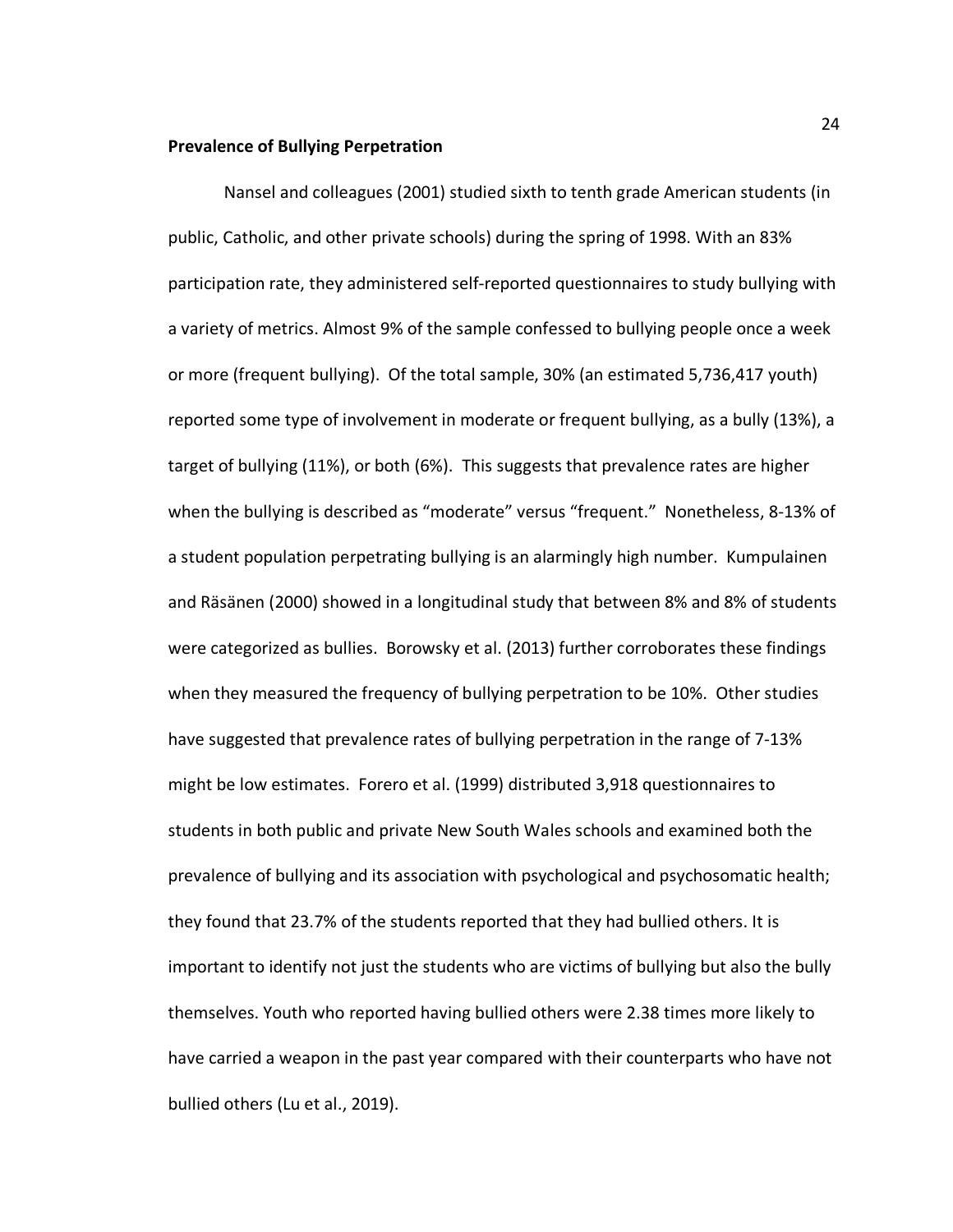### **Prevalence of Bully-Victims**

A small portion of any given student population will be categorized as a "bullyvictim." Bully-victims are children and teenagers who are both the bully and the victim in a bullying situation. Special importance has been paid over the years to studying this group as these students may differ from both bullies and victims regarding personality and family relationships (Kaltiala-Heino et al., 2000).In fact, according the Nansel et al. (2004), "in addition to overall efforts to reduce the prevalence of bullying, particular attention should be given to bully-victims, who may be at especially high risk for maladaptive outcomes and may require more intensive intervention" (p. 5).

The prevalence of bully-victims was estimated by Kaltiala-Heino et al. (2000) to be 1-2% for middle school aged girls and boys, respectively. Also in 2000, Kumpulanien and Räsänen reported a bully-victim prevalence rate of 7%. Forero et al. (1999) reported a much higher bully-victim prevalence rate of 22%.

### **Prevalence of Cyberbullying**

Perhaps the earliest data on the prevalence of cyberbullying was an unpublished survey conducted by the National Children's Home in the United Kingdom (Kowalski & Limber, 2007). The term "electronic bullying" was coined by researchers to describe bullying that occurs over the phone or on a device. They polled 856 children and youth aged 11 to 19 and found that 16 percent had been harassed via text messages on their phones, 7% via online chat rooms, and 4% via e-mail. Since the early 2000s, youth have rapidly developed a fondness for computers and the Internet and have reaped the social and emotional advantages that the Internet and electronic communication offer.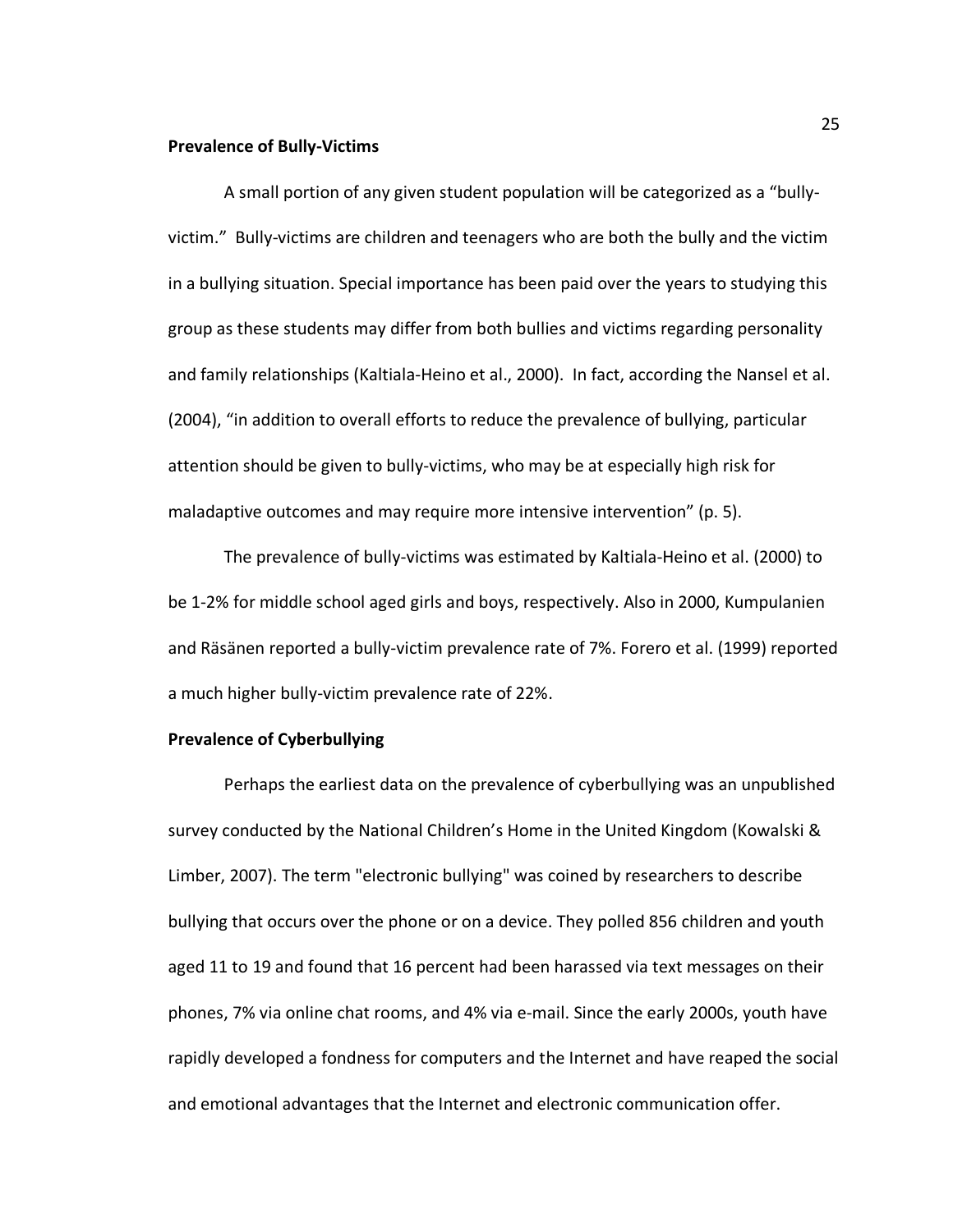(Hinduja & Patchin, 2013). For example, parents reported that their children have access to a broad range of communication technologies, including personal e-mail accounts (67%), mobile phones (59%), personal computers (88%), and the Internet (82 percent) (Salazar et al., 2017). This rise of the Internet and technology adoption has also given adolescent youth a new medium through which they can experience the act of bullying (either as a victim, bully, or bully-victim). This manifestation of bullying is called "Cyberbullying" and is generally defined as the intentional and repeated harm caused by the use of computers, cell phones, or other electronic devices.

Kowalski and Limber (2007) performed one of the earliest systematic studies of cyberbullying. The study included 1,915 girls and 1,852 boys in grades 6-8, all of whom attended any of six elementary schools in the southeastern and northwestern U.S. Participants completed a questionnaire packet that included 39 items of the Olweus Bully/Victim questionnaire (Olweus, 1999). A total of 15% of girls and 7% of boys were solely victims; 10% of girls and 4% of boys were bully-victims; and 4% of girls and 5% of boys reported they electronically bullied others. Both victims and bully/victims were electronically bullied most frequently by a student at school; the second most frequent bully was a stranger. Almost half (48%) of the students did not know who had electronically bullied them (Kowalski & Limber, 2007).

An extensive study by Hinduja and Patchin (2013) that examined the role of peers, parents, and educators in preventing cyberbullying behaviors found that approximately 6–30% of teens had experienced some form of cyberbullying. Their study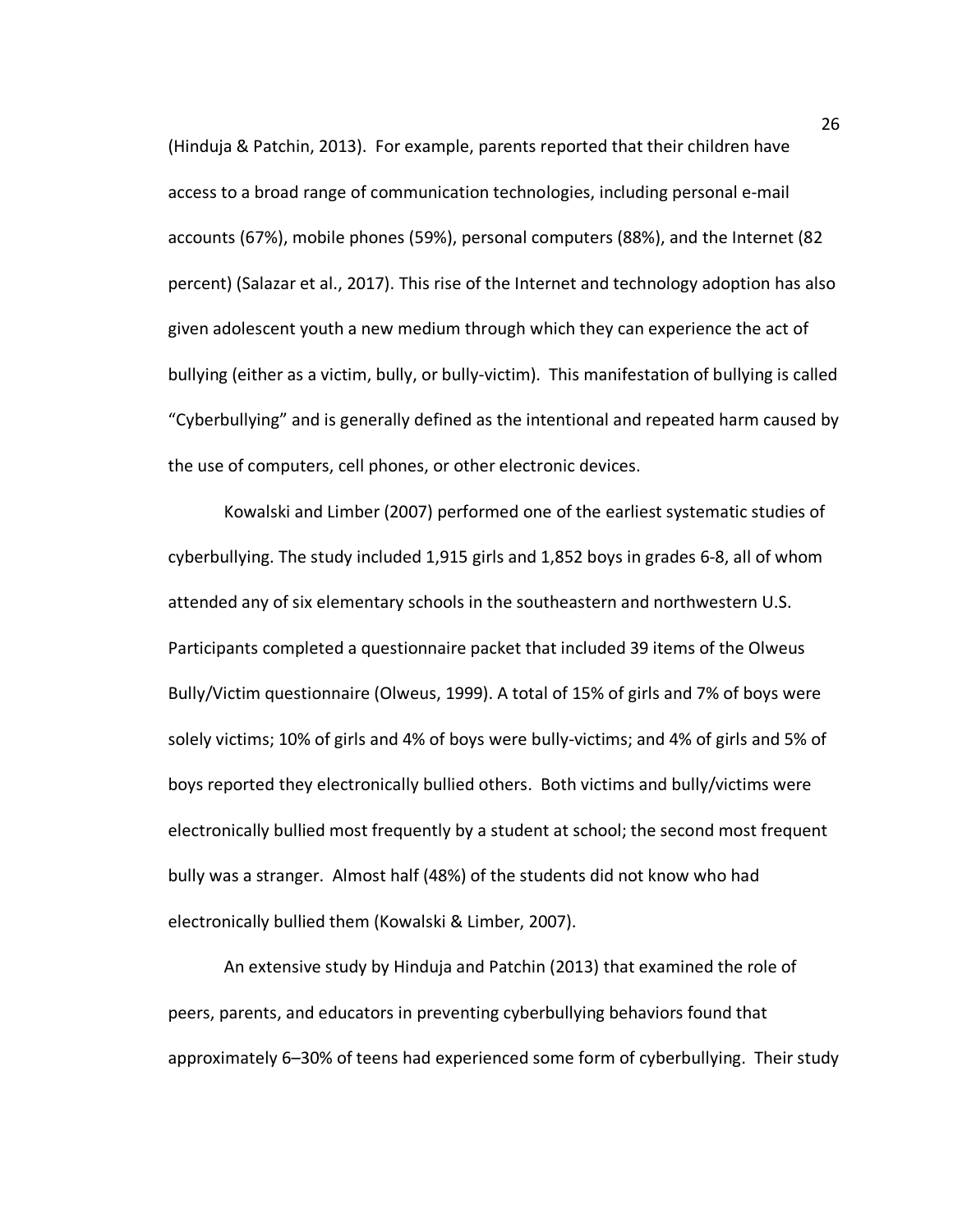was of 4,400 middle and high school students from 33 schools in one large district in the southern United States of America.

Salazar et al. (2017) used the Extended Parallel Process Model (EPPM) to examine the short-term effects of the Arizona Attorney General's "Cyber-Safety Promotion Presentation" on parents of middle school students. In this study, parents reported that 22% of their children had been a victim of cyberbullying, and 16% of parents simply did not know. According to the authors, over 90% of children who are cyberbullied do not report it to an adult.

Livazovic and Ham (2019) examined the role of socioeconomic status and situational factors (e.g., school, parents and peers) in adolescent cyberbullying was investigated, with a particular emphasis on the emotional effects of cyberbullying. From the General Aggression Mode's point of view, they estimated that 21% of youth are regular victims of cyberbullying. Echoing Salazar et al. (2017), albeit to a lesser degree, 34% of the participants in that study indicated that they would never report cyberbullying to an adult.

Prevalence rates of bullying victimization and/or perpetration (in traditional schoolyard and cyber forms) commonly range from roughly 5 to 30%. The wide range in these prevalence rates is likely due to many factors including 1) differing definitions and methods of measuring bullying across studies and 2) varying degrees of awareness and prevention of bullying among school staff, parents, and students.

Attempts have been made to identify trends in assessing the prevalence of bullying. For example, while bullying and teasing occur at any age, it is most prevalent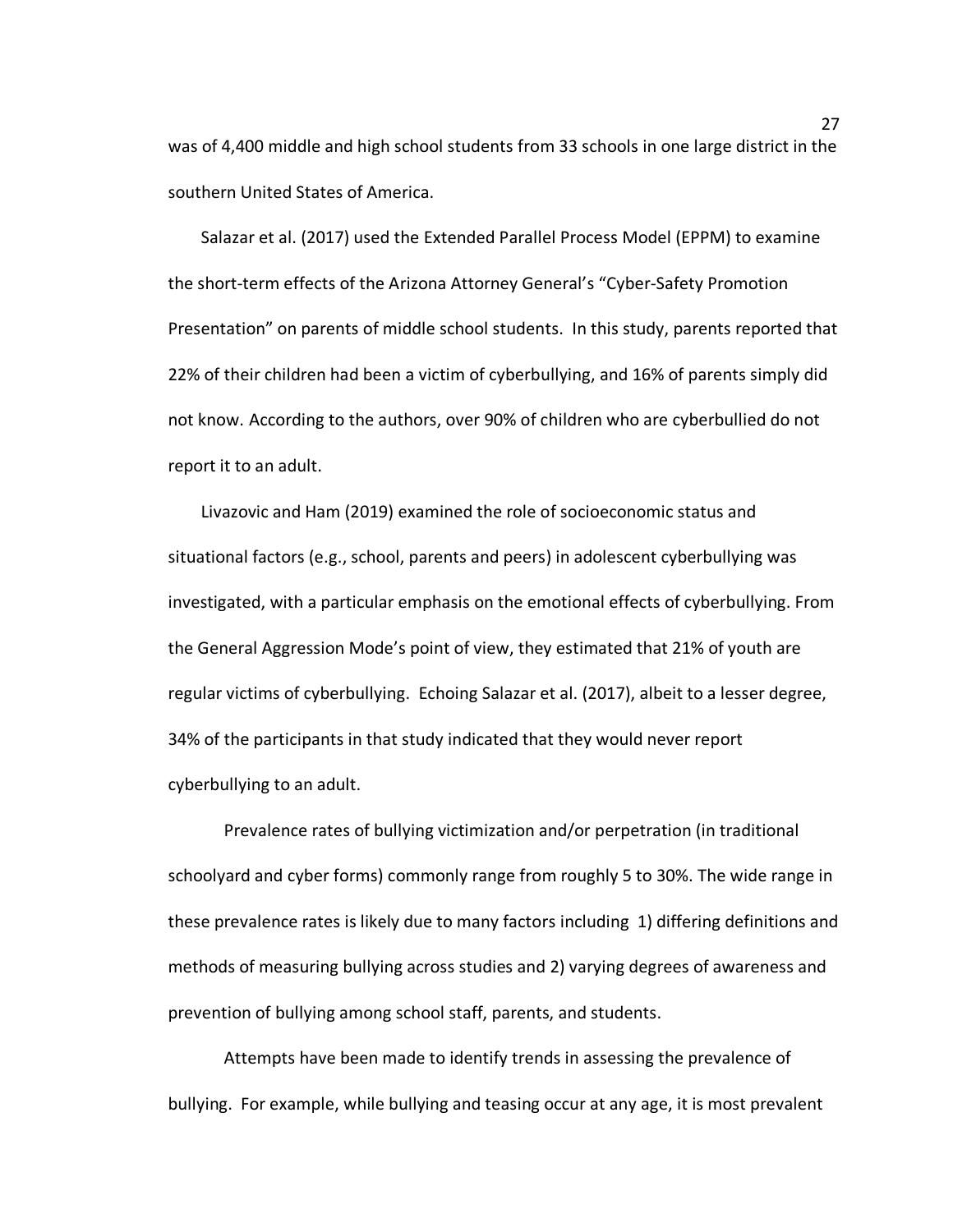from late childhood through early or middle adolescence, with a peak period generally recognized by experts to be between the ages of 9 and 15 years old (Hazler, 1996). Forero et al. (1999) echo these findings when they state, "bullying has been found to decrease with age, with boys more likely to have been bullied and to participate in bullying others compared with girls" (p.1). A study by Vanderbilt and Augustyn (2010) challenged the assumption that bullying prevalence decreases with age as they note that "older children are less likely to talk about their victimization, with less than half of children confiding in anyone" (p. 2).

de Oliveira and colleagues (2005) also found that boys were more frequently bullied than girls. This trend may dissipate when looking at the totality of bullying and all its forms. The findings from Kowalski and Limber (2007) highlighted that girls outnumber boys when it comes to the extent of cyberbullying. This is consistent with the fact that, in comparison to boys, girls prefer to use more subtle forms of violence. These findings on the higher prevalence of cyberbullying in girls were noted by Livazovic and Ham (2019) as well. Their findings indicated that girls are likely to be victims of cyberbullying victims and to report it, while boys and younger participants are more likely to be perpetrators of cyberbullying.

In summary, the act of bullying is a global phenomenon that affects a substantial minority or, in some cases, a majority of the student population. The prevalence rate ranges from a low of 5% to a high of over 50%. The differences are largely attributable to differences in measurement and the maturity of bullying prevention campaigns.

28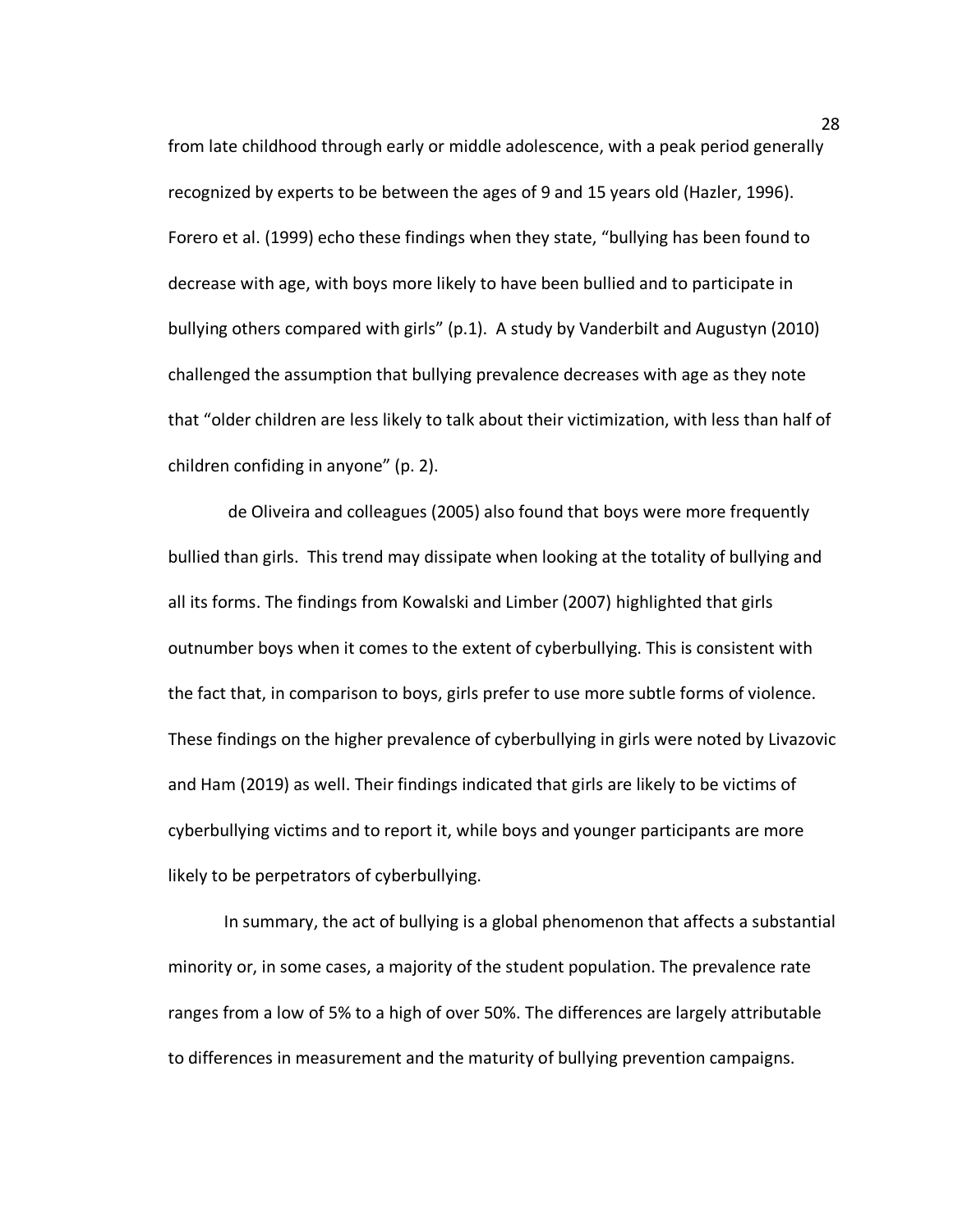### **The Effects of Bullying**

According to the Center for Disease Control (2014), bullying can have serious, long-term negative effects on the mental health and overall well-being of youth involved in it in some way; this includes who bully, those who are bullied, and those who both bullied/are a bully (bully-victim). In other words, any involvement with bullying behavior may contribute towards these lasting, negative effects. Stress is an apt place to start when examining the effects of bullying on adolescent youth since stress has been well characterized neurologically. Extrapolation to both the individual level and the societal level can then occur. This bottom-up approach will explore the totality of the effects of bullying with the ultimate goal of identifying causal agents and designing appropriate prevention strategies.

#### **Molecular Biology of Stress**

The hypothalamus pituitary adrenal (HPA) axis is activated by stress, resulting in the adrenal glands producing glucocorticoids (e.g. cortisol) (Lupien et al., 2009). Glucocorticoids are essential for normal brain development. Both low and high levels of glucocorticoids affect brain growth and function. It was discovered that the activity of the brain regions that control glucocorticoid release might be impaired by glucocorticoids for a long time. The findings indicate that the human frontal cortex, which continues to mature during puberty, is especially susceptible to the effects of stress. The evidence obtained from animals and humans indicates that persistent or repetitive stress (e.g., bullying) has long-term effects on the brain through activation of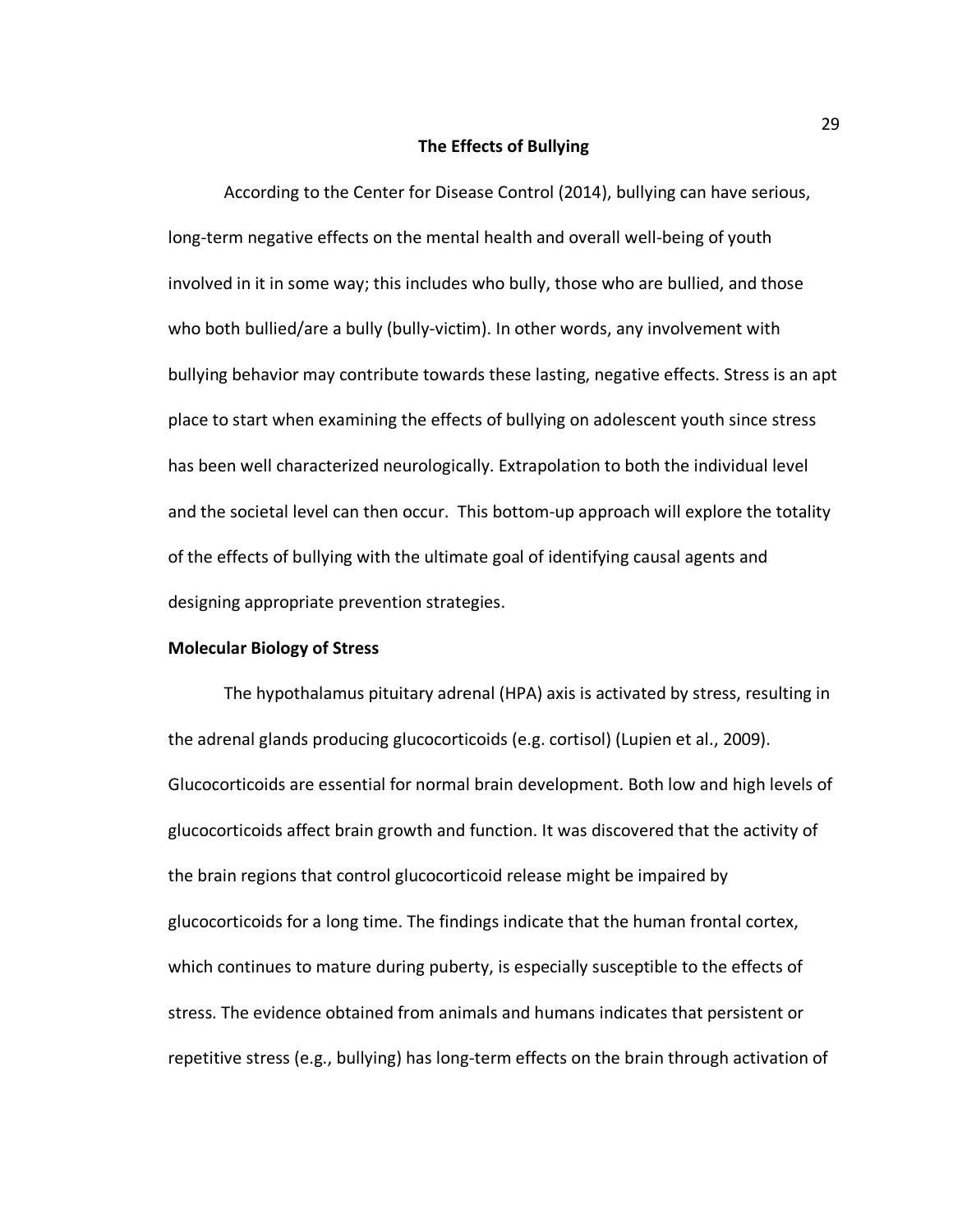the HPA axis and the release of glucocorticoids; the greatest impact on those structures in young people occurs when they are exposed to the stressor (Lupien et al., 2009).

Similarly, Ouellet-Morin et al. (2011) suggest that higher HPA axis reactivity leads to an increased risk of depression in humans**.** In the sense of chronic concurrent stress, lower HPA axis reactivity has also been noted. These findings indicate that early and persistent exposures to negative life circumstances can "get under the skin" and reduce HPA axis reactivity**.** Results from the study by Ouellet-Morin et al. (2011) provided evidence for the hypothesis that early exposure to adverse life circumstances (i.e., bullying) in childhood could result in lower HPA axis reactivity to stress. Their results indicated that low cortisol responses to stress could be linked to social and behavioral issues, particularly in children who have been maltreated or bullied. Childhood violence was related to lower cortisol responses to stress, meaning that maltreated/bullied children had more social and behavioral issues.

Shalev et al. (2013) noted that telomere erosion had been linked to cellular aging, disease, and mortality in humans in previous studies. Recent research has looked into the connection between childhood stress and telomere duration. Four of these studies discovered that adults who reflected on childhood adversity had shorter telomere lengths than adult controls (Shalev et al., 2013). The degradation of telomere length, the repetitive TTAGGG sequence at the end of chromosomes, has emerged as a promising new biomarker of stress (Copeland et al., 2013). Telomeres have been shown to erode faster in children who have been subjected to abuse such as bullying, domestic violence, or physical maltreatment.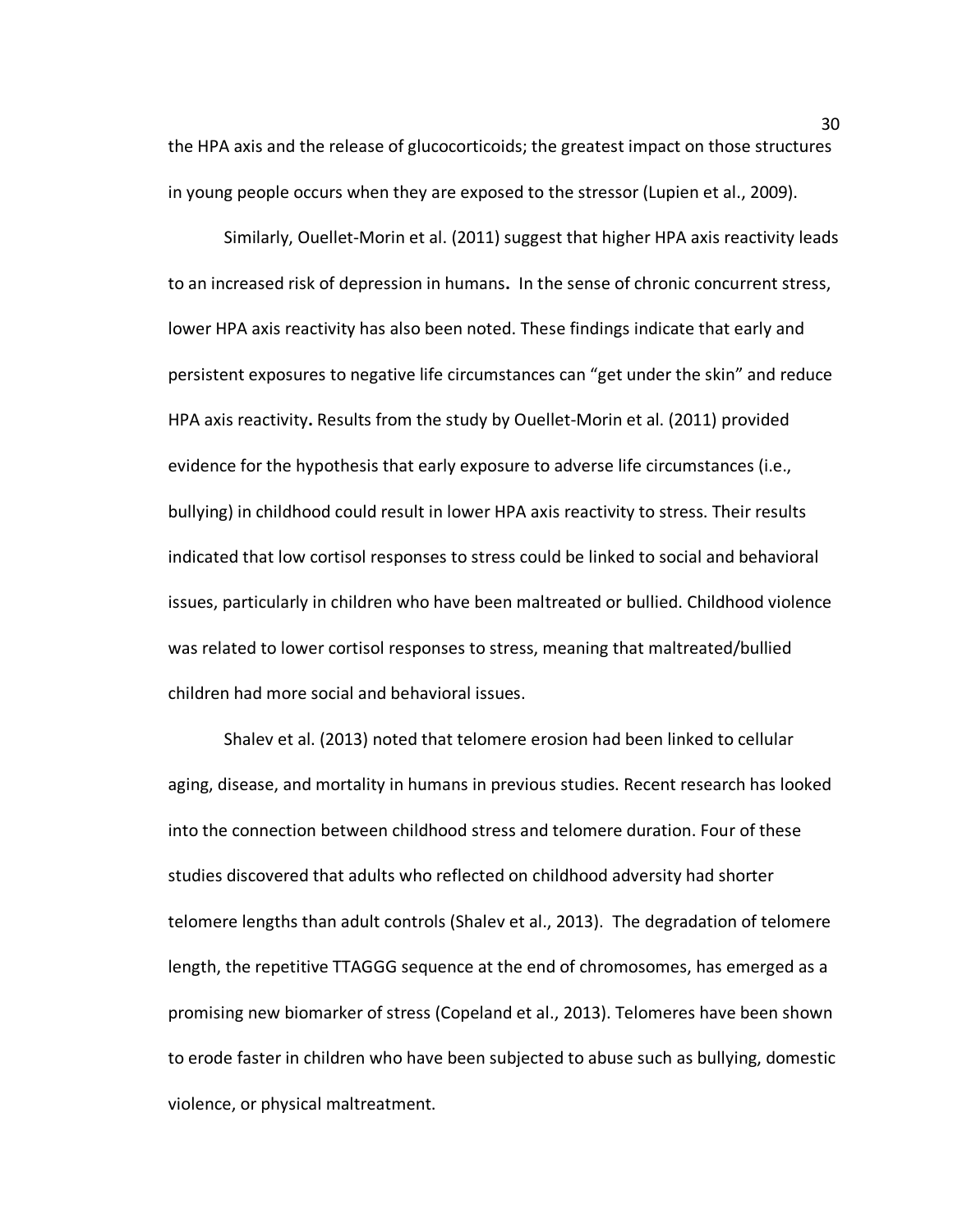Shalev et al. (2013) investigated the impact of childhood exposure to violence on telomere erosion in young children in a longitudinal study. They looked at childhood adversity in a prospective manner and estimated telomere length at two different agesat age 5 years-old and again at 10 years-old. Domestic abuse, repeated bullying victimization, and physical maltreatment were all measured. The researchers hypothesized that cumulative exposure to violence would be associated with increased telomere erosion, even at a young age, based on evidence that the effects of stress are cumulative. DNA samples were collected via buccal swabs from 2,232 British Children and it was found that stress-related accelerated telomere erosion can already be observed during childhood.

On a molecular level, the effects of stress via exposure to bullying are alarming, especially when you consider prevalence rates in the range of 5-30% (Shalev et al., 2013) These effects include improper brain maturation and accelerated cellular aging via reductions in telomere length. These changes in the DNA and the brain chemistry of adolescents may manifest themselves in several macro ways (Shalev et al, 2013).

### **Effects on the Individuals**

Bullying has been associated with an increased risk of developing co-occurring psychiatric illnesses including depression, anxiety, eating disorders, and drug abuse. (Kaltiala-Heino et al., 2000). Psychosomatic symptoms of stress are also a common effect on all parties involved in bullying. Most of the literature differentiated how the bullying affected the victim, the bully, and the bully-victim. The effects of bullying were also delineated between short-term and long-term effects.

31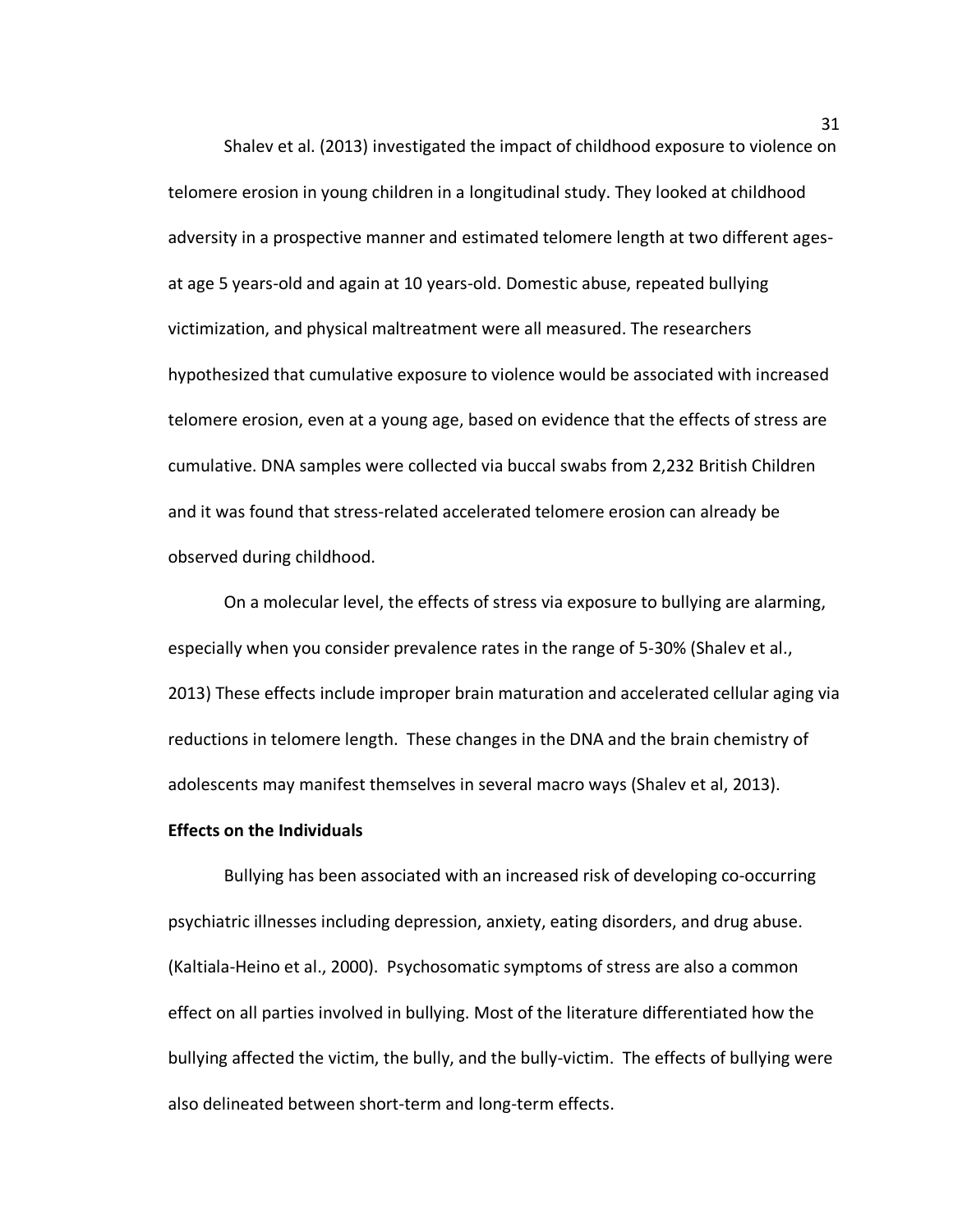**On the victim.** According to Forero et al. (1999), bullied students were more likely to be isolated at school because other students did not want to spend time with them. Bullied students were also more likely to dislike school, to be current smokers, and to skip school days without their parents' permission. The loneliness and isolation that a victim of bullying experiences was oftentimes expounded upon by Nansel et al. (2004) in their statement "Youth who are victimized are likely marginalized from the mainstream peer group, lacking access to prosocial peers who provide role models of appropriate social skills and protection against bullying" (p. 5). The increased likeliness of being a current smoker appears to not stop at cigarettes but extend to other substances like alcohol and illicit/hard drugs. Li and Shi (2015) noted that all bullied youth are at a higher risk for other drug use and that, based on multinational studies, illegal drugs seem to be a universal preference for youth victimized by bullying. As cyberbullying arose and permeated school environments, a recent study by Lu et al. (2019) showed that both cyberbullying perpetration and victimization contributed to unique variances in absenteeism, anxiety, depression, poor grades in school, physical health and self-esteem while controlling for in-person bullying.

Olweus (1991) found that boys victimized between the ages of 12 and 16 had higher levels of depression as young adults (as cited in Bond et al., 2001). However, Bond et al. (2001) found that the effect of bullying on mental health status was the clearest for girls; significant associations between victimization, mental health status, and measures of social relationships were made by Bond et al. (2001). The researchers concluded that a history of victimization is a good predictor of the onset of self-reported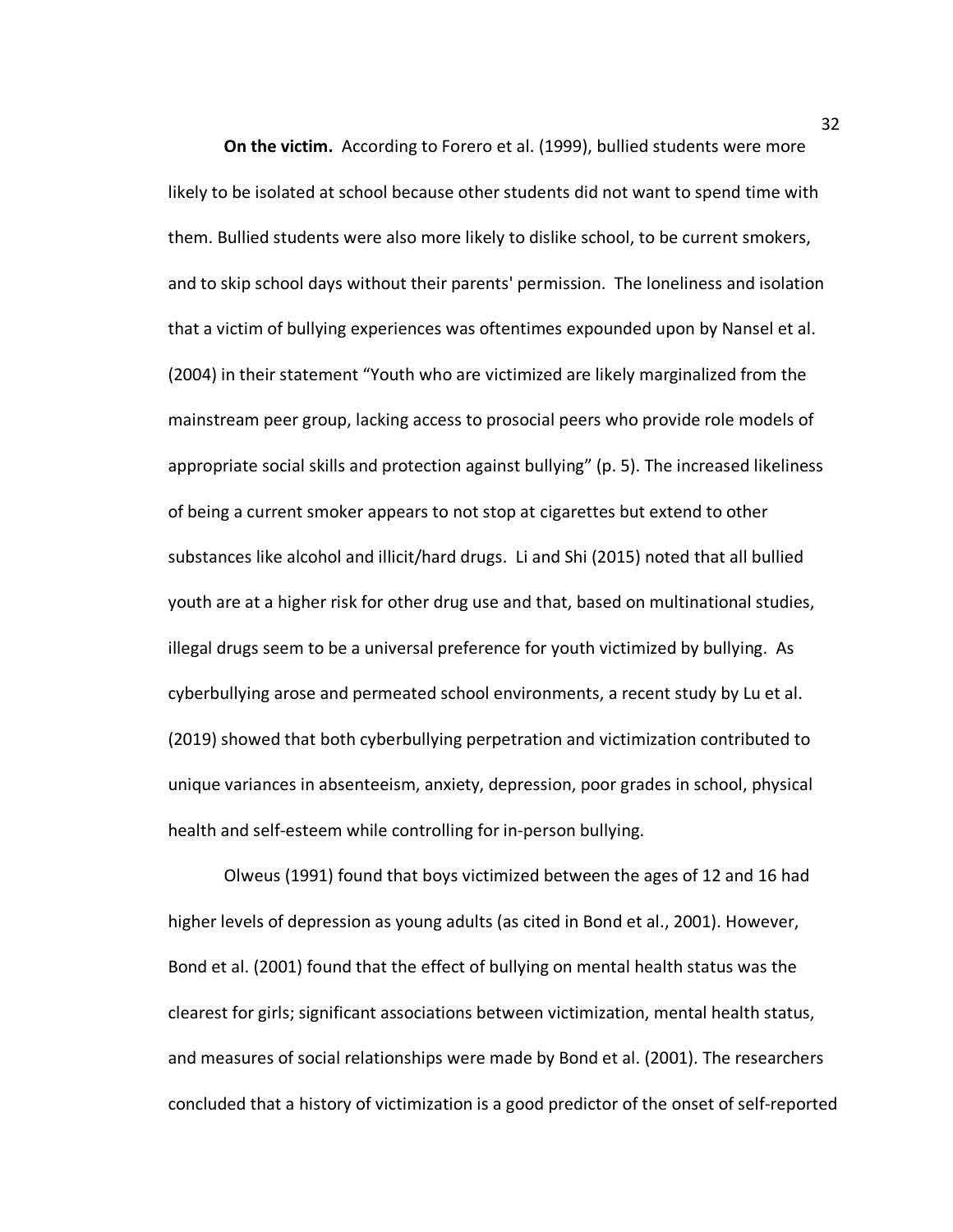symptoms of anxiety or depressive symptoms and that this remained true after adjustment for other measures of social relations. Kaltiala-Heino et al. (2000) noted that victimization, which is perceived as chronic adversity and lack of support from peers, had been associated with depression.

Nansel et al. (2004) reported that victims of bullying in Israel, the Republic of Ireland, and the United States were 1.98 to 2.27 times more likely than noninvolved youth to carry a weapon. Lu et al. (2019) speculated that one possible reason for adolescent weapon carrying was the involvement in bullying, either as a victim or as a perpetrator. Specifically, to cyberbullying, victimization may associate with weapon carrying because, as suggested in general strain theory, the experience of cyberbullying victimization can result in delinquent coping. Lu et al. (2019) discovered a significant longitudinal finding that weapon carrying predicted cyberbullying victimization. Similarly, Livazovic and Ham (2019) found that cyberbullying victims and offenders were found to be more likely to be absent, have poor grades, carry guns, and have more detentions and suspensions in a school environment.

Finally, a growing concern among adolescent youth is the prevalence of suicide and suicide related behavior. According to the CDC (2014), bullying and suicidal behavior have a similar relationship. This suggests that youth who reported any involvement with bullying behavior were more likely than youth who did not report any involvement with bullying behavior to report high levels of suicide-related behavior. There were reports of children who have committed suicide because they had been victims of bullying (Kumpulainen & Räsänen, 2000). In 2015 nearly 6,000 youth ages 10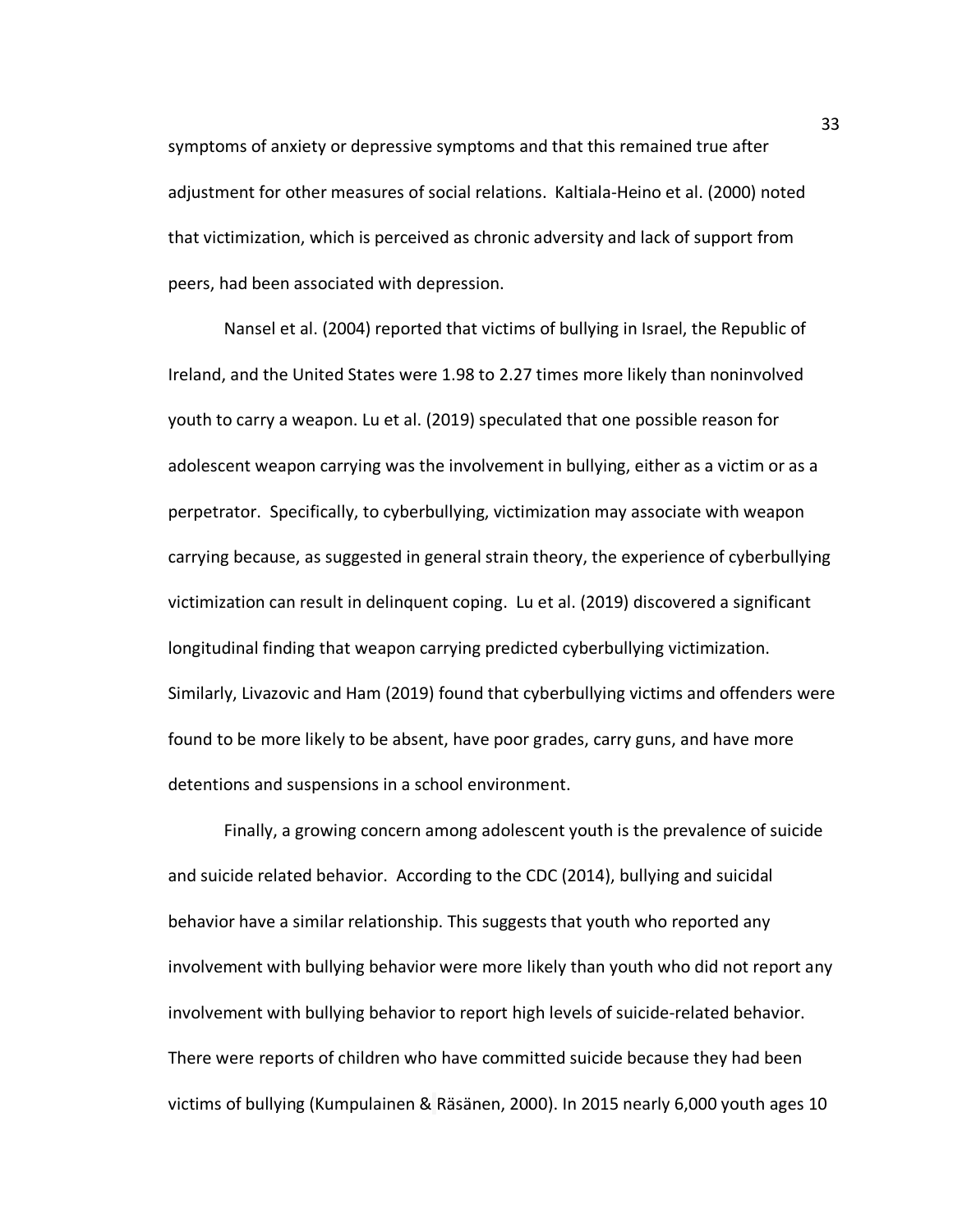to 24 died by suicide. In particular, the prevalence of suicide among youth ages 15–19 has been on the rise in the past decade. There were eight deaths per 100,000 youth in 2005, but this increased to ten deaths per 100,000 (for a total of 2,061 deaths) in 2015 (Kumpulainen & Räsänen, 2000). The rate at which youth have contemplated or attempted suicide is much higher. In 2015, about one in six young people reported having seriously considered suicide (Kann et al., 2016) and about 9% of youth in grades 9 to 12 attempted suicide (Li & Shi, 2015).It should also be noted that studies on Native American youth indicate that this population is in desperate need of assistance; the prevalence rate of suicide among Native Americans ages 18–24 nearly doubled the national average (Li & Shi, 2015). In a large statewide sample of sixth, ninth, and twelfth grade students involved in verbal and social bullying, Borowsky et al. (2013) found that 29% of frequent victims reported suicidal thinking or a suicide attempt during the past year and longitudinal studies suggested that youth involvement in bullying was a risk factor for later suicidal ideation, suicide attempts, and deaths by suicide.

**On the bully.** Forero et al. (1999) observed that bullies were found to be more likely to hate school and partake in health-damaging habits such as smoking and consuming alcohol. According to this study, these individuals experienced frequent and high scores for psychosomatic symptoms, spent four days or more with friends after school, and spent three or more evenings out with friends. According to Kaltiala-Heino et al. (2000), bullies were more likely than their victims to have several mental health issues.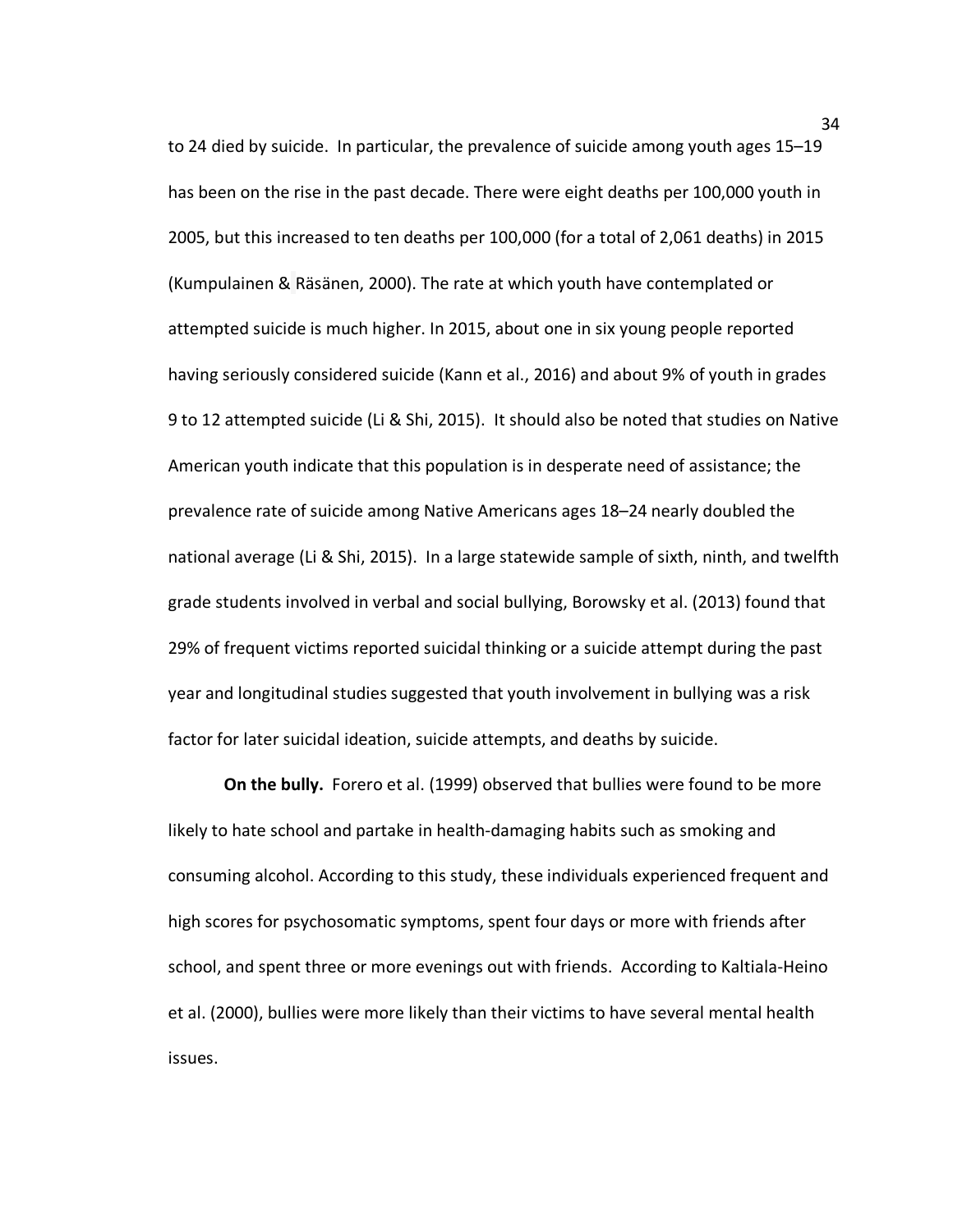Adult antisocial development has been linked to being a bully (Kaltiala-Heino et al., 2000). For example, bullies have been shown to have more felony convictions later in life, as well as a greater risk of committing extreme and recidivist crimes. (Kumpulanien & Räsänen, 2000). Olweus (1992) concluded that former bullies had a 4 fold increase in criminal behavior by the age of 24 years, with 60% of former bullies having at least one conviction and 35%-40% having three or more convictions (as cited in Nansel et al., 2001). These findings have been substantiated several times over the years. Undheim and Sund (2010) and Poon (2016) noted that a troublesome consequence for students who were aggressive toward others was the susceptibility to future problems of violence and delinquency. Evans et al. (2018) echoed these findings in their own study where they found that adolescents who harassed others had higher levels of criminal delinquent behavior up to 11 years later. They also found that cumulative bullying perpetration was linked to higher levels of aggression and decreased future optimism. The CDC (2014) discovered that youth who reported frequently bullying others were at an increased risk for suicide-related behavior. In short, the prognosis for bullies as they grow older is not promising (Carney & Merrell, 2001).

**On the bully-victim.** Kumpulainen and Räsänen (2000) showed that that children who were bully-victims (both a bully and a victim) at early ages not only had the most concurrent psychiatric symptoms when compared to other children, but also had more psychiatric symptoms later in life. Similarly, Copeland et al. (2013) showed that both male and female bully-victims were at highly increased risk for depression. Their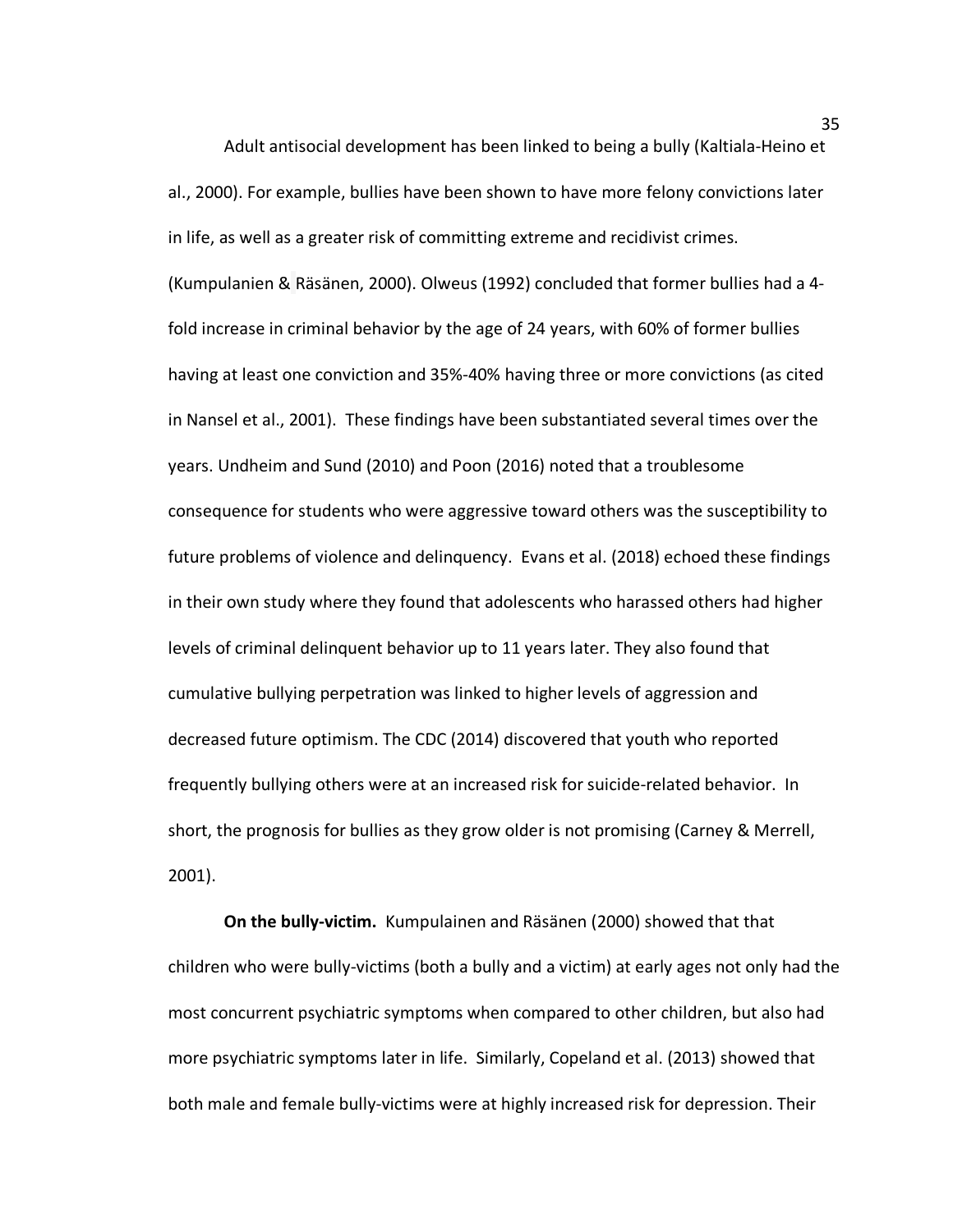findings provided evidence that being a victim of bullying, or being both a victim and a perpetrator, is a risk factor for severe emotional problems in both males and females, regardless of pre-existing issues.

Bully-victims also had the highest rates of suicidality with 25% reporting suicidality in early adulthood as compared to 6% of those in the category (Copeland et al., 2013). Bully-victims also reported the highest rates of depressive disorders (22% vs. 3% in neither group), generalized anxiety (14% vs. 3%), and panic attacks (38% vs. 5%). The CDC (2014) stated that youth who reported both bullying others and being bullied (bully-victims) had the highest risk for suicide-related actions of any group who reported involvement in bullying.

In summary, the involvement in bullying during the formative years of adolescent development can have significant repercussions, both short term and long term, for all parties involved. The effects of bullying can be seen on a molecular level in adolescent youth in the form of irregulated cortisol responses to stress. Irregulated cortisol responses to stress are associated with social and behavioral problems (Ouellet-Morin et al., 2011). These social and behavioral problems, such as criminality, delinquency, substance abuse, and suicide, have been shown to manifest themselves as long as four decades after initial exposure (Li & Shi, 2015). It is indisputable that the effects of bullying on those involved can cause deep, long lasting, and profoundly negative consequences to individuals and society as a whole.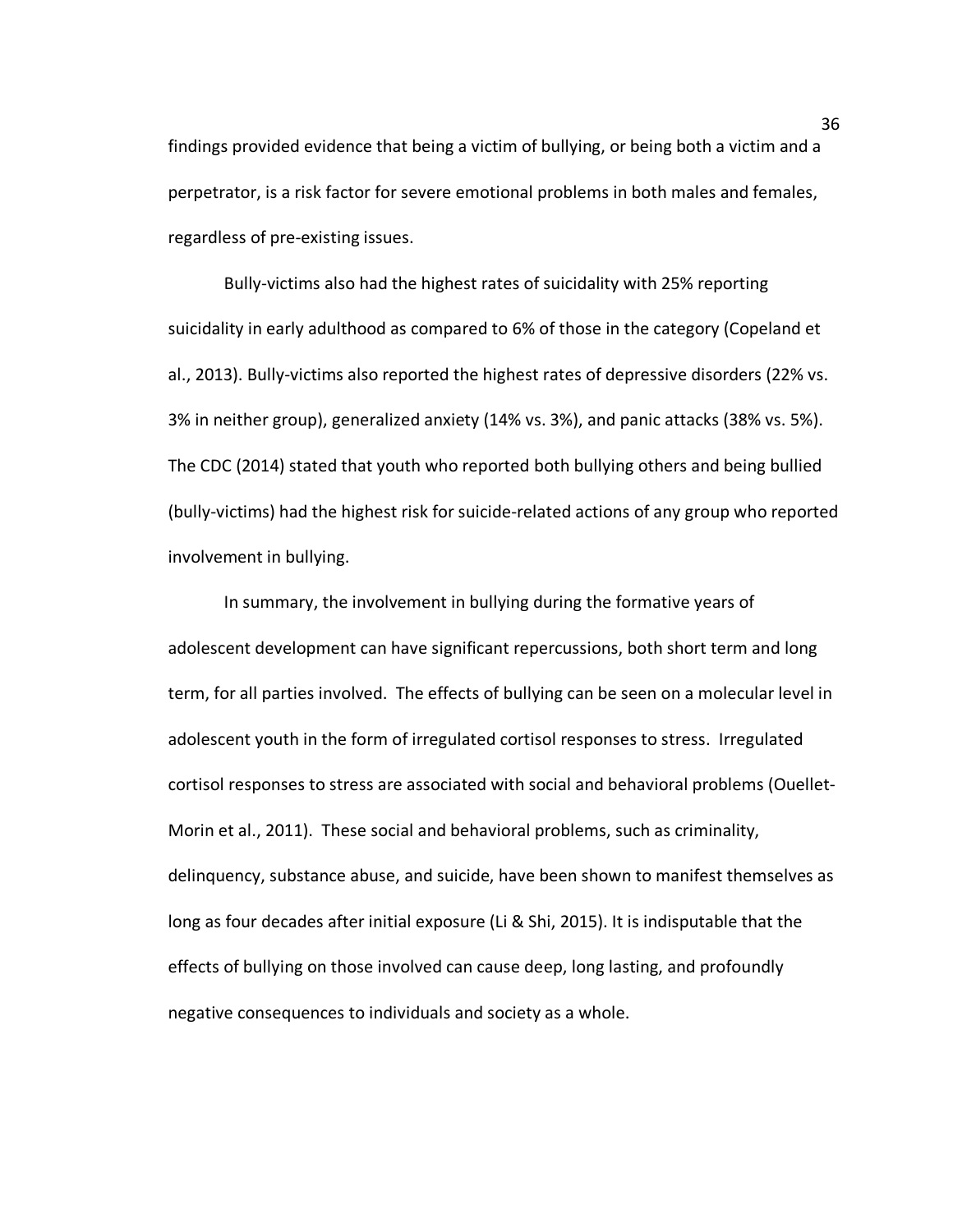#### **The Causes of Bullying**

Livazovic and Ham (2019) found that low cognitive empathy is a risk factor for bullying perpetration and that narcissism and exploitativeness were found to be associated with both conventional and cyberbullying perpetration. Specifically, to cyberbullying perpetration, cyberbullies were frequently low self-esteem introverts or underachievers who often felt victimized and lacked basic social skills. Many of the cyberbullies felt positive about their actions, thought they were funny, or that the victim somehow deserved to be harassed, and therefore thrived upon the inflicted emotional harm they caused. Whereas non-bully perpetrating students might have felt negative emotions like guilt and sorrow towards their actions and the effects it had on their victims, bullies often had low self-control and high impulsivity and were unable to see the consequences of their actions (Poon, 2016).

Bullies perceived themselves as dominant and appreciated dominance (Kaltiala-Heino et al., 2000). This perception may be due to the nature of the parenting they experience, especially toward young boys. For example, parental tolerance of the expression of aggressive behavior (i.e., dominance) was found to be higher in the case of boys than in girls (Karatzias et al., 2001). Karatzias et al. (2001) noted the following five developmental factors in childhood that could increase the risk for development of hostile behavior in adolescence: parental lack of warmth and interest, permissive parental attitude toward aggression, prolonged physical discipline, parental use of emotional violence/abuse, and, ultimately, the temperament/personality disposition of the child. In the same study, children whose parents were of lower-than-average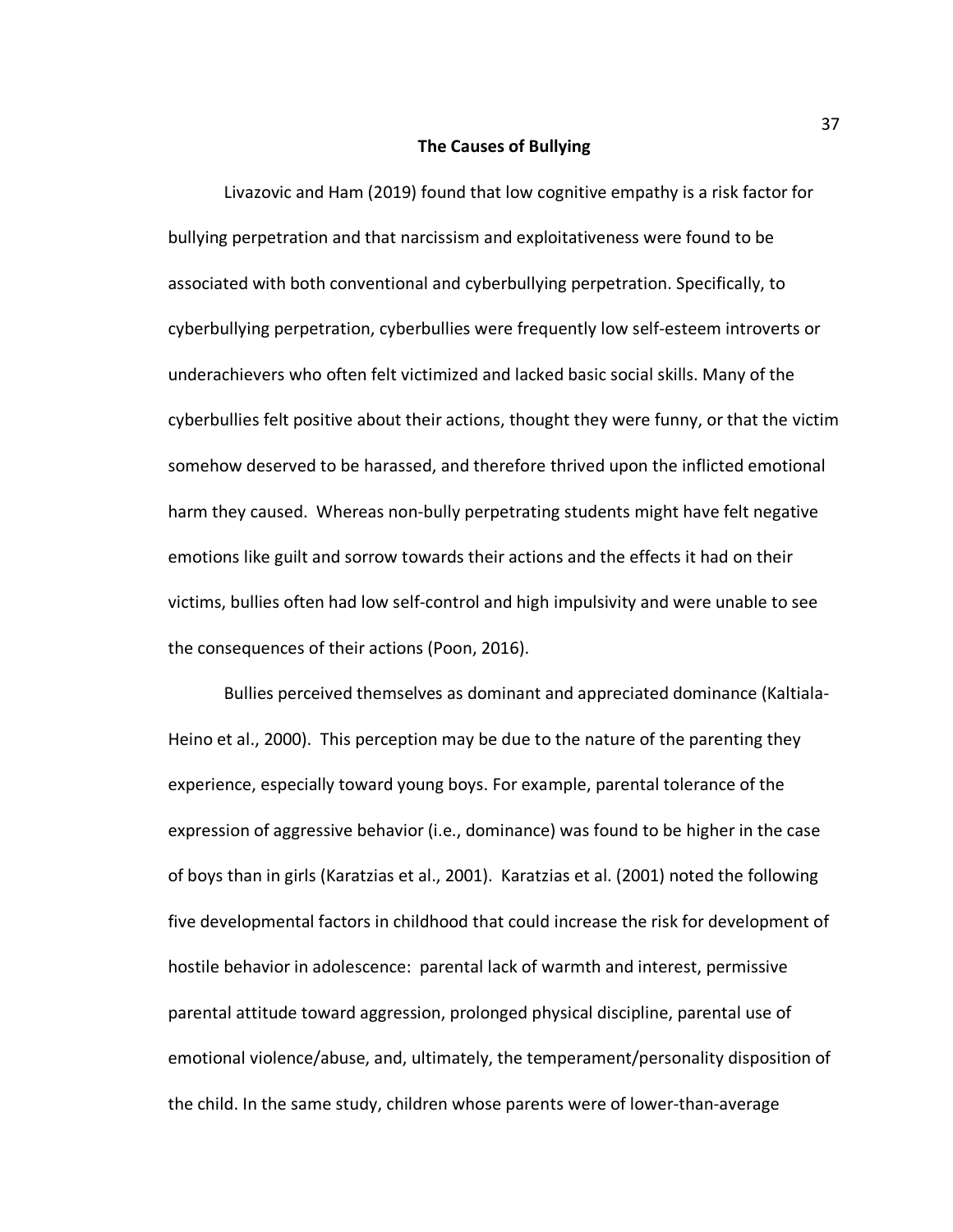education and occupational level tended to exhibit more aggressive behavior. Lastly, Carney et al. (2000) summarized these findings nicely by stating that:

Bullies generally come from homes in which discipline is harsh, often corporal in nature, and inconsistent. Supervision tends to be minimal, problem-solving is poor, family conflict level is high, and parents are generally un-or under involved, especially in regard to nurturing (p. 6).

Hinduja and Patchin (2013) reported that the relationship between peers and delinquency had been extensively researched, with multiple longitudinal studies finding that spending time with delinquent peers predicted involvement in delinquency. This implied that aloof, noninvolved parents who took little to no interest in their child's social circle and displayed greater than average levels of permissiveness may have directly facilitated their child's decent into bullying perpetration by allowing their child to spend time with "delinquent peers."

According to international reports, children who watch too much violent television often become more aggressive and have little empathy towards victims of bullying and aggression (Karatzias et al., 2001). Other studies have shown that cyberbullying perpetration was found to be positively linked to socioeconomic status (SES) and technical proficiency, for those with greater access to technology and a higher level of technological experience are more likely to use their technological resources to bully (Livazovic & Ham, 2019).

In a study conducted in the Netherlands with 80,770 students, de Oliveria et al. (2015) showed that physical appearance, individual actions, level of school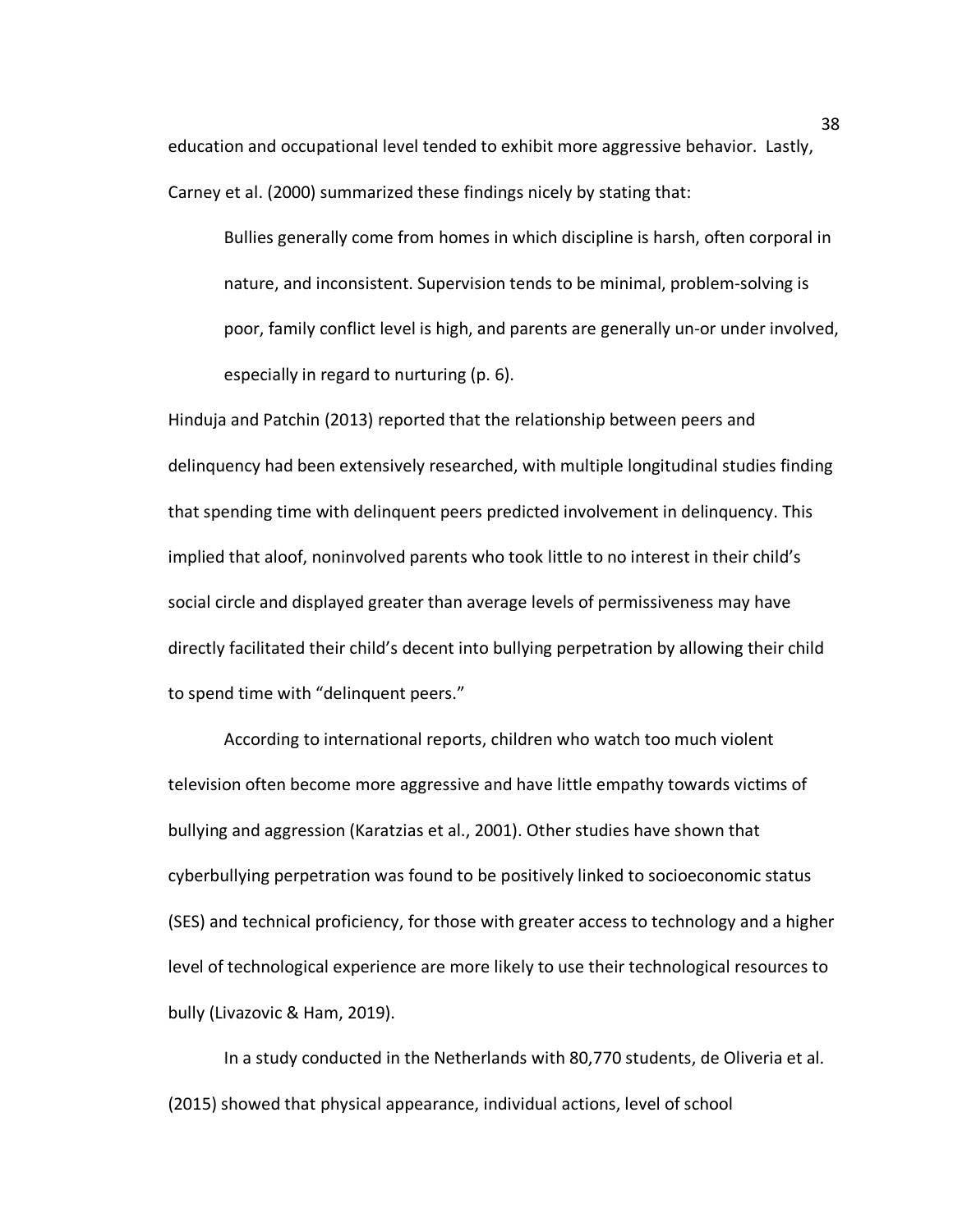performance, physical or mental disabilities, religious aspects, gender issues, sexual orientation, and the inappropriate manner in which some students dealt with punishment were all recorded reasons for bullying.

de Oliveria et al. (2015) found trends in the victim's physical appearance as it relates to both skin color and bodyweight. For example, the researchers concluded that a student's skin color or ethnicity were reported as being significantly associated with victimization. Furthermore, being overweight was a strong indicator for social marginalization among US youth and weight-based discrimination remained a significant concern in adult life. One study showed that overweight students were less popular than their normal-weight peers when assessed by certain measures of social factors. The social marginalization of overweight individuals contributed to their lower selfesteem and higher levels of depressive symptoms among overweight youth (Strauss & Pollack, 2003). It is possible this creates vulnerabilities and susceptibilities towards bullying victimization and or perpetration.

Individual behaviors and characteristics associated with victims of bullying included being introverted, passive and submissive, displaying low self-esteem, isolation, a propensity to blame themselves for difficulties, as well as being sensitive, quiet, and wary (Kaltiala-Heino et al., 2000). It is important to note that these behaviors and characteristics are merely associated with each other; there is no direction of causality established. Thus, we cannot know if these behaviors and characteristics are the cause of the bullying or are a result of victimization.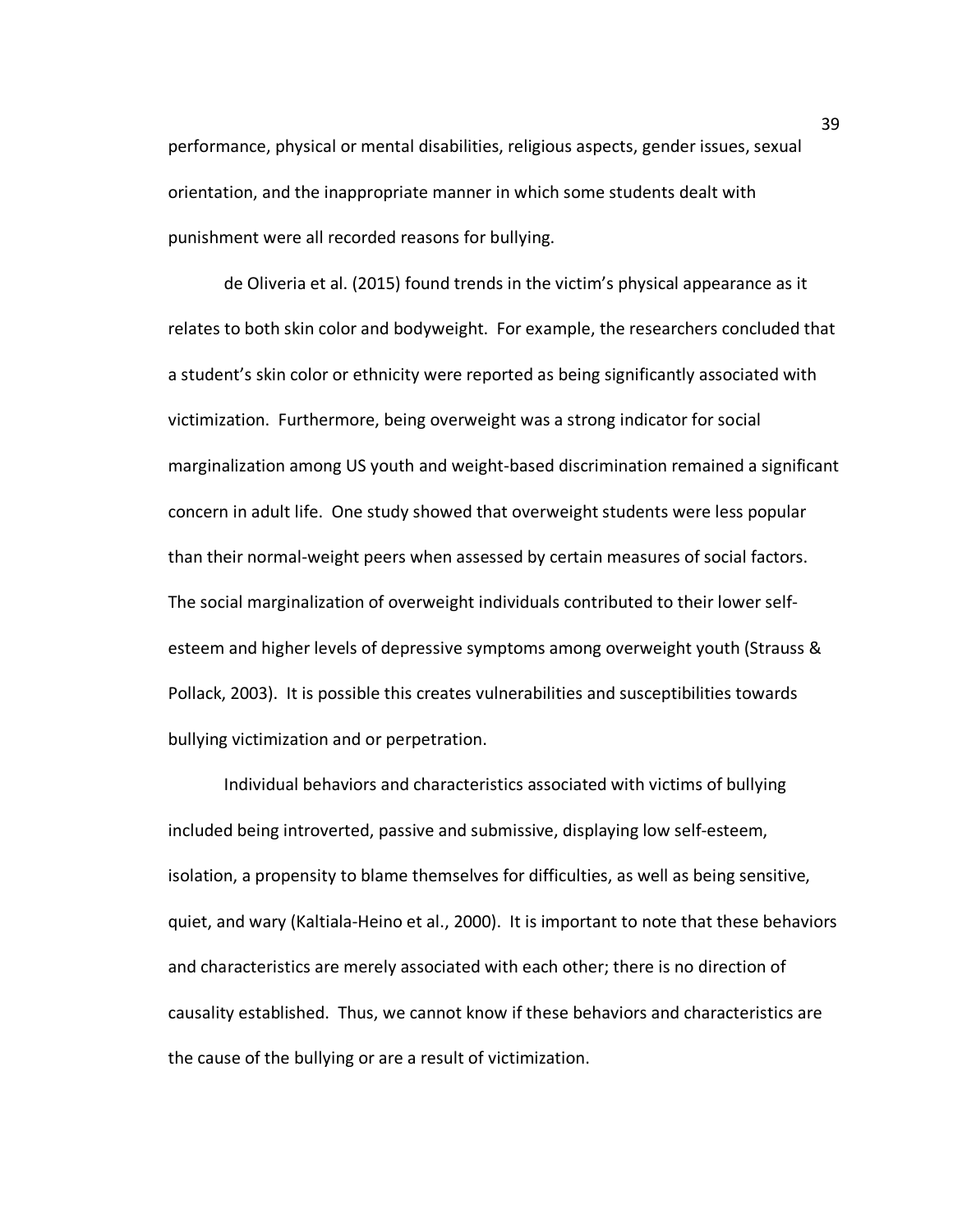According to Nansel et al. (2001), being bullied was linked to smoking and poorer academic achievement**.** Similarly, Fu et al. (2012) found that "based on findings from previous research, bullying victimization is more common and intense for students who show lower academic performance" (p. 4). It remains unclear if low academic achievement precedes victimization or if it is, in fact, a consequence of victimization. Nonetheless, the association can be used to inform prevention strategies.

The association between mental health and bullying victimization is an important aspect to explore, especially considering the prevalence of mental health disorders in schools. For context, it is estimated that one in eight young people (13%) between the ages of 5 and 19 years has a diagnosable mental health condition, with 50% of mental health conditions presenting by the age of 14 increasing to 75% by 18 (Spencer et al., 2020). There was evidence as early as 2000, and there was evidence that mental health problems contributed to the student becoming a victim, which again worsened the symptoms of mental problems (Kaltiala-Heino et al., 2000). Carney and Merrell (2000) identified cycles of patterns wherein victims withdrew and when they wanted support from peers, they were less likely to take social or academic risks when they wanted support from peers. Carney and Merrell (2000) state:

a child who lacks in social or physical skills may be branded a loser, someone who is easily targeted. This perception is extremely resilient and robust, and the child is likely doomed to several years of torment. Rejected students who engage in behavior changes to modify their reputations were unsuccessful unless the changes were dramatic (p. 4).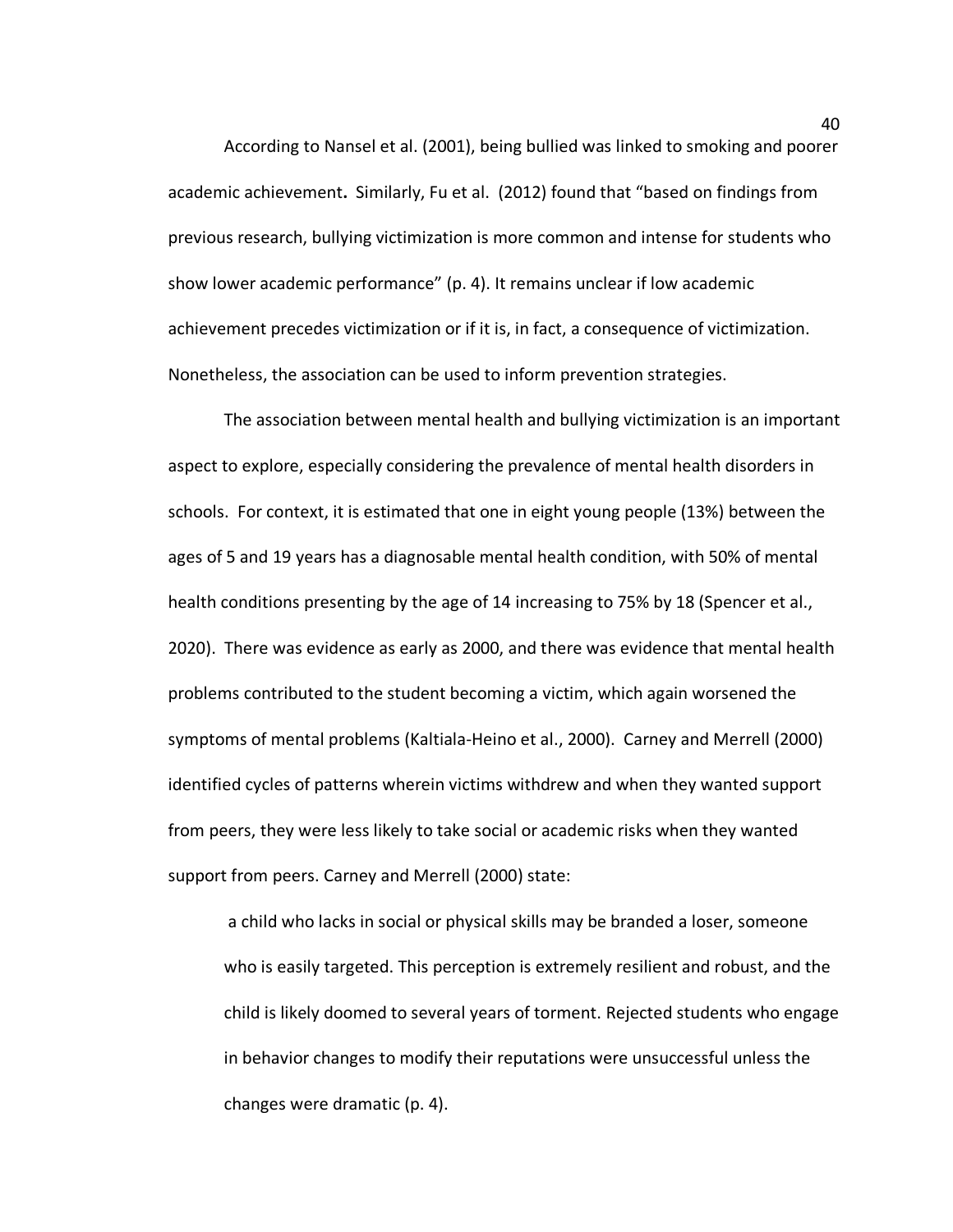These sorts of negative feedback loops, wherein an existing mental health disorder attracts the attention of bullying and the negative effects of said bullying compounds with the existing (and probably escalating) symptoms of the mental health disorder, serve to amplify the severity and degree of the mental health disorder.

The amount of literature on the associations between bullying and mental health eclipses the amount of literature related to the associations of gender, sexual orientation, and religion with bullying perpetration and victimization. However, a fair amount of research has been done on the way that bullying manifests itself differently between the genders.

In summary, there are many causes of bullying; one will find a multiplicity of factors that make it very difficult to attribute the cause of bullying to one single agent. Sufficient insight into the causes and effects of bullying have been gathered to allow for the investigation of prevention strategies, which is explored in the next and final section.

#### **Bullying Prevention Strategies**

On a molecular biological level, according to animal and human research, the brain is especially vulnerable to stress during both early childhood and old age, possibly because it undergoes such significant changes during these two time periods (Lupien et al., 2009). Early-life stress is now linked to increased reactivity to stress and cognitive deficits in adulthood, implying that the consequences of stress at various stages of life overlap. It was shown earlier that chronic exposure to stress in the form of persistent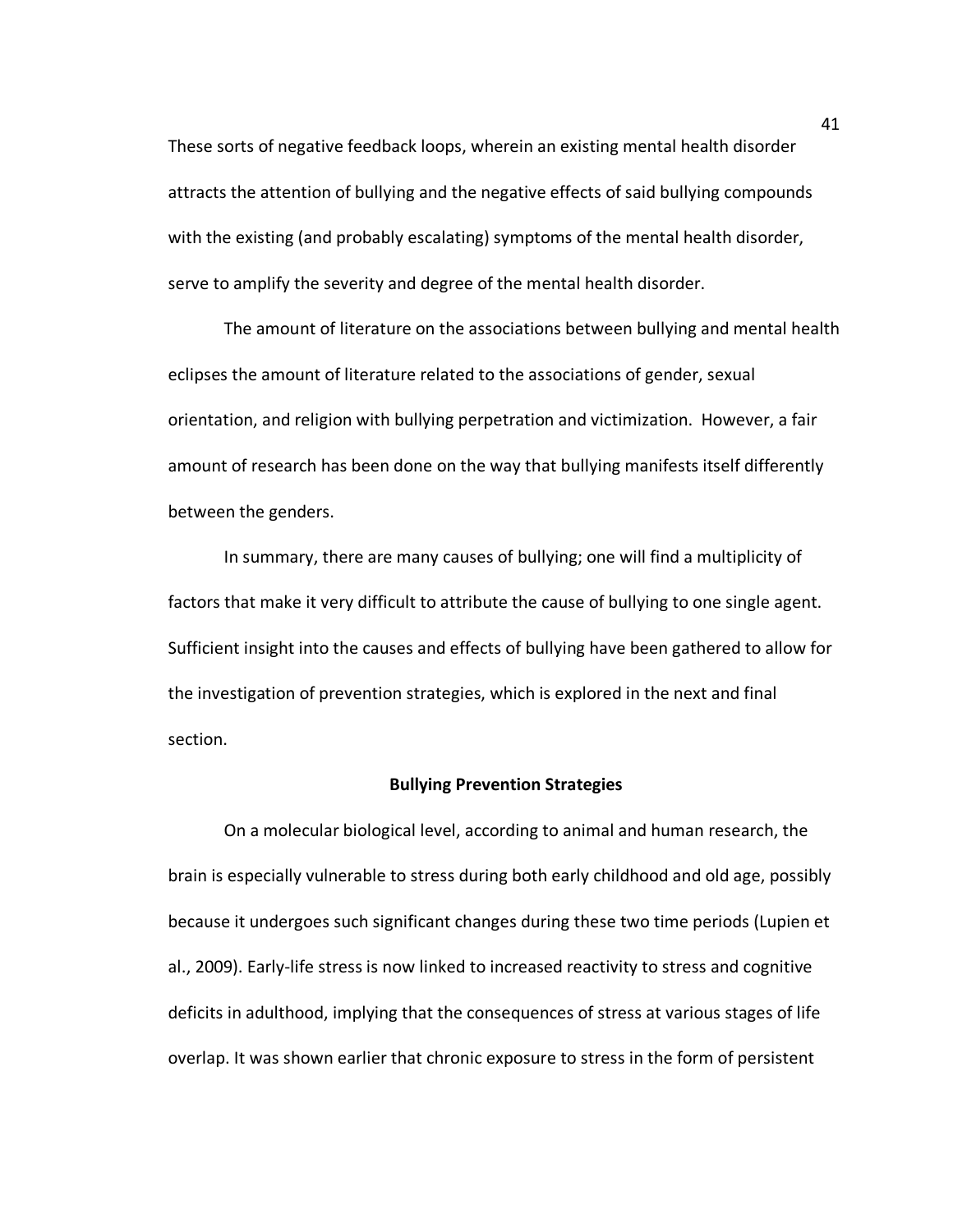and repeated bullying literally affects the brain chemistry of the participants in potentially long-lasting ways.

Beyond improper brain development and an imbalanced/irregulated brain chemistry, according to Forero et al. (1999), students who were involved with bullying, as either a bully, the bullied, or a combination of both, showed a statistically significant association between psychosomatic symptoms and smoking. Psychosomatic symptoms and smoking/substance abuse will induce stress, not only to the victim/bully and their families, but also onto society at large.

Beyond psychosomatic symptoms and smoking, severe emotional and mental health problems have been associated with involvement in bullying (CDC, 2014). These severe emotional and mental problems associated with bullying involvement manifest themselves in a number of extremely disturbing ways, including suicide and school shootings. According to the CDC (2014), being involved in bullying in some way—as a bully, a victim, or a bully-victim—is one of several significant risk factors that appears to raise the risk of suicide among youth. It is precisely because of remarks from leading regulatory bodies like these that led Li and Shi (2015) to exclaim: "suicide prevention should be part of the conversation in preventing and responding to bullying. Prevention strategies are necessary for all bullied youths because they are at elevated risk for depression and suicide" (p. 10).

Prior to committing their violent actions, 2/3 of those who intended or carried out school shootings in the United States were bullied and had violent ideations (Vanderbilt & Augustyn, 2010). From the perspective of the bully, given the known risk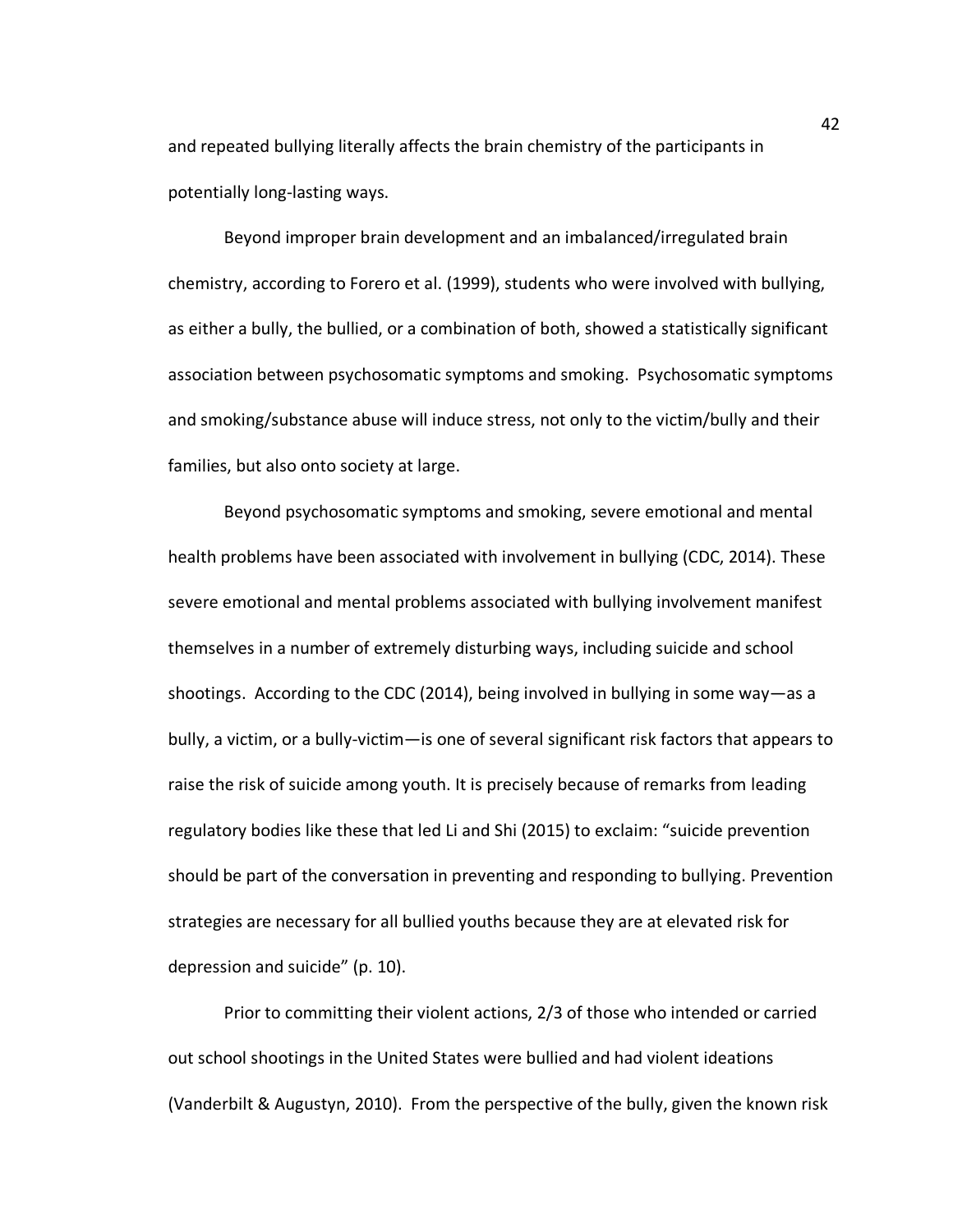for developing antisocial disorders and mental disorders in adulthood, bullies may need assistance for the underlying problem to stop maladaptive development (Kaltiala-Heino et al., 2000). Insofar as anti-bullying campaigns might be effective in reducing the likelihood and occurrences of school shootings, the design, creation, and implementation of effective anti-bullying campaigns are necessary.

Early identification and intervention of bullying associated activity and intervention greatly increased a teenager's chances of being able to enjoy a healthy and productive future (Spencer et al., 2020).

**School environment.** According to Forero et al. (1999), "a positive school environment may increase health promoting behaviors and it is likely that bullying and its consequences can be reduced if the school does not tolerate bullying" (p. 4). One example of such an approach is the Bullying at School Program, developed by Olweus. Its main goal was to restructure the social environment by combining positive parental and teacher participation, setting firm limits to inappropriate behavior, and using nonhostile, non-corporal sanctions on rules violations on a consistent basis. This dependable adult-child interaction model served as groundwork for the other intervention characteristics. There were four objectives to the intervention: To educate people about it, increase awareness of the problems, increase teacher and parental involvement, and develop clear rules against bullying and use praise consistently; provide support to victims (Carney & Merrell, 2001). Other derivations include The Whole School Response Program, the Quit It! Program, and other general Positive Behavioral Intervention Support (PBIS) programs.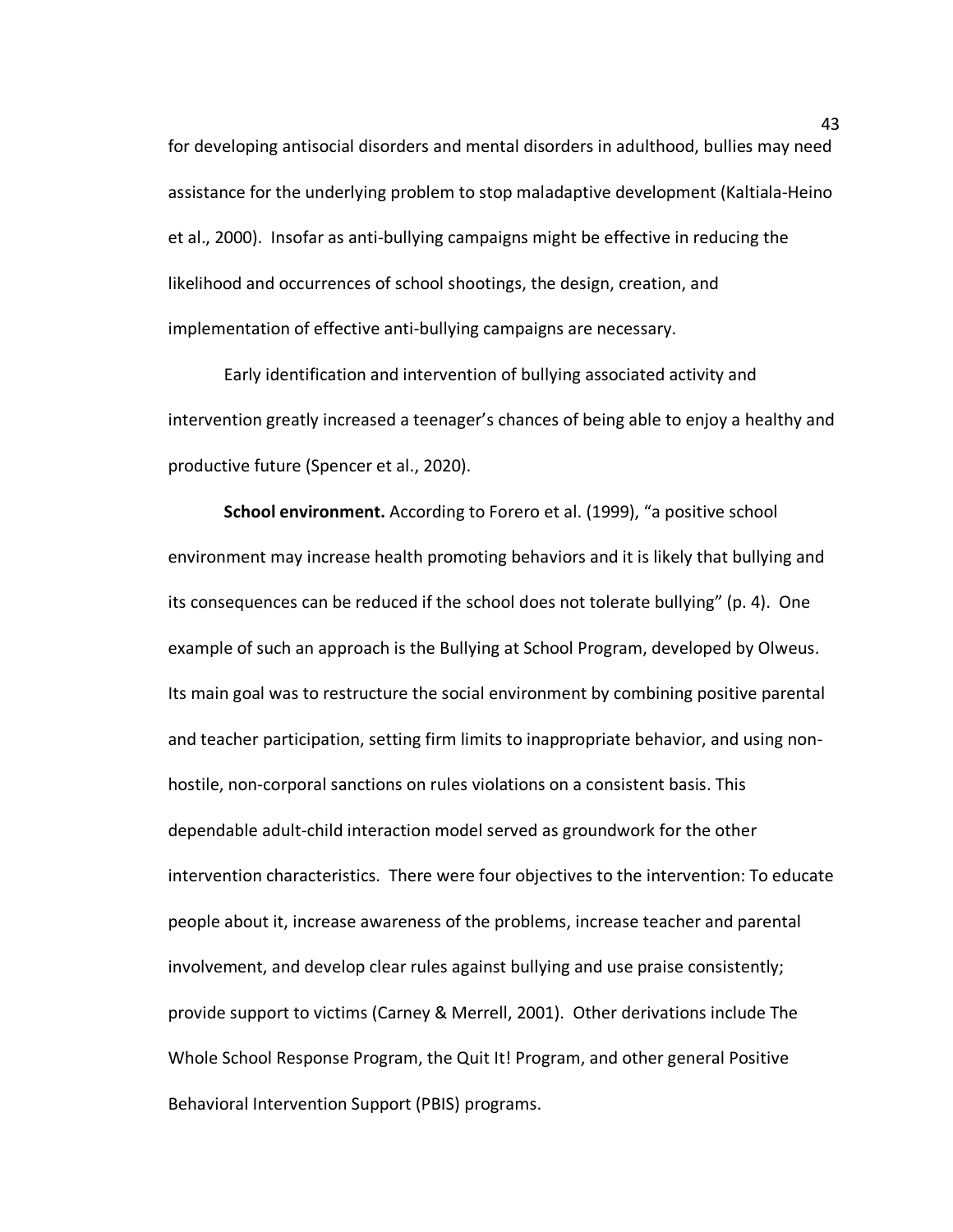Empowering teachers with authority to sanction aggressive acts and the wisdom to act consistently across a school as a cohesive unit may also be an effective prevention strategy. Carney and Merrell (2001) state "the degree at which teachers are not empowered to conform and sanction threatening or aggressive acts toward other students could be thought of as inversely proportional to the likelihood that they will also be victims of coercions, threats, and/or physical attacks by their students" (p. 6). This implies that not only does disempowering teachers rendered the victims more susceptible to the aggressive acts of the bully, but the bully may very well escalate the magnitude of their bullying and expand their targets outside of traditional peer-to-peer relationships.

**Bystanders.** According to Vanderbilt and Augustyn (2010), bullying cannot sustain itself without the active encouragement or passive acceptance of bystanders. Although oftentimes the prevalence of victims/bullies make up a minority of the overall student population and the majority of the student body could be considered "bystanders", the bystanders are not immune from the negative effects that bullying has. In fact, youth who have witnessed but not engaged in bullying behavior reported feeling more vulnerable and having lower sense of connectedness than youth who had not witnessed bullying behavior (CDC, 2014). As a bystander, witnessing bullying can be called toxic stress because adolescents sometimes feel helpless to stop the bullying and fear becoming the next target, which can contribute to poor health outcomes. The more negative or prosocial bystander behavior youth engage in, the more their behavioral health improves. Bystanders who are prosocial should be praised and encouraged by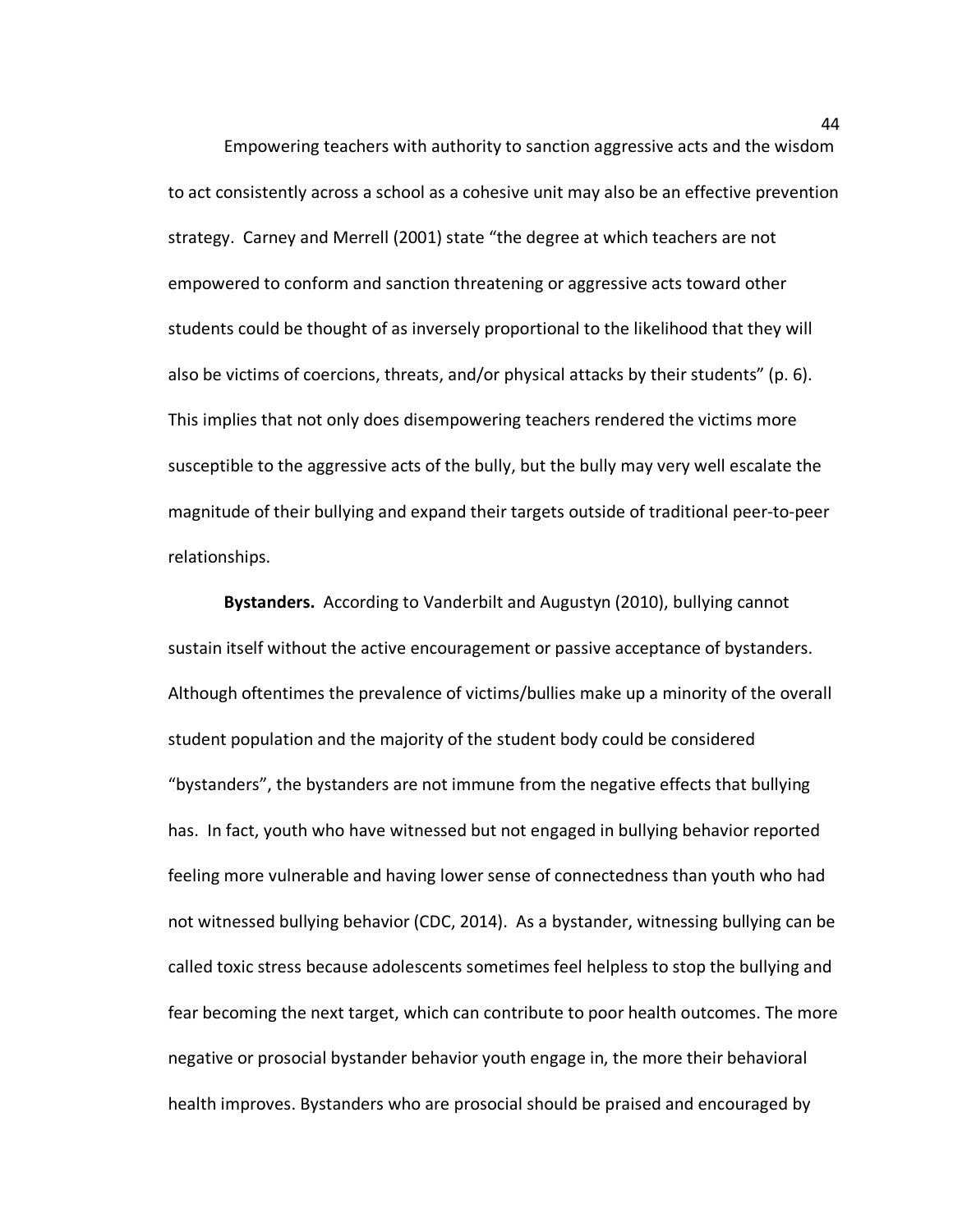teachers and counselors. The power inherent in the bullying dynamic could shift to the pro-social side if all adolescents moved to intervene on behalf of victims, potentially reducing the frequency and severity of bullying behaviors (Evans et al., 2018).

**Parents.** Parents have a huge influence on the behavior of their children. Even if parents are unable to directly supervise their children's actions, the supportive relationship (or bond) between parent and child will protect the youth from engaging in deviant behavior. Youth who have a close relationship with their parents are less likely to act in ways that are inconsistent with their common beliefs, whether or not their parents are present (Hinduja & Patchin, 2013). Parental hostility and directiveness, insufficient supervision, lack of warmth and inconsistent discipline have been linked with the child becoming a bully. Alternatively, parental overinvolvement with the child has been linked with the child becoming a victim (Kaltiala-Heino et al., 2000). Furthermore, overinvolvement by parents can be linked to a lack of independence among these children, making them more vulnerable to bullying (Nansel et al., 2001). Salazar et al. (2017) state that "working with parents is an important part of any wellrounded strategy to address bullying that has the potential to be effective" (p.2). Lastly, strategies to identify the children being raised by parents who display the types of attributes that generally are associated with a child being a perpetrator or victim of bullying also could be part of a well-balanced anti-bullying campaign strategy.

**Clinicians and licensed professionals.** The pediatric provider has several important roles to play in supporting the individual patient and addressing the bullying environment. For example, if a family brings a child in for attention or hyperactivity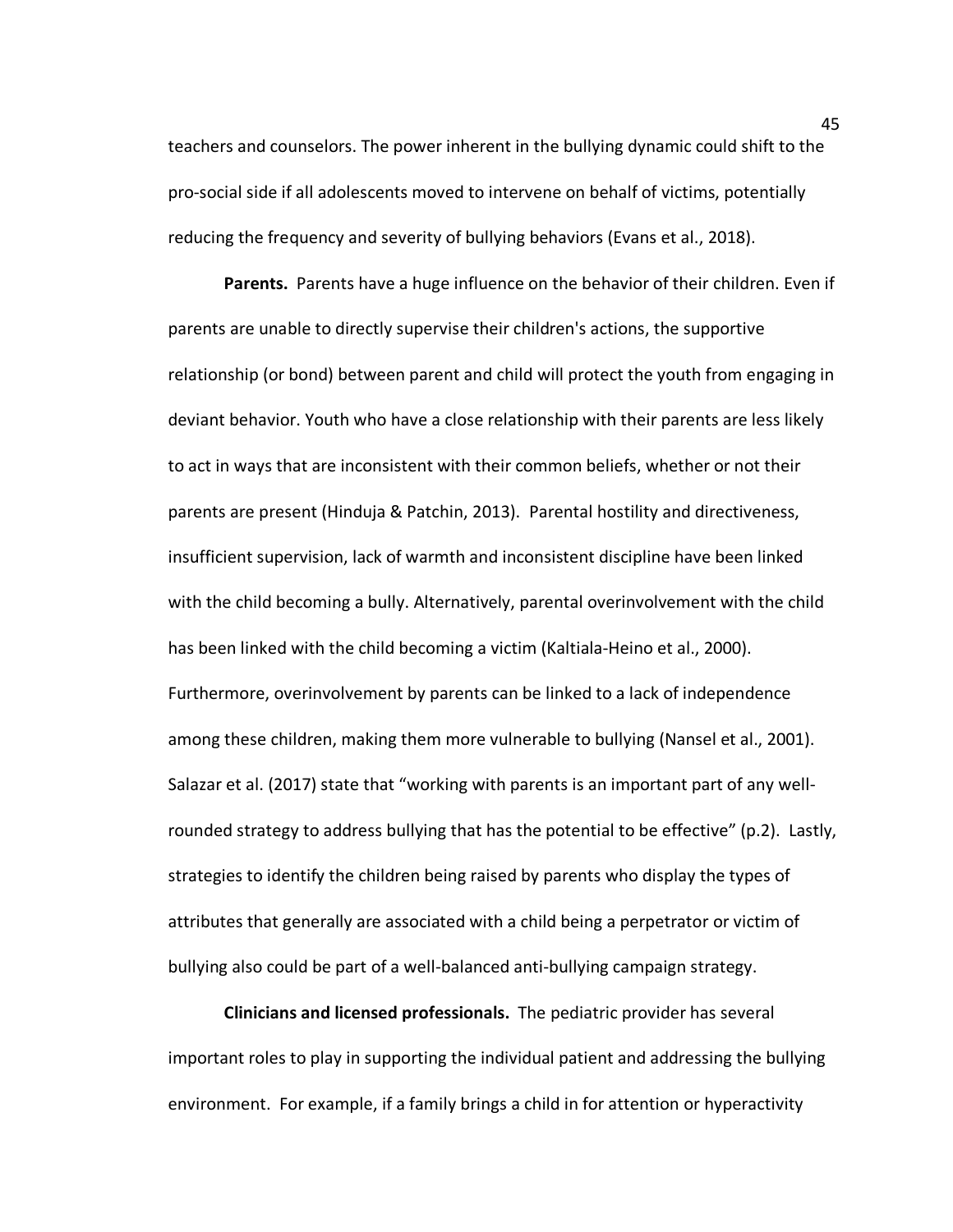issues at school, ADHD may be the first diagnosis that comes to mind. However, a comprehensive history of onset, duration, and location of the symptoms could reveal concerns of bullying (Vanderbilt & Augustyn, 2010). It has been recommended that licensed professionals could counsel the families and child. Guidance has been issued to clinicians to inform their practices. In the case of the victim, the clinician can empathize with the child in order to inspire and comfort him or her. The clinician should not put blame on the victim or ignore the child's concern. The provider should give advice on how to prevent situations where bullying may occur. The clinician should identify safety issues such as suicidal ideation and plans, substance abuse, and other high-risk behaviors (Vanderbilt & Augustyn, 2010). Once a bully is identified, the clinician should look for the risk factors for this behavior such as family dysfunction or conduct issues. The clinician should label the behavior as the problem and not the child (Vanderbilt & Augustyn, 2010). Finally, it has been recommended that clinicians and other licensed professionals advocate for bullying prevention, specifically a whole school approach, which has been shown to be the most effective way to stem the bullying tide (Vanderbilt & Augustyn, 2010).

In order to mount a successful antibullying campaign, one must consider an array of important variables. These variables include the nature of the school climate, the nature of the home environment, the propensity of bystanders to act pro-socially, and the propensity of a clinician to provide a differential diagnosis. If all the variables can be addressed and changes can be made to align on a coherent anti-bullying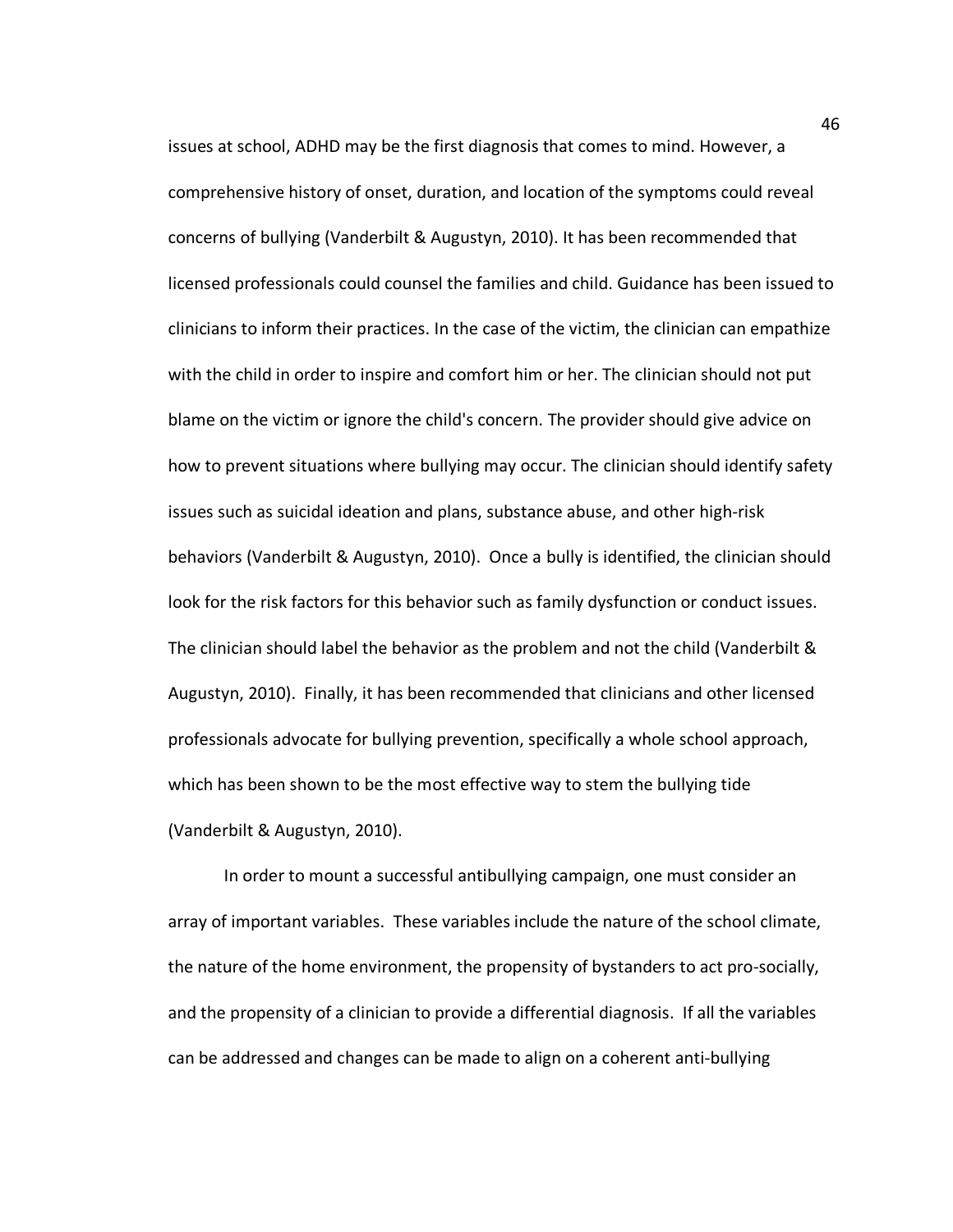message, it is possible (some might say plausible) to envision a better world and brighter future for the children.

# 47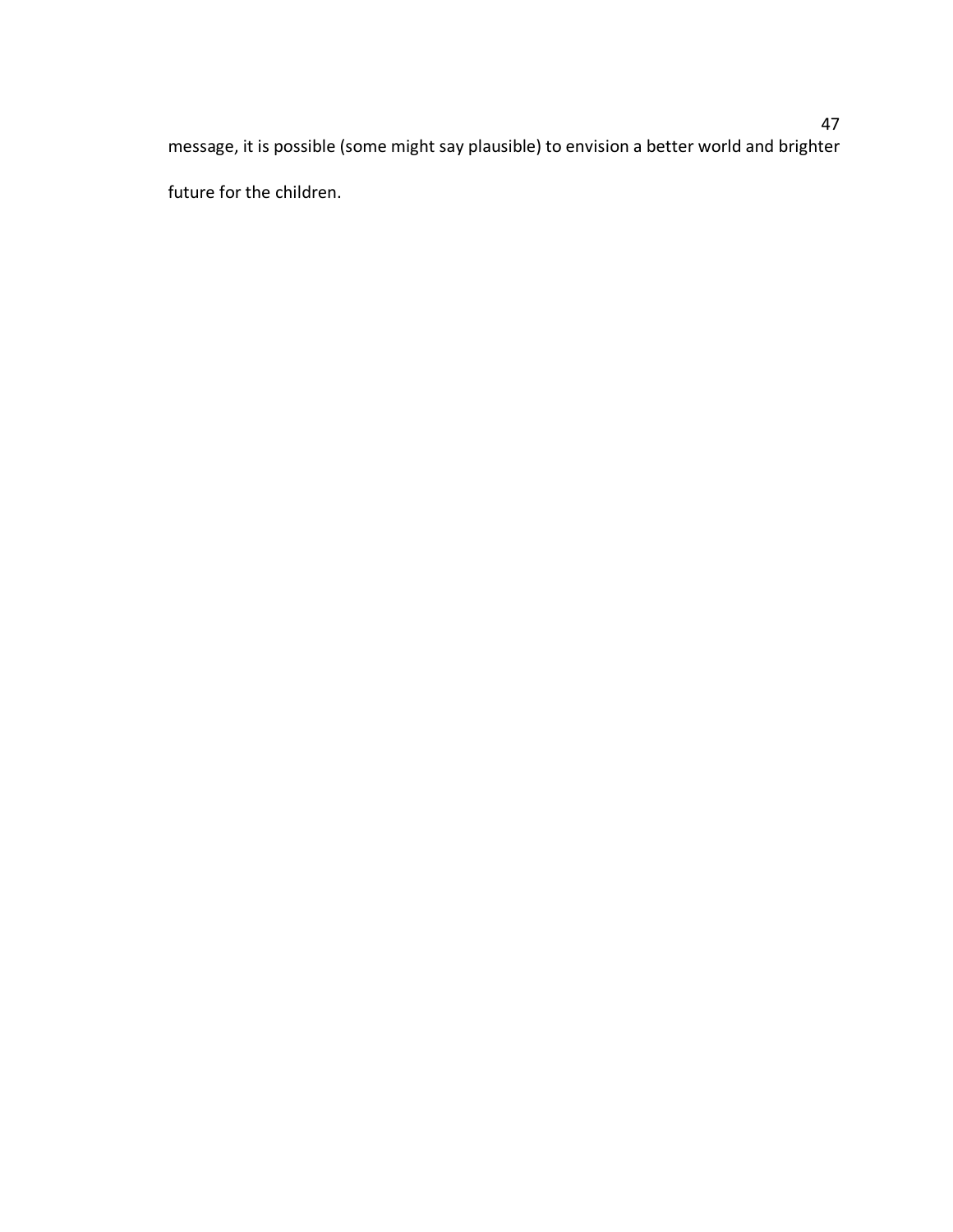#### **CHAPTER III: DISCUSSION AND SUMMARY**

#### **Summary of Literature**

Bullying can be defined as a specific type of aggressive behavior that is intended to harm (physically, emotionally, socially, etc.), occurs repeatedly or repetitively, and exists between two parties in which there is an inherent power imbalance (Carney & Merrell, 2001; CDC, 2014; de Oliveria et al., 2015; Forero et al., 1999; Olweus, 1999). The power imbalance may be physical, psychological, or social and the violent actions may be verbal, physical, or psychological (Nansel et al., 2001).A unique, modern subset of bullying has arisen alongside the rise of technology and this form of bullying has been termed "cyberbullying." Cyberbullying is the deliberate and repeated misuse of communication technology by an individual or group to carry out the aggressive act of bullying (Kowalski & Limber, 2007; Salzer et al., 2017).

Bullying can manifest itself in a multiplicity of ways and with differing intensity, duration, and motives (Bond et al., 2001; Karatzias et al., 2001; de Oliveira et al., 2015). Some forms are more common overall while some are more common to specific genders, sexes, and ages. For example, verbal bullying (teasing, name calling, etc.) frequently occurs across the board, whereas aggressive physical bullying and social exclusion/isolation occur more frequently in boys and girls, respectively (Hazler, 1999; Kaltiala-Heino et al., 2000; Li & Shi, 2015; Nansel et al., 2004). Cyberbullying is a universal manifestation that does not appear to be favored by any population subset (Hinduja & Patchin, 2013; Livazovic & Ham, 2019; Lu et al., 2019; Salzer et al., 2017). Manifestations of bullying in the form of cyberbullying have unique characteristics when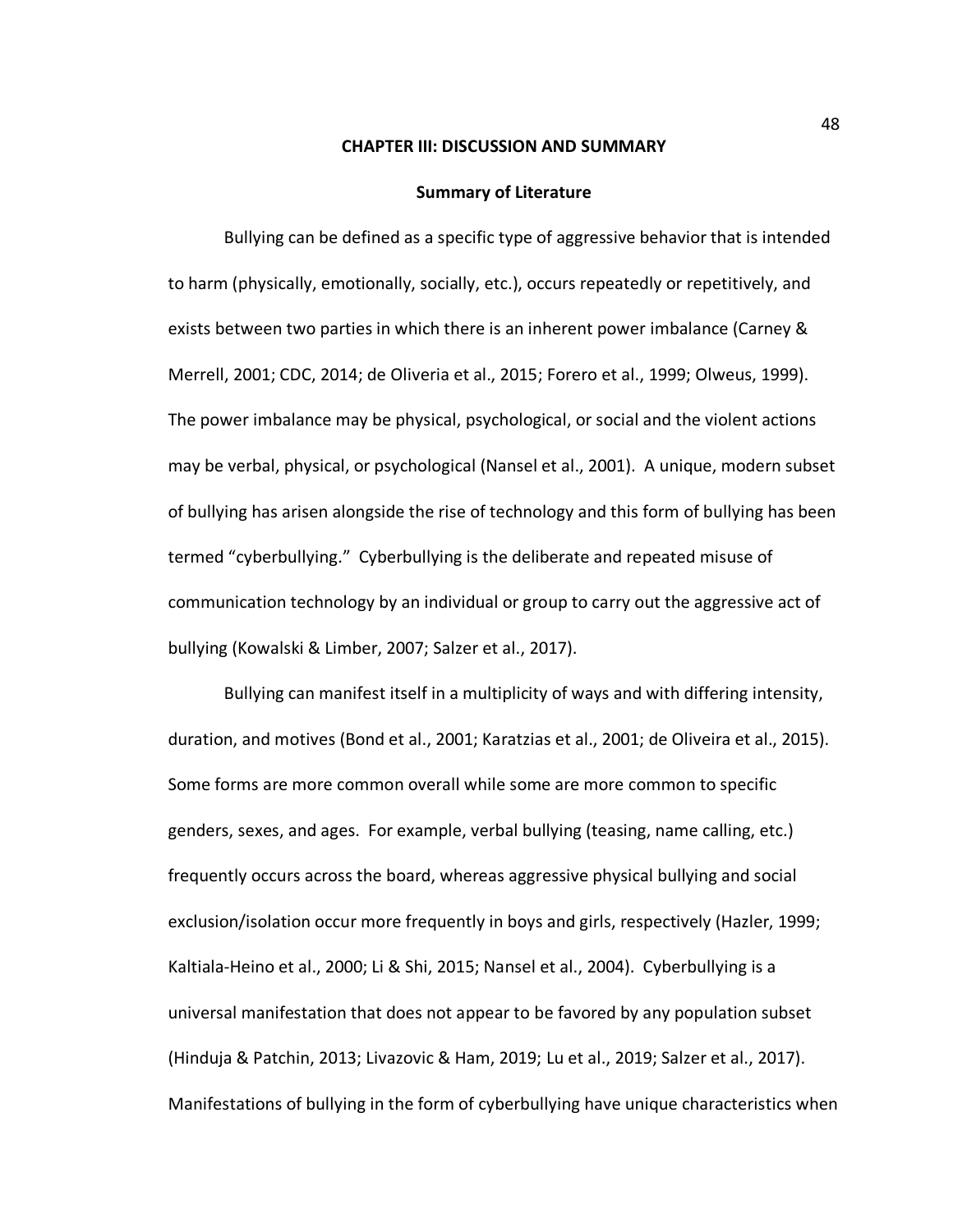compared to traditional schoolyard bullying. Principally, the degree of anonymity that a cyberbully can maintain far eclipses that of a traditional schoolyard bullying and certain studies have shown that adolescents perceive the anonymous nature of cyberbullying as being more important the medium itself (Sticca & Parren, 2012).

Many studies over the last two decades have shown that bullying is pervasive around the globe and infects almost all school environments universally, albeit to a different degree (Bond et al., 2001; Forero et al., 1999; Kaltiala-Heino et al.,2000; Nansel et al., 2001; Nansel et al., 2004; Vanderbilt & Augustyn, 2010).Prevalence rates regarding experience with the act of bullying (as a bully, victim, or bully-victim) range from low single digits (around 5%) to the majority of students (50%+) when measurements are both cross sectionally and longitudinally taken. The stark differences in prevalence rates can be attributed to several factors namely the maturity of a school's anti-bullying environment and the nature of the cross-sectional self-reporting questionnaire used to capture the data (Boroswsky et al., 2013; Kann et al., 2016; Karatzias et al., 2001; Kumpulaninen & Rasanen; Poon, 2016; Sticca & Parren, 2012). Bullying among adolescents in schools exists as a universal, trans-national problem that should not be treated as simply a rite of passage from adolescence to adulthood because there are serious effects that bullying has on those involved (Copeland et al., 2013).

The effects of bullying have been documented on a molecular level as the study of stress on the brain and the cell has evolved over time. Studies have shown that chronic exposure to stress inducing stimuli (i.e., bullying) during adolescence alters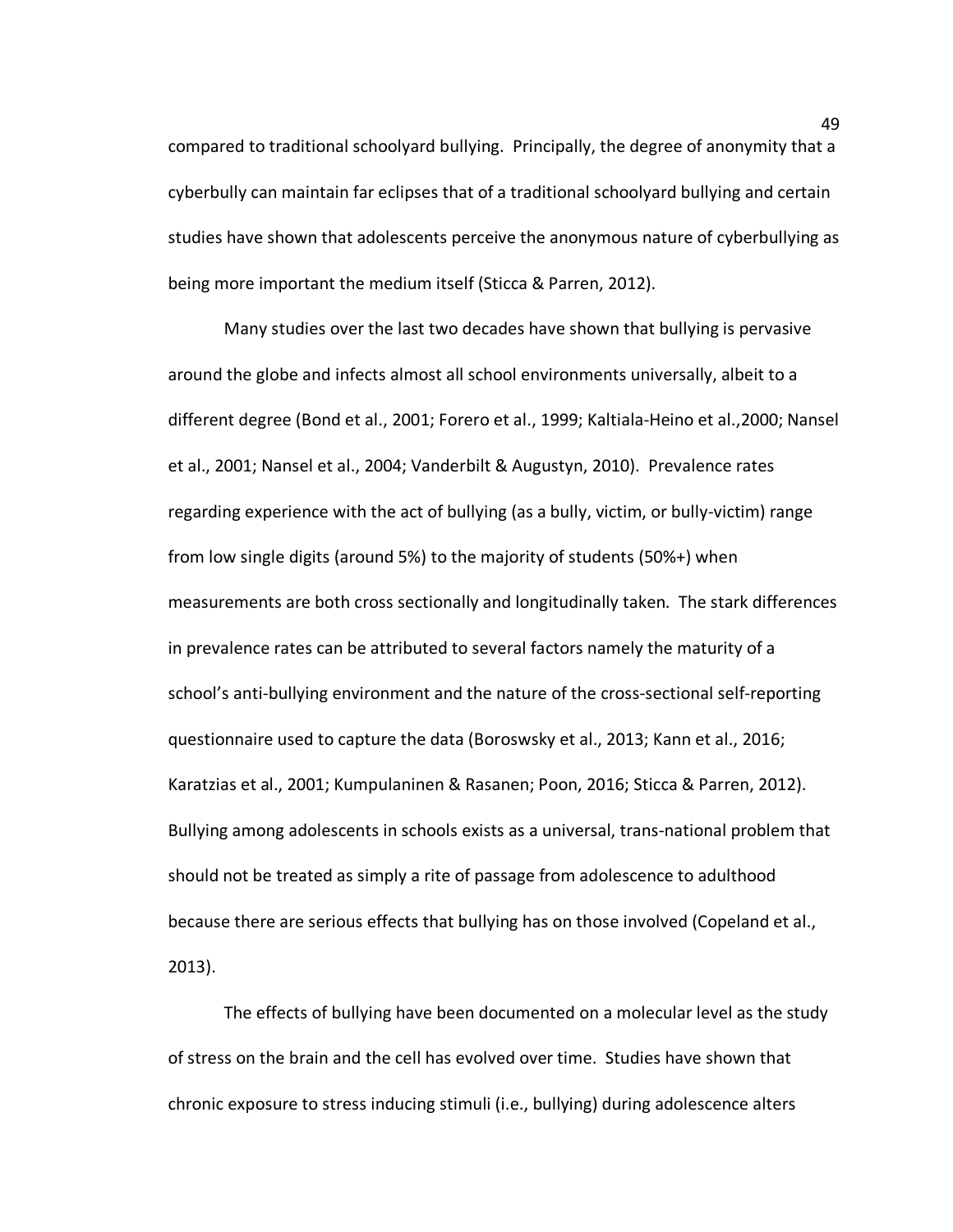one's brain chemistry and genetic integrity in ways that have serious adverse effects on the individual (Shalev et al., 2013; Sugden et al., 2010). Exposure to bullying has also been associated with the following: psychosomatic symptoms and mental disorders such as anxiety, depression, and substance abuse both during adolescence and later in life(Forero et al., 1999; Kaltiala-Heino et al., 2000; Kumpulanien & Rasanen, 2000), increased likelihood of carrying weapons particularly to school (Borowsky et al., 2013; Carney & Merrell, 2000; Lu et al., 2019; Nansel et al., 2004) being involved with serious and recidivist crime (Kumpulanien & Rasanen, 2000), and suicide **(**Borowsky et al., 2013; CDC 2014; Li & Shi 2015; Spencer et al., 2020).

The causes of bullying are much harder to deduce than the effects that bullying has on an adolescent because the nature of self-report cross sectional studies are such that associative relationships, not causal relationships, are often determined. Potential causal agents that have been associated with bully perpetration among adolescents include poorly developed social skills, coming from home lives that are inconsistent, involve corporal punishment or other forms of harsh discipline, and underlying genetic predispositions that may render an adolescent more likely to engage in or respond with aggressive behavior (Sugden et al., 2010; Undheim & Sund, 2010).Socioeconomic status and technological proficiency have been shown to be potential causal agents strongly associated with cyber bullying perpetration (Hinduja & Patchin 2013; Lu et al., 2019; Livazovic & Ham, 2019). Potential causal agents associated with bullying victimization include intellectual, emotional, and social immaturity, obesity, race, religious affiliation, socio-economic status, and underlying genetic predispositions that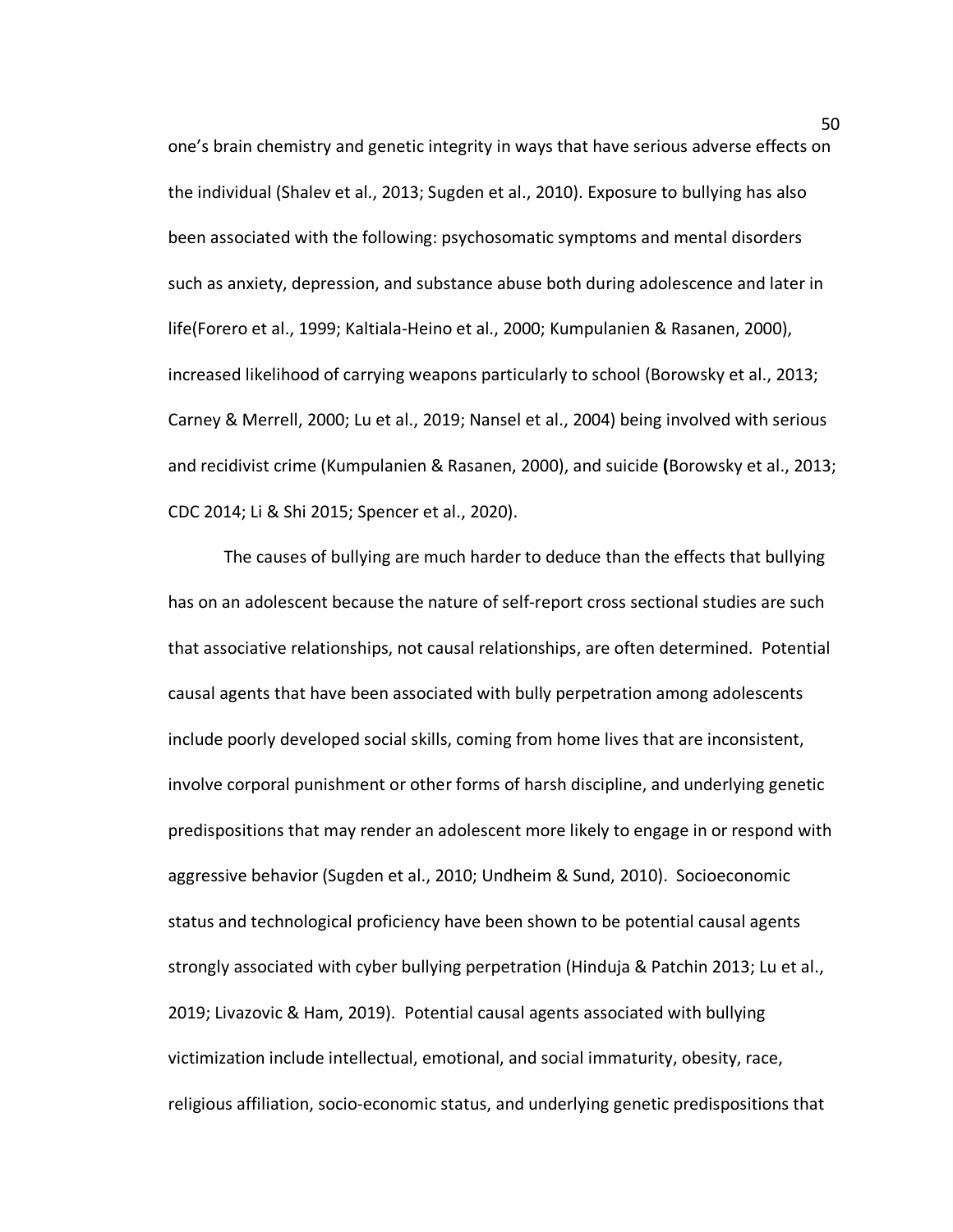might render an adolescent more susceptible to respond to stress-inducing stimuli in a manner that insights further bullying victimization (creating a negative feedback loop) (Bond et al., 2001; Carney & Merrell, 2000; Kaltiala-Heino, 2000; Karatzias et al., 2001; Nansel et al., 2001; Undheim & Sund, 2010; Livazovic & Ham, 2019; Undheim& Sund, 2010).

Preventing the act of bullying through the design and implementation of antibullying campaigns and strategies has been shown to have a material impact on the prevalence and magnitude of bullying. Fostering a positive (anti-bullying) school environment can be achieved by engaging the positive assistance of bystanders and raising awareness of the issue and its effect on both school and staff and parents (Bond et al., 2001; Forero 1999 et al.; Nansel et al., 2004; Salzer et al., 2017; Spencer et al., 2020). Examples of such programs includes the Olweus' Bullying at School program, the Whole School Response Program, and the Quit It! Program (Carney & Merrell, 2001). Engaging and training non-school related personnel like clinicians, medical professionals, counselors, and mental health experts to recognize the symptoms of bullying to address the root cause has shown promise in preventing bullying as well (Borowski et al., 2013; Evans et al., 2018 Vanderbilt & Augustyn, 2010).

#### **Limitations of the Research**

A variety of search engines were used to collect literature for this review using the following key words "definition of bullying" "manifestations of bullying" "prevalence of bullying" "effects of bullying" "causes of bullying" and "bullying prevention strategies." These terms were searched with with the following databases: of Educator's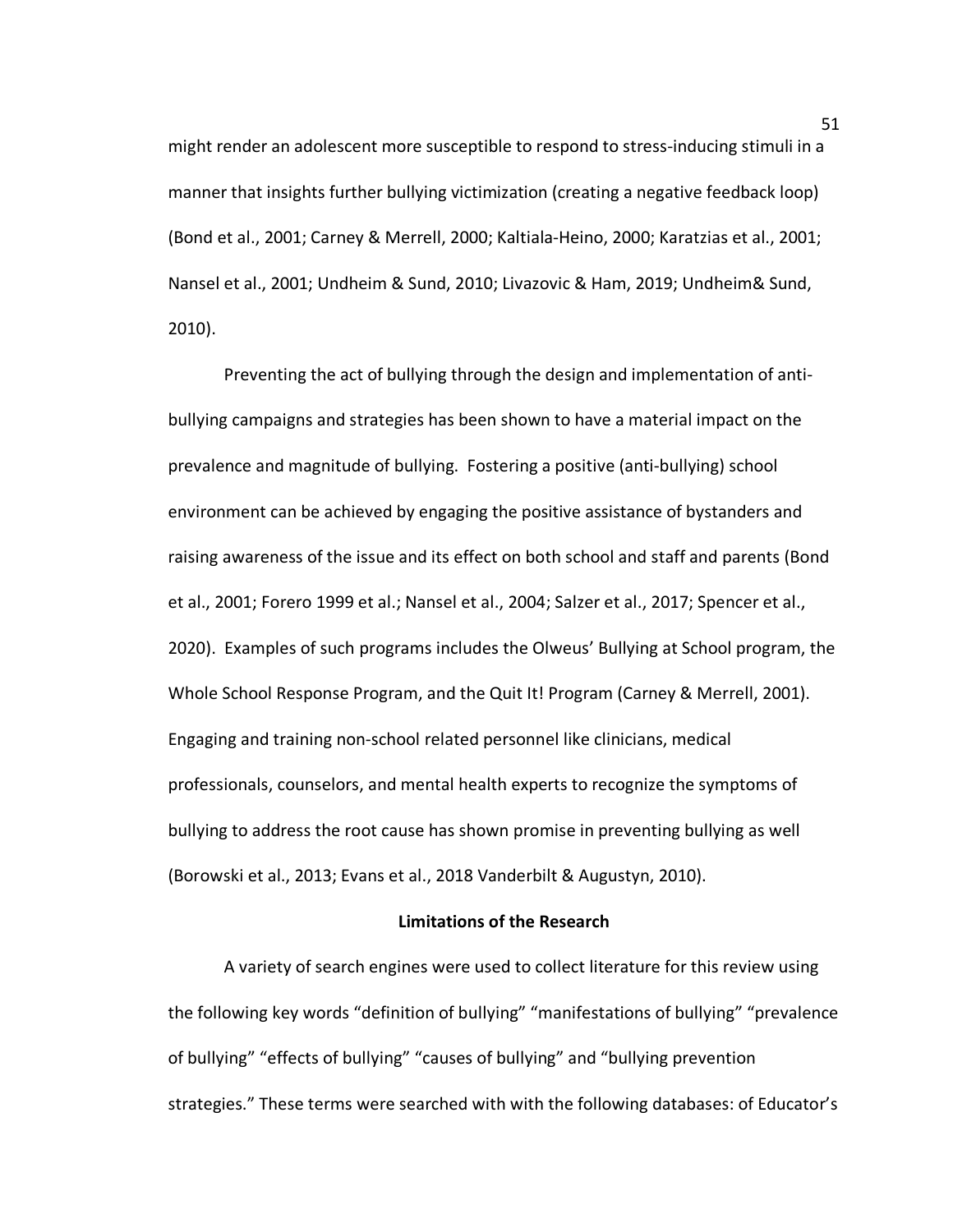Reference Complete, CLICsearch, NCBI, Google Scholar, Academic Search Premier, and ProQuest Database were conducted from 1990-2021. This list was narrowed by reviewing empirical published studies and peer-reviewed journals that were centered around the causes, effects, and prevention strategies of bullying that also addressed the guiding questions. The search was further narrowed by focusing on adolescent youth and disregarding articles outside of that age range.

There are limitations in the research that was reviewed. Though a lot of the research had sufficiently large sample sizes, many of the longitudinal and non-selfreport cross-sectional studies (i.e., clinical studies) had much smaller data sets. Crosssectional studies are good for understanding associations but do not address specific casual relationships to bullying. Often the nature of the questionnaires limits the scope of bullying to a few choice behaviors which renders the study susceptible to underrepresentation. Additionally, the scope of potential symptoms one might experience that appear on a self-reported questionnaire is limited and risks misrepresenting the full impact that bullying has on youth health. Most of the research addresses the link between bullying and psychosomatic symptoms but does not acknowledge specific treatment plans or detailed prevention strategies. There seemed to be a lack of research focusing on specific instructional strategies for a classroom or how teachers could change the way they teach to prevent bullying behaviors in favor of school-wide or district-wide approaches.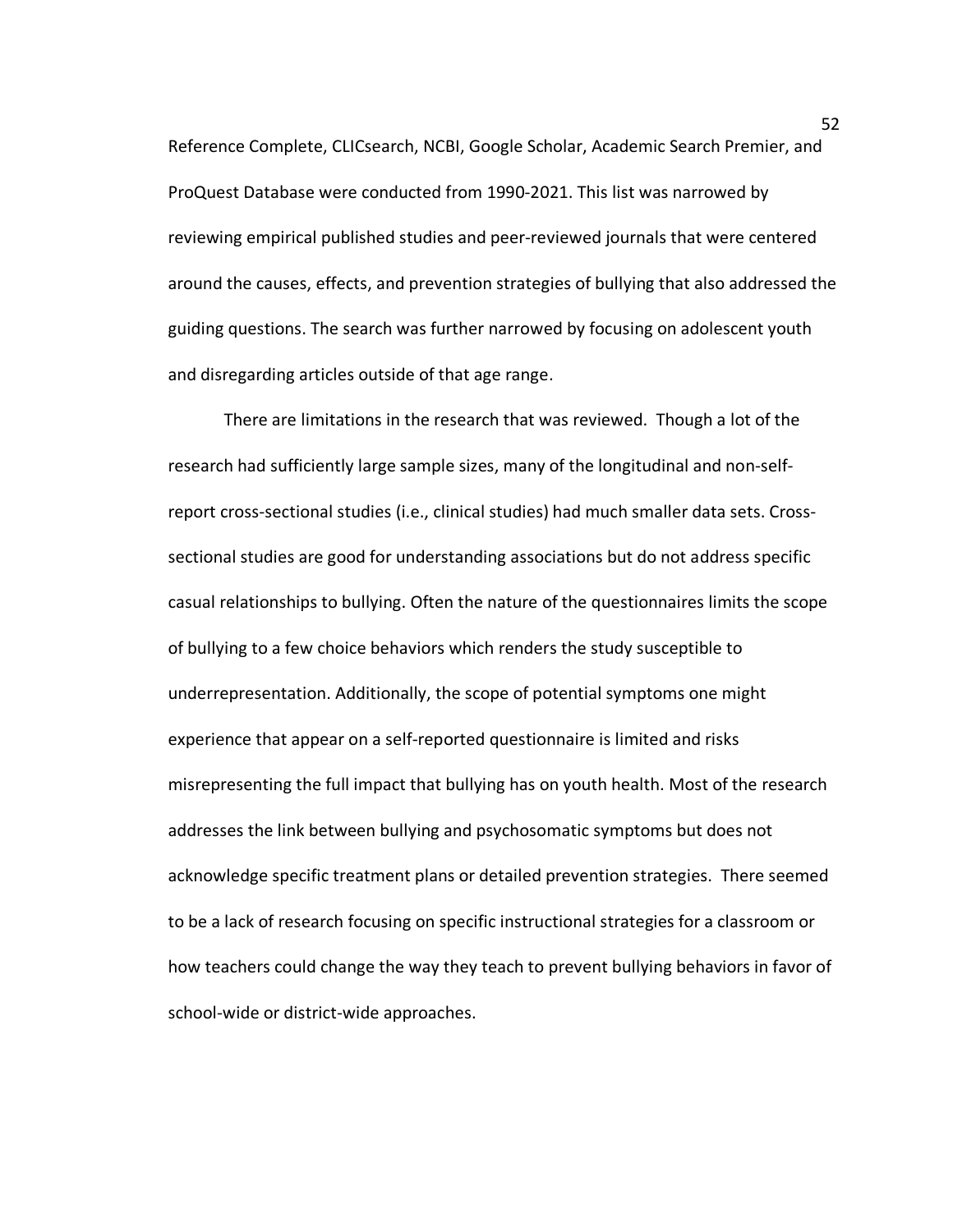#### **Implications for Future Research**

The implications for future research based on the literature reviewed are abundant. First and foremost, building off the limitations, when considering "What is Bullying?", future research should aim to distill the complex behavior that is bullying down to its most basic elements and use that framework internationally. If the international academic community studying bullying was to adopt a single framework there would be much more consistency and repeatability in the data gathered. This would increase the integrity of the data and the conclusions drawn.

Additionally, because bullying manifests itself in a multiplicity of ways, bullying is often measured in a multiplicity of ways as well. These inconsistencies have implications on the direction of future research. For example, if cross-sectional studies are to remain the dominant form of measurement, future researchers should focus their energy on constructing an internationally accepted, universal set of questions that students would self-report on. This alignment would improve the integrity of the data gathered and the conclusions drawn.

Future research should aim to understand causal relationships between bullying and other influencing factors or agents. While this would require a rethinking of how the data is collected, and the strength of the causal relationship is likely to be low at best, it might do wonders for improving the prevention of bullying and treatment outcomes for bullies and their victims. One area of research that could be explored in much greater detail to help uncover causal relationships would be the biology of bullies and their victims. Based on the limited research that was reviewed on this topic, there

53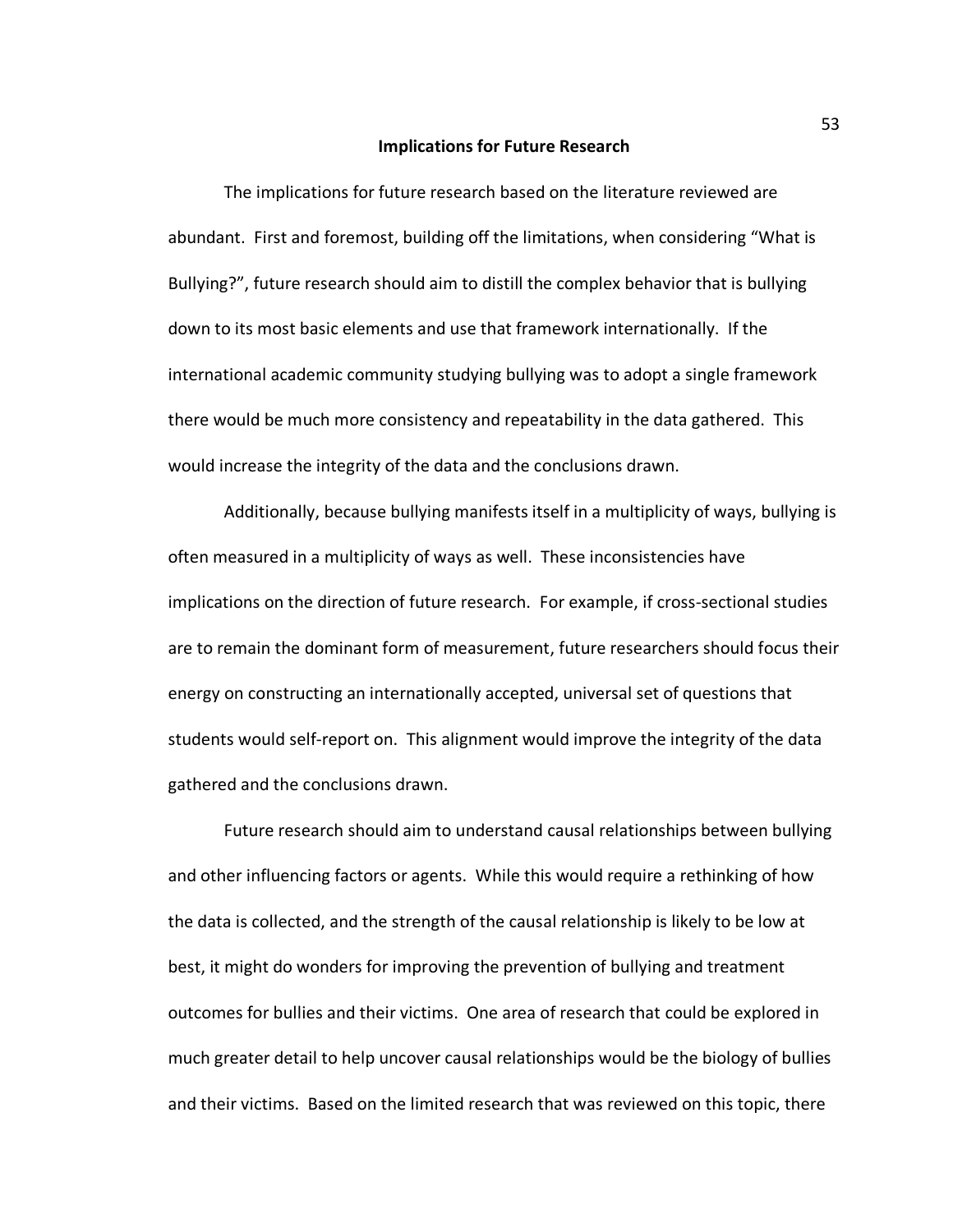appeared to be certain genetic phenotypes that rendered a child more or less susceptible to the negative effects of stress. Adolescents that were raised in an unhealthy environment that may render them more susceptible to engage in the act of bullying (or alternatively become a victim of the act) had elevated or depressed levels of certain biomarkers of stress that could be detected through standard assays. Thus, future research could focus on elucidating the biological element of bullying.

### **Implications for Professional Application**

Because of the universality of bullying, this research has implications for professional application to teachers around the globe and at every level of education. Teacher alignment on what is considered bullying is of paramount importance to ensure the consistent identification and classification of this damaging negative behavior. If there is inconsistency in the identification and classification of bullying, this behavior is likely to persist well into the future and potentially become more pervasive than it is today.

Furthermore, using a standard set of reporting metrics, teachers (either individually or collectively) should seek to understand the prevalence of bullying in their own classrooms and communities. An accurate understanding of the prevalence of this behavior will serve to foster an environment more conducive to learning, personal growth, and positive development. Depending on the magnitude of bullying in one's environment, a variety of anti-bullying campaigns can be constructed and implemented by all stakeholders to create a school climate that works for the betterment of all.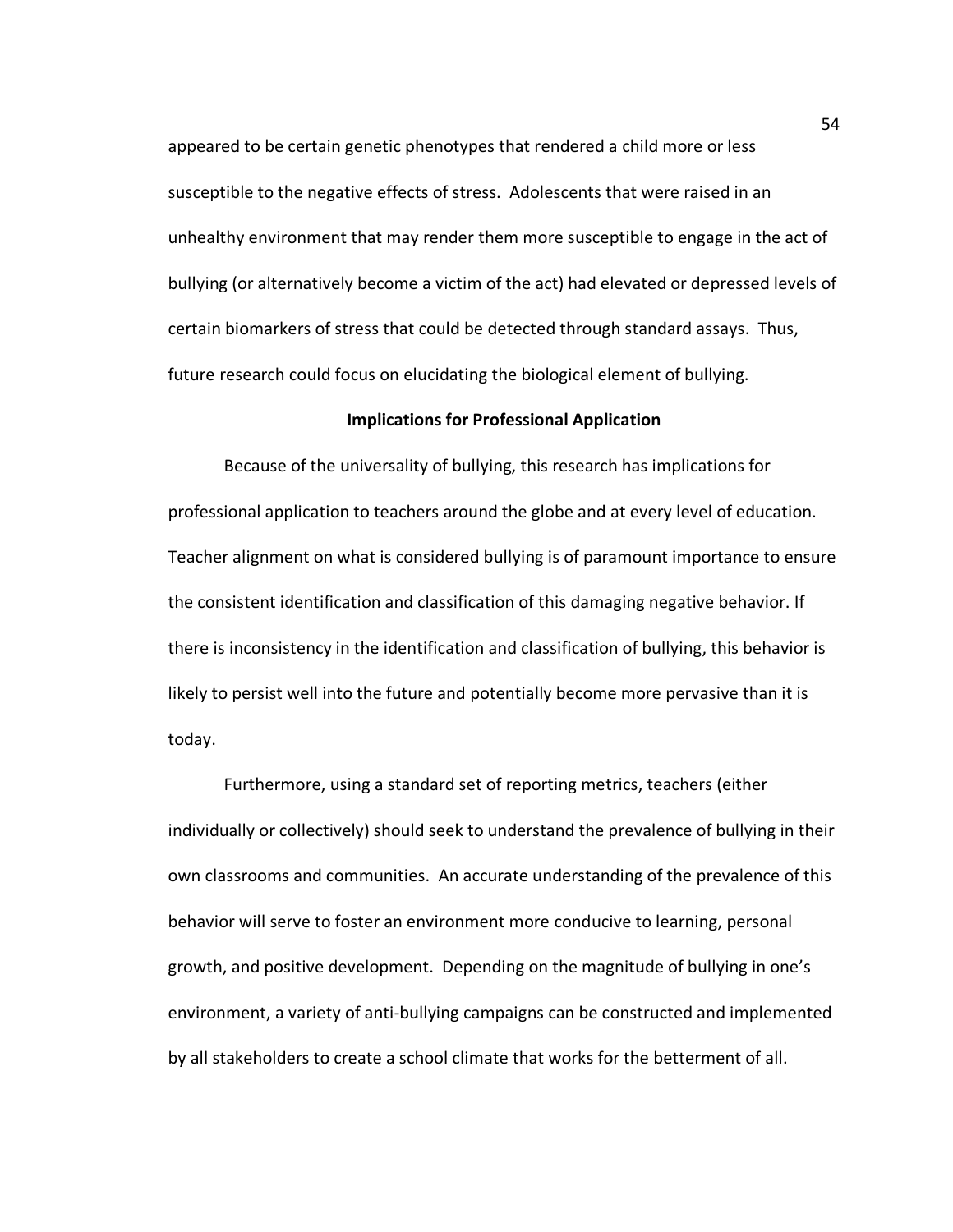A teacher or a body of teachers that fully grasps and comprehends the totality and severity of the effects that bullying has on not only the bully and their victim, but the greater student body and the community at large are in a unique and powerful position to bring awareness to this topic. Simply by bringing awareness to the nature, extent, and severity of bullying may in and of itself serve to be an effective prevention strategy that materially impacts the lives of all stakeholders. If one less student commits suicide or if one less student chooses *not* to bring a weapon to school, the effort needed to bring awareness to this topic would have paid for itself several times over.

Lastly, bullying is not only a problem in a school environment. Teachers that choose to leave the profession might and probably will encounter instances of bullying in the workplace or whatever environment they find themselves. Thus, having a robust understanding of bullying, its' causes and effects, and how to prevent it, would have utility in places other than the school setting.

#### **Conclusion**

Bullying among adolescents is a phenomenon that has been chronicled extensively over the last 50 years all around the world. Bullying is defined as an aggressive act that repeatedly occurs overtime between two parties in which there exists an inherent power imbalance. Bullying negatively impacts all parties involved in a variety of ways, including transient psychosomatic symptoms to long-lasting effects such as depression, anxiety, and suicidal behavior. Bullying is caused by a myriad of factors including personality traits and predispositions, school and home environments,

55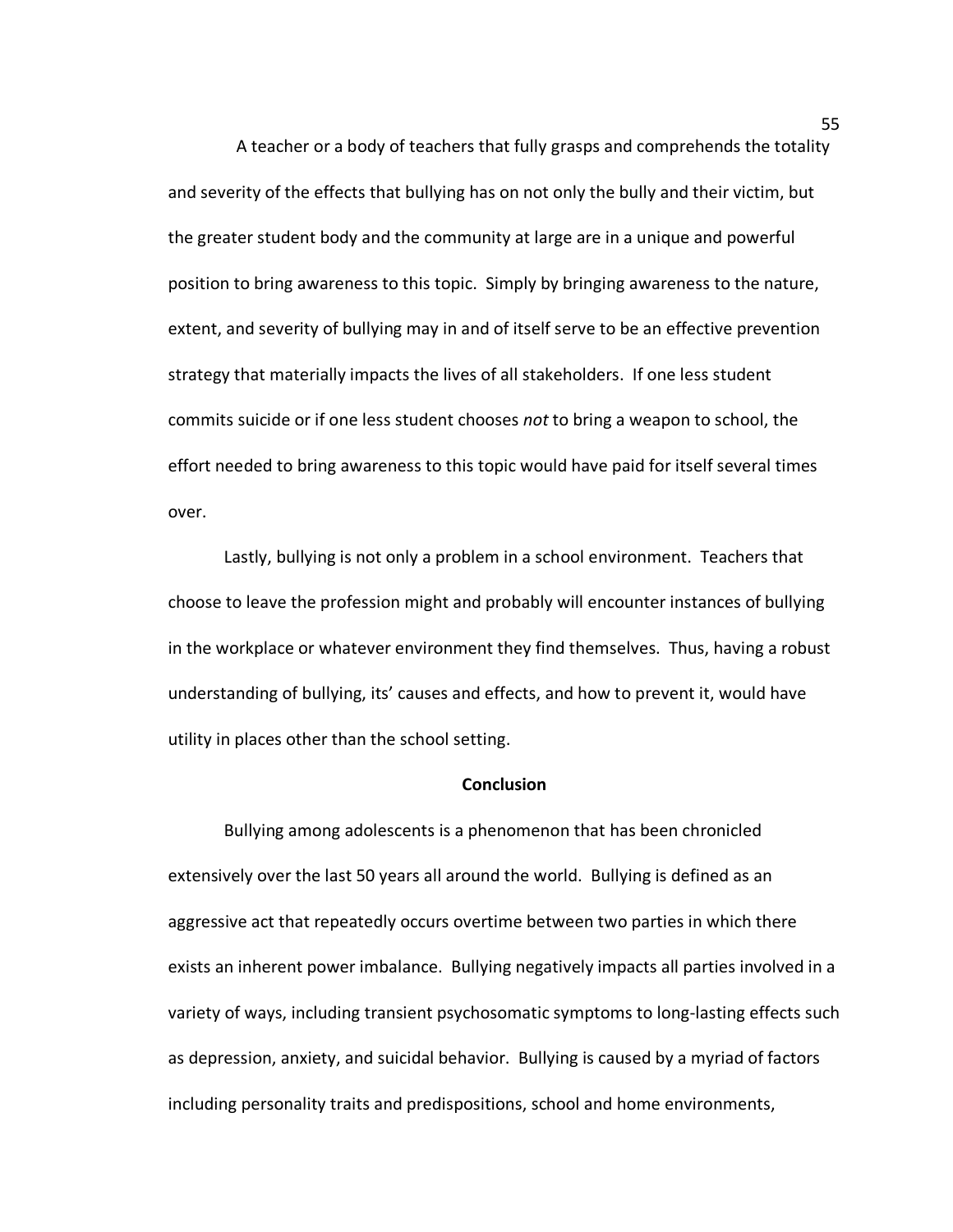parental teaching and nurturing styles, etc. A plethora of anti-bullying campaigns have been designed and implemented to positive effect that broadly work by engaging all stakeholders involved to act constructively to end this detrimental behavior.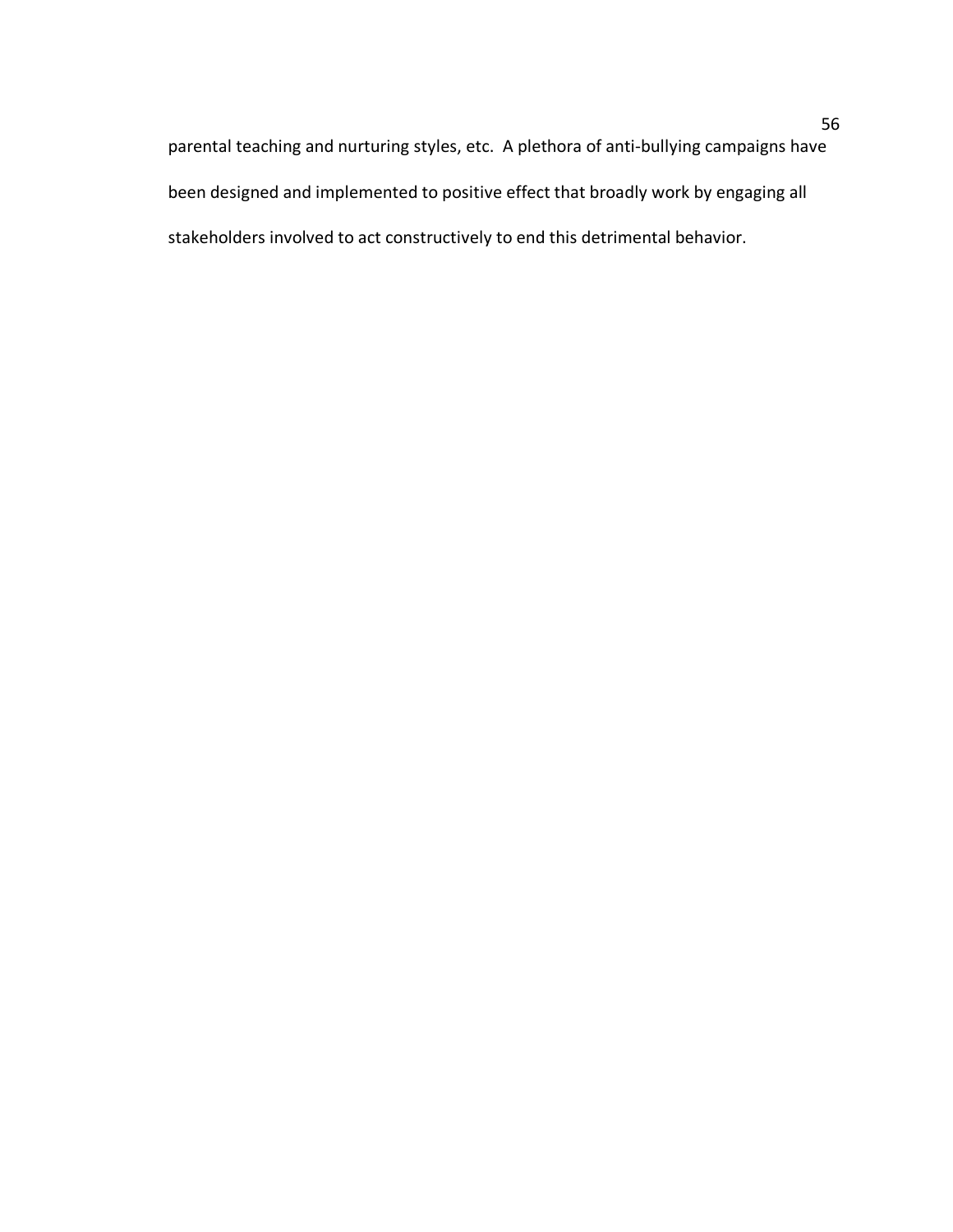Bond, L., Carlin, J. B., Thomas, L., Rubin, K., & Patton, G. (2001). Does bullying cause emotional problems? A prospective study of young teenagers. *British Medical Journal, 323*(7311), 480-484. doi:10.1136/bmj.323.7311.480

Borowsky, I. W., Taliaferro, L. A., & McMorris, B. J. (2013). Suicidal thinking and behavior among youth involved in verbal and social bullying: Risk and protective factors. *Journal of Adolescent Health, 53*(1). doi:10.1016/j.jadohealth.2012.10.280

- Center for Disease Control. (2014). The Relationship Between Bullying and Suicide: What We Know and What It Means for Schools*,* 2-26. doi:10.4135/9781446215296.n1
- Carney, A. G., & Merrell, K. W. (2001). Bullying in schools. *School Psychology International, 22*(3), 364-382. doi:10.1177/0143034301223011
- Copeland, W. E., Wolke, D., Angold, A., & Costello, E. J. (2013). Adult psychiatric outcomes of bullying and being bullied by peers in childhood and adolescence. *Journal of the American Medical Association Psychiatry, 70*(4), 419-426. doi:10.1001/jamapsychiatry.2013.504
- Evans, C. B., Smokowski, P. R., Rose, R. A., Mercado, M. C., & Marshall, K. J. (2018). Cumulative bullying experiences, adolescent behavioral and mental health, and academic achievement: An integrative model of perpetration, victimization, and bystander behavior. *Journal of Child and Family Studies, 28*(9), 2415-2428. doi:10.1007/s10826-018-1078-4
- Forero, R., McLellan, L., Rissel, C., & Bauman, A. (1999). Bullying behaviour and psychosocial health among school students in New South Wales, Australia: Cross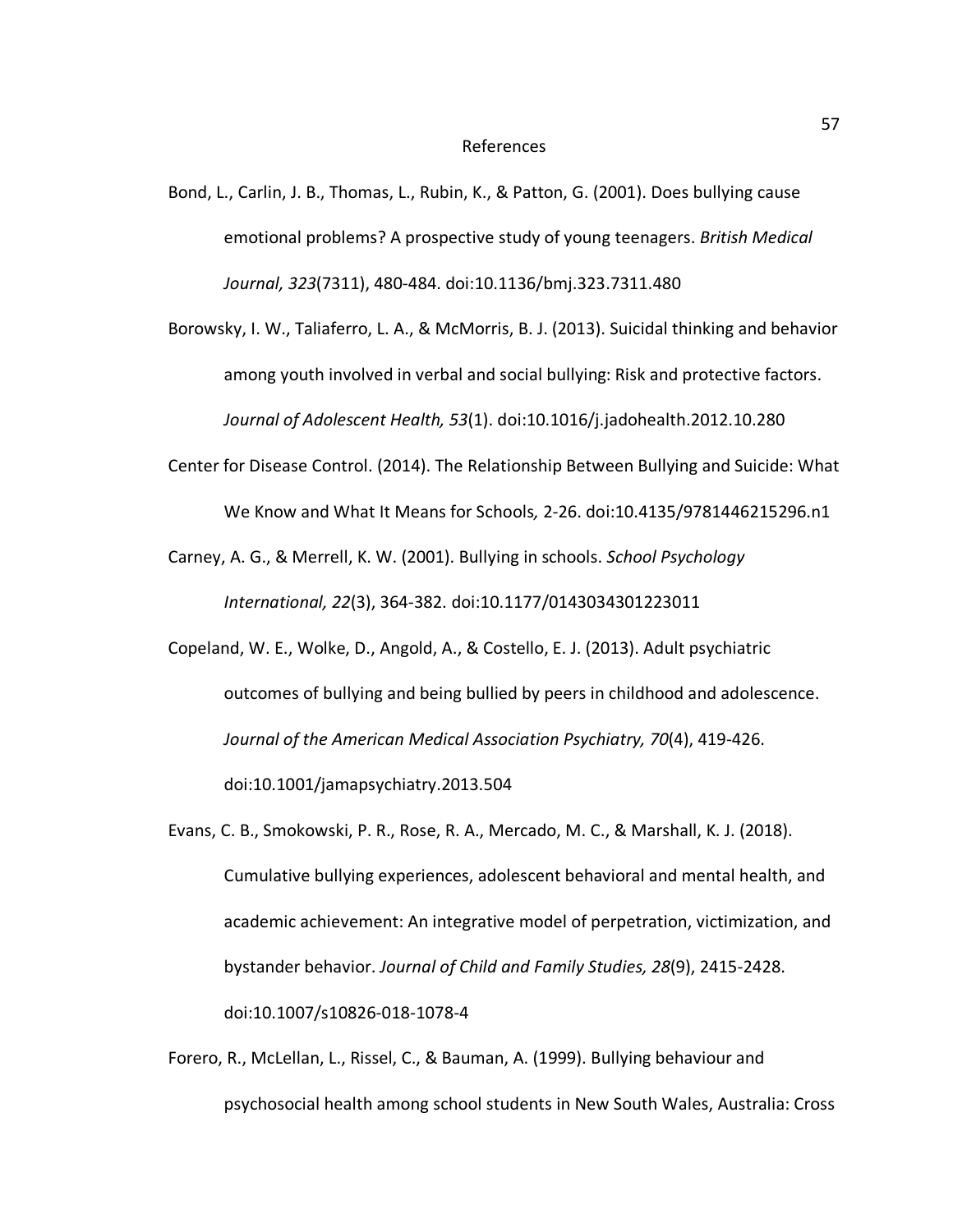sectional survey. *British Medical Journal, 319*(7206), 344-348.

doi:10.1136/bmj.319.7206.344

- Fu, Q., Land, K. C., & Lamb, V. L. (2012). Bullying victimization, socioeconomic status and behavioral characteristics of 12th graders in the United States, 1989 to 2009: Repetitive trends and persistent risk differentials. *Child Indicators Research, 6*(1), 1-21. doi:10.1007/s12187-012-9152-8
- Hazler, R. J. (1996). *Breaking the cycle of violence: Interventions for bullying and victimization*. Washington, D.C.: Accelerated Development.
- Hinduja, S., & Patchin, J. W. (2013). Social influences on Cyberbullying behaviors among middle and high school students. *Journal of Youth and Adolescence, 42*(5), 711- 722. doi:10.1007/s10964-012-9902-4

Kann, L., McManus, T., Harris, W. A., Shanklin, S. L., Flint, K. H., Hawkins, J., Queen, B., Lowry, R., Olsen, E. O., Chyen, D., Whittle, L., Thornton, J., Lim, C., Yamakawa, Y., Brener, N., & Zaza, S. (2016). Youth Risk Behavior Surveillance - United States, 2015. *Morbidity and mortality weekly report. Surveillance summaries (Washington, D.C. : 2002)*, *65*(6), 1–174.

https://doi.org/10.15585/mmwr.ss6506a1

Kaltiala-Heino, R., Rimpela, M., Rantanen, P., & Rimpela, A. (2000). Bullying at school— An indicator of adolescents at risk for mental disorders. *Journal of Adolescence, 23*(6), 661-674. doi:10.1006/jado.2000.0351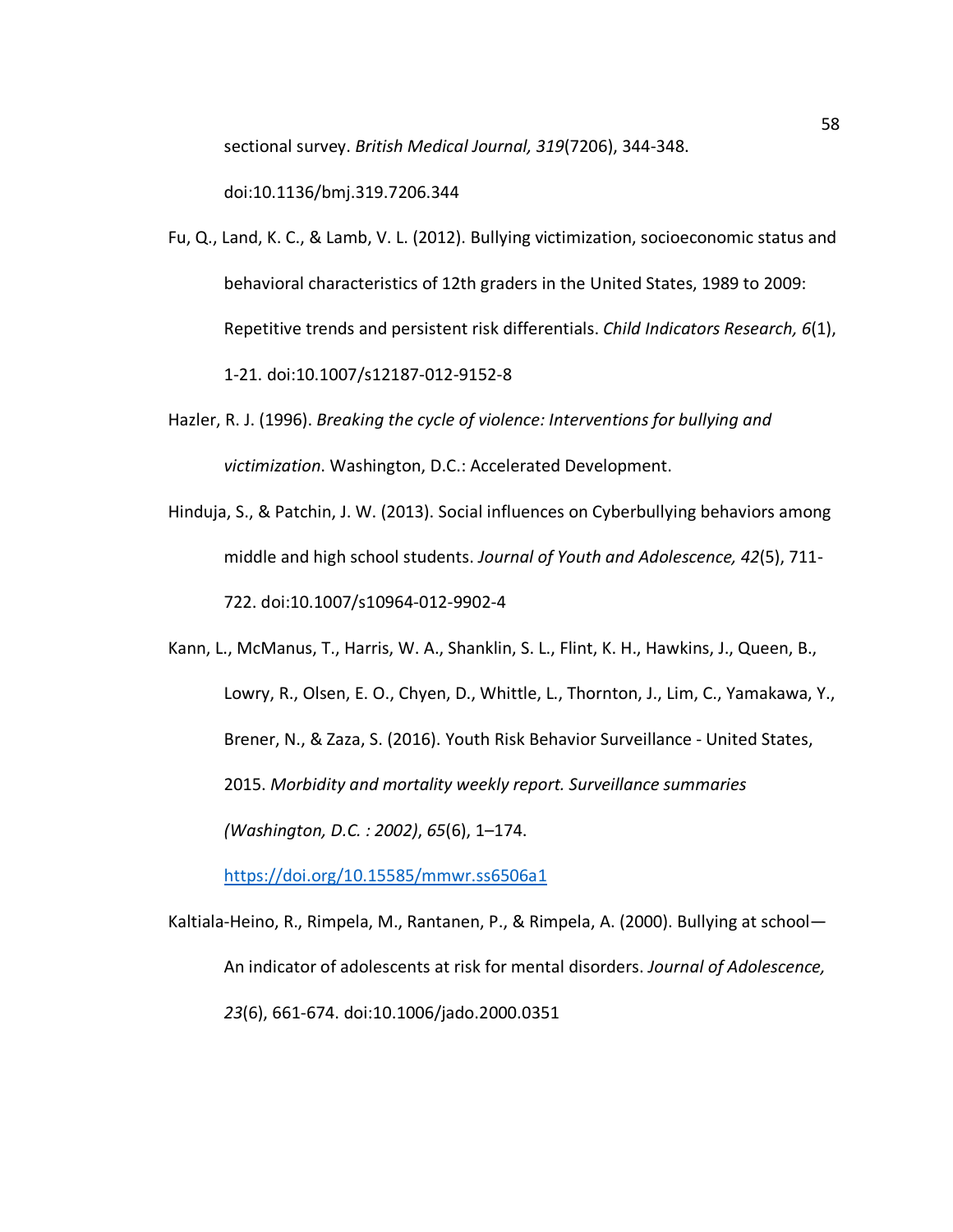Karatzias, A., Power, K., & Swanson, V. (2001). Bullying and victimization in Scottish Secondary Schools: Same or separate entities? *Aggressive Behavior, 28*(1), 45-61. doi:10.1002/ab.90005

Kowalski, R. M., & Limber, S. P. (2007). Electronic bullying among middle school students. *Journal of Adolescent Health, 41*(6), s22-s30. doi:10.1016/j.jadohealth.2007.08.017

- Kumpulainen, K., & Räsänen, E. (2000). Children involved in bullying at elementary school age: Their psychiatric symptoms and deviance in adolescence. *Child Abuse & Neglect, 24*(12), 1567-1577. doi:10.1016/s0145-2134(00)00210-6
- Li, Y., & Shi, J. (2018). Bullying and suicide in high school students: Findings from the 2015 California Youth risk behavior survey. *Journal of Human Behavior in the Social Environment, 28*(6), 695-709. doi:10.1080/10911359.2018.1456389
- Livazović, G., & Ham, E. (2019). Cyberbullying and emotional distress in adolescents: The importance of family, peers and school. *Heliyon, 5*(6), 1-9.

doi:10.1016/j.heliyon.2019.e01992

- Lu, Y., Avellaneda, F., Torres, E. D., Rothman, E. F., & Temple, J. R. (2019). Adolescent cyberbullying and weapon carrying: Cross-sectional and Longitudinal Associations. *Cyberpsychology, Behavior, and Social Networking, 22*(3), 173-179. doi:10.1089/cyber.2018.0463
- Lupien, S. J., McEwen, B. S., Gunnar, M. R., & Heim, C. (2009). Effects of stress throughout the lifespan on the brain, behaviour and cognition. *Nature Reviews Neuroscience, 10*(6), 434-445. doi:10.1038/nrn2639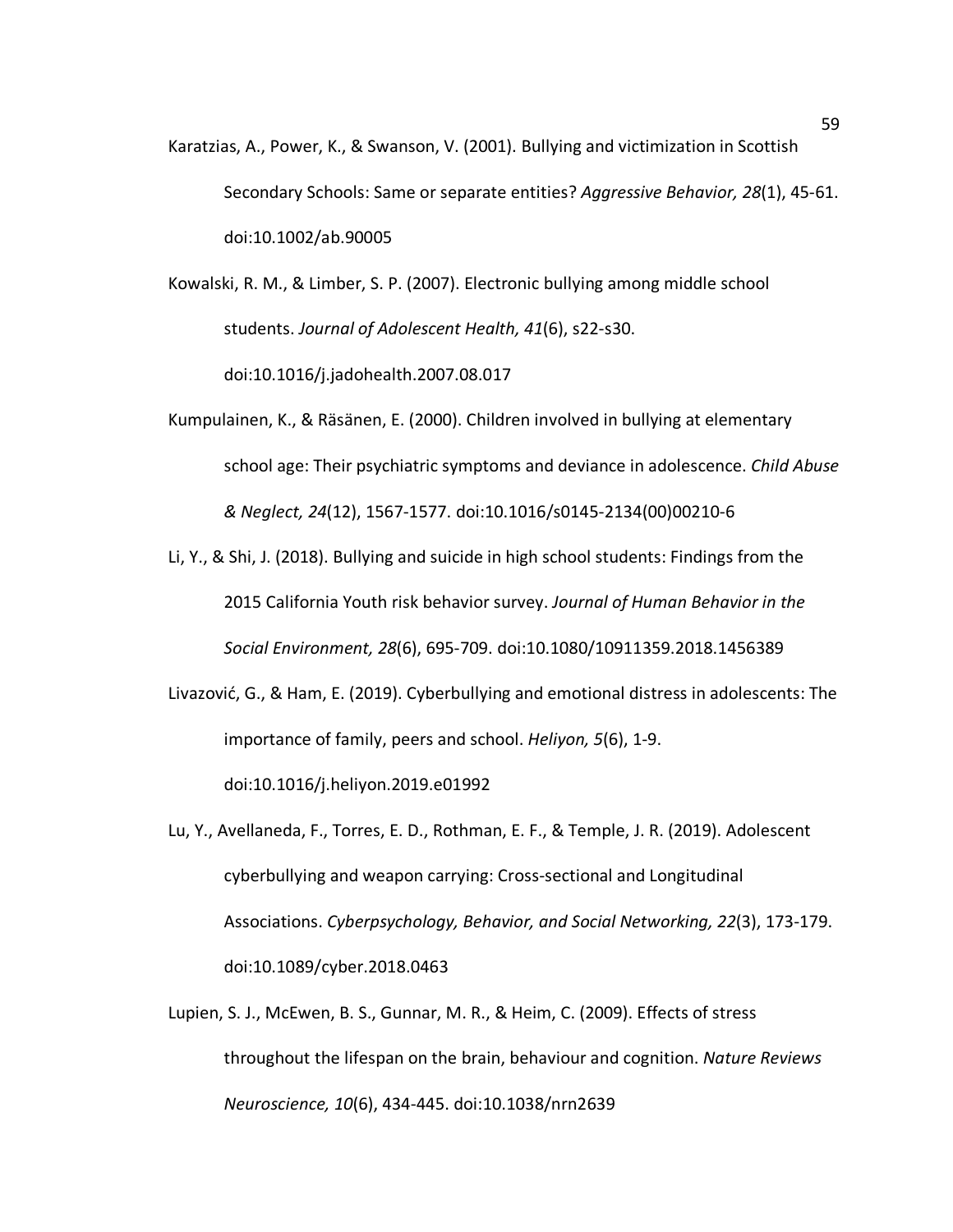Nansel, T. R., Craig, W., Overpeck, M. D., Saluja, G., & Ruan, W. J. (2004). Cross-national consistency in the relationship between bullying behaviors and psychosocial adjustment. *Archives of Pediatrics & Adolescent Medicine, 158*(8), 730-736. doi:10.1001/archpedi.158.8.730

Nansel, T. R., Overpeck, M., Pilla, R. S., Ruan, W. J., Simons-Morton, B., & Scheidt, P. (2001). Bullying behaviors among us youth. *Journal of the American Medical Association, 285*(16), 2094-2100. doi:10.1001/jama.285.16.2094

Oliveira, W. A., Silva, M. A., Mello, F. C., Porto, D. L., Yoshinaga, A. C., & Malta, D. C. (2015). The causes of bullying: Results from the national survey of school Health (pense). *Revista Latino-Americana De Enfermagem, 23*(2), 275-282. doi:10.1590/0104-1169.0022.2552

Olweus, D. (1991). Bully/victim problems in school: Facts and intervention. *European Journal of Psychology of Education, 12*(4), 495-510. doi:10.1007/bf03172807

Olweus, D. (1999). Norway. In P.K.Smith,, Y. Morita, Junger-Tas, J., Olweus, D., Catalano, R., & Slee, P. (Eds). *The nature of school bullying: A cross-national perspective.*  Routledge, 1-21.

Ouellet-Morin, I., Odgers, C. L., Danese, A., Bowes, L., Shakoor, S., Papadopoulos, A. S., Avshalom, C., Moffitt, T.E., Arseneault, L. (2011). Blunted cortisol responses to stress signal social and behavioral problems among maltreated/bullied 12-yearold children. *Biological Psychiatry, 70*(11), 1016-1023.

doi:10.1016/j.biopsych.2011.06.017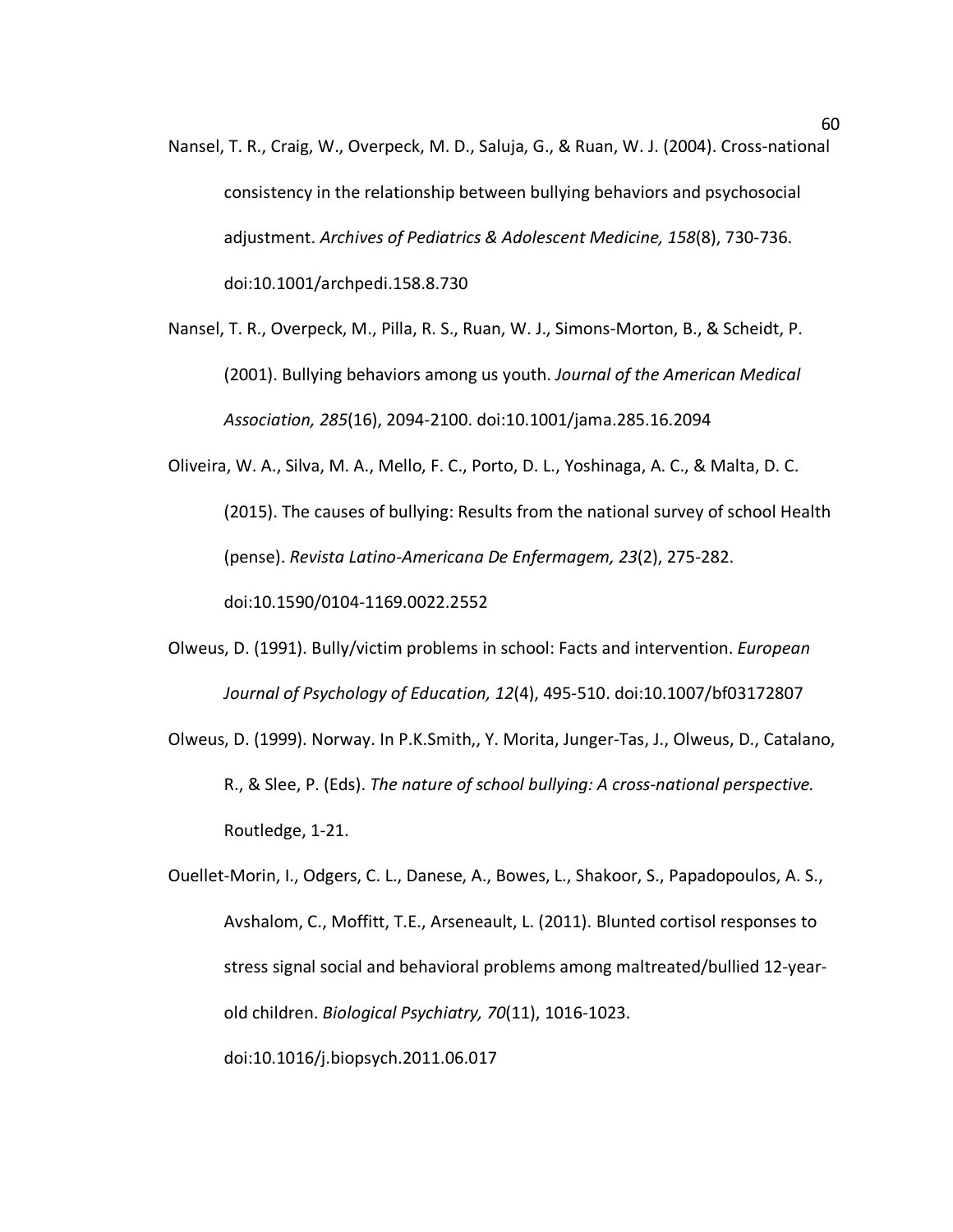- Poon, K. (2016). Understanding risk-taking behavior in bullies, victims, and bully victims using cognitive- and emotion-focused approaches. *Frontiers in Psychology,* 1-15. doi:10.3389/fpsyg.2016.01838
- Salazar, L. R., Roberto, A. J., Eden, J., Savage, M., & Deiss, D. (2018). A short intervention on cyberbullying for students in middle school and their parents. *Reducing Cyberbullying in Schools,* 245-254. doi:10.1016/b978-0-12-811423-0.00018-3
- Shalev, I., Moffitt, T., & Caspi, A. (2013). Violence exposure during childhood is associated with telomere erosion: A longitudinal study. *Comprehensive Psychiatry, 54*(1), 2-16. doi:10.1016/j.comppsych.2012.07.044
- Spencer, L., McGovern, R., & Kaner, E. (2020). A qualitative exploration of 14 to 17-year old adolescents' views of early and preventative mental health support in schools. *Journal of Public Health*, 1-7. doi:10.1093/pubmed/fdaa214
- Sticca, F., & Perren, S. (2012). Is cyberbullying worse than traditional bullying? Examining the differential roles of medium, publicity, and anonymity for the perceived severity of bullying. *Journal of Youth and Adolescence, 42*(5), 739-750. doi:10.1007/s10964-012-9867-3
- Strauss, R. S., & Pollack, H. A. (2003). Social marginalization of overweight children. *Archives of Pediatrics & Adolescent Medicine, 157*(8), 746-752. doi:10.1001/archpedi.157.8.746
- Sugden, K., Arseneault, L., Harrington, H., Moffitt, T. E., Williams, B., & Caspi, A. (2010). Serotonin transporter gene moderates the development of emotional problems among children following bullying victimization. *Journal of the American*